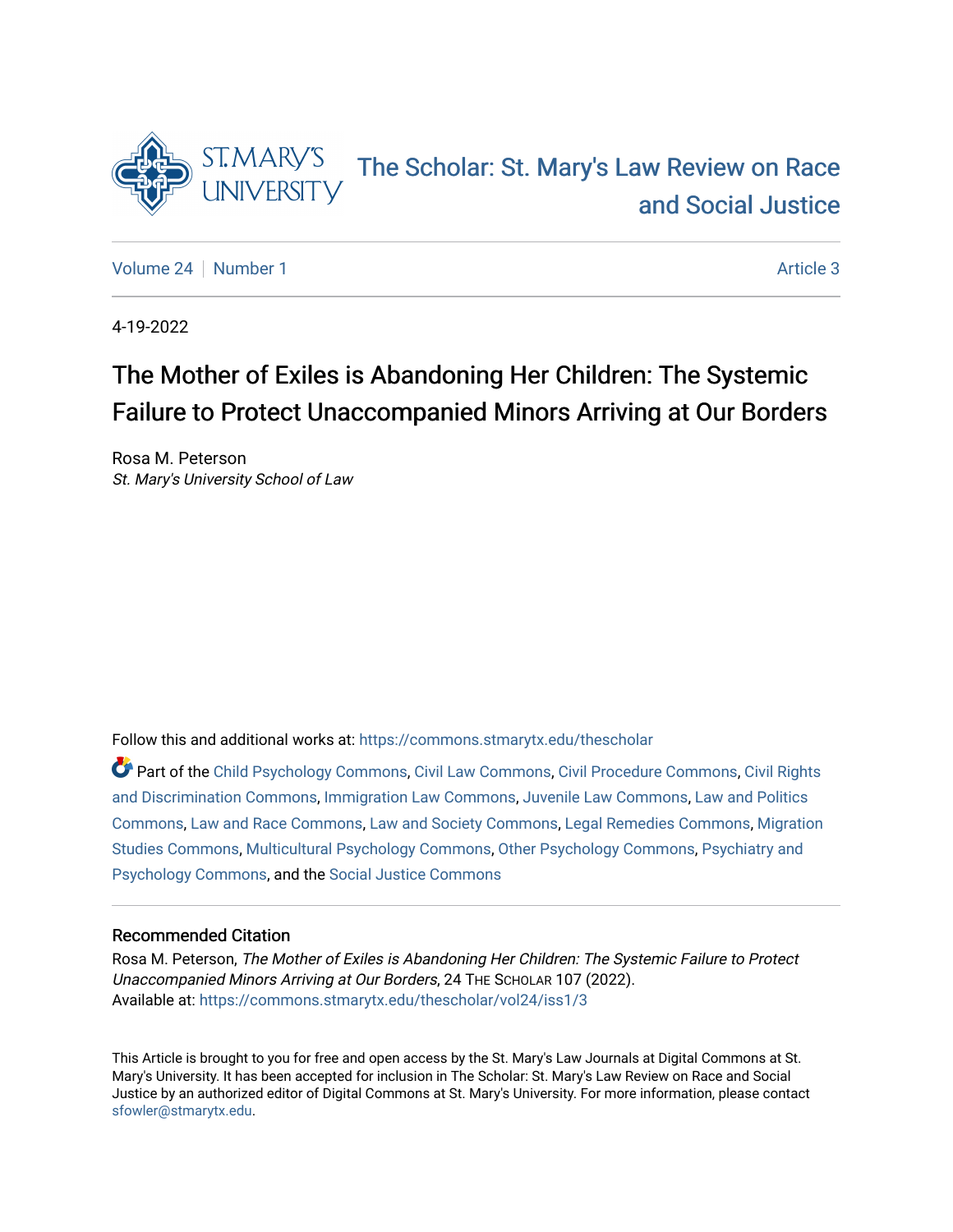# **THE MOTHER OF EXILES IS ABANDONING HER CHILDREN: THE SYSTEMIC FAILURE TO PROTECT UNACCOMPANIED MINORS ARRIVING AT OUR BORDERS**1

# **ROSA M. PETERSON\***

 St. Mary's University School of Law, J.D., May 2022. Liberty University, B.S., 2019. I write this piece with the greatest respect for immigrants, children, attorneys, advocates, and all those individuals involved in the ongoing attempts to reform our current immigration system. I wrote this comment to shed light on the flaws found within the immigration system, particularly in cases involving unaccompanied minors. I am not asking for a free pass for anyone to just walk into our country, but I am asking that we see these children as we see our own children and ask ourselves why we are not doing better. Beyond the politics and fighting, is a resolution that will still allow us to be a nation of laws, and a nation of immigrants; it is time that reform occur so that we may all move forward in harmony instead of demonizing and dehumanizing one another.

I dedicate this piece to my family. To my mother and father, Gloria and Pedro Peterson, thank you for showing me what unconditional love and support looks like. It may have taken me a little bit longer to get here, but without you, I would be lost. Words cannot express the enormity of my gratitude for all you have done and sacrificed to help me become the person I am today. To my daughters, Marie and Gabriella Peterson, I pray that my journey will show you that there are no limits to what you can do, and that my ceilings will be your floors. To my brothers, sisters, nieces, and nephews, thank you for your wisdom, insight and for having faith in my work. Lastly, to my grandmother, Bertha Vasquez, who, like my parents, saw the potential within me long before I saw it in myself; you are loved, and you are missed.

I want to thank Director Gregory Zlotnick for your unwavering support. Through you, I began working with immigration cases and pro bono in general, and that passion has fueled not only this piece, but my entire time in law school. Thank you, Professor Erica Schommer, for taking me under your wing during my first semester as a 2L law student in Immigration Clinic and helping me learn to navigate and understand this complicated system. Thank you to the staff at American Gateways in San Antonio, Texas. Your mentorship has been invaluable, as are the services you provide to this community. To every single one of my friends and fellow law students that have listened, asked questions, and helped as I have moved through this entire piece, thank you. I see you and I appreciate you.

Finally, I wish to thank the Staff Writers and Editorial Board from Volume 23 and Volume 24 of *The Scholar*. The relationships grown and fostered during these two years will forever be

107

<sup>1.</sup> *See* EMMA LAZARUS, *The New Colossus*, *in* EMMA LAZARUS: SELECTED POEMS AND OTHER WRITINGS 233 (2002) (recognizing the Statue of Liberty as the Mother of Exiles, welcoming all who arrive searching for a better life).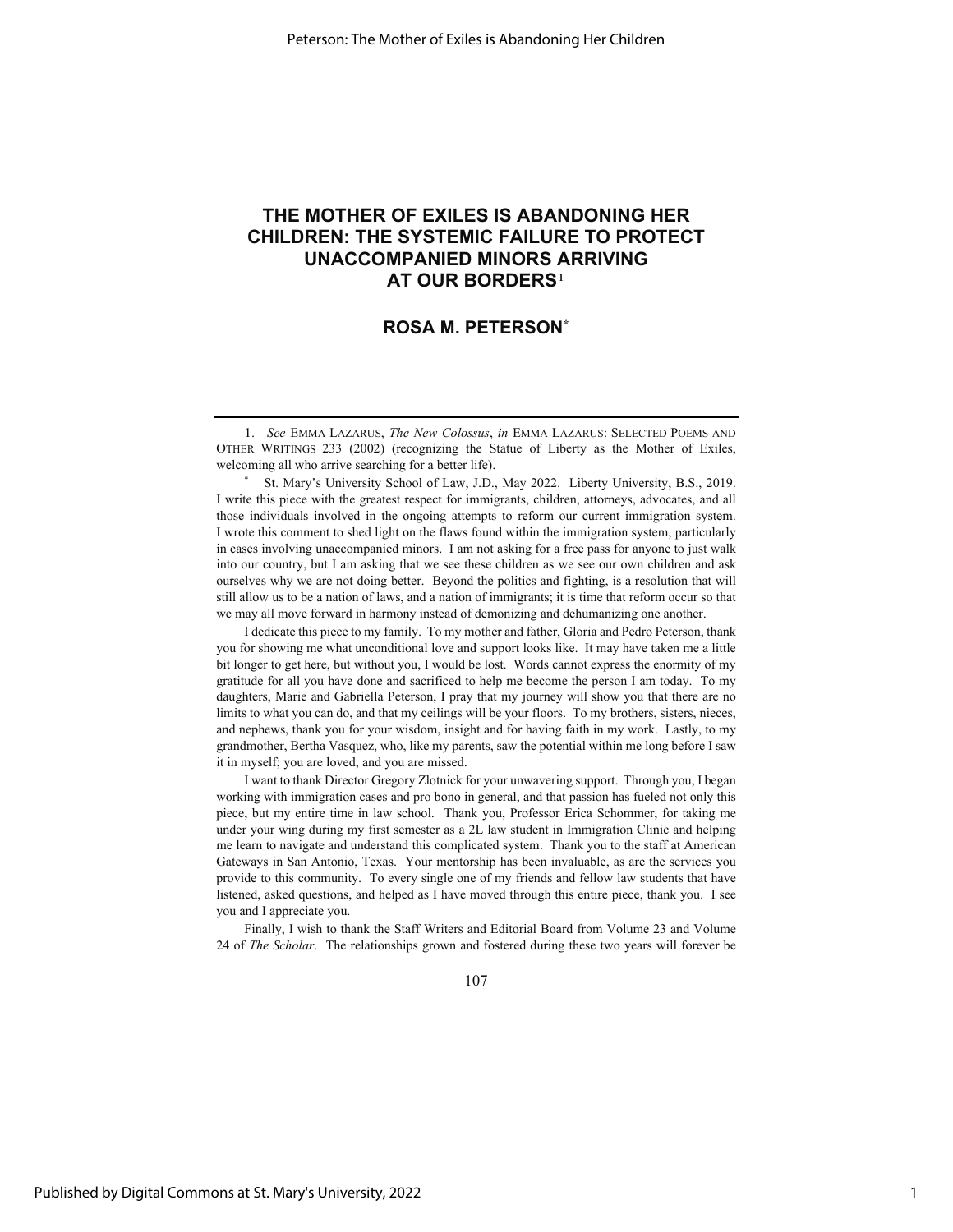| 108                     | THE SCHOLAR                                            | [Vol. 24:107 |
|-------------------------|--------------------------------------------------------|--------------|
|                         |                                                        |              |
| L                       | OFFICE OF REFUGEE RESETTLEMENT DEFINES UNACCOMPANIED   |              |
|                         |                                                        |              |
| П.                      | SHARING CONFIDENTIAL MENTAL HEALTH INFORMATION         |              |
|                         |                                                        |              |
| $\Pi$                   | <b>UNACCOMPANIED MINORS RIGHTS AGAINST SELF</b>        |              |
|                         |                                                        |              |
| $\mathbf{IV}_{-}$       |                                                        |              |
| V.                      | IMMIGRATION POLICIES AND THE INFLUX OF UNACCOMPANIED   |              |
|                         |                                                        |              |
| VL.                     | PROTECTING UNACCOMPANIED, UNDOCUMENTED CHILDREN128     |              |
| VII.                    | CHILDREN IN COURT-REVIEWING THE BURDEN  135            |              |
|                         | VIII. THE FIGHT TO RESTORE HUMANITY TO THE IMMIGRATION |              |
|                         |                                                        |              |
| $\mathbf{I} \mathbf{X}$ |                                                        |              |

# **INTRODUCTION**

Kevin Euceda is a young man seeking that which most American citizens take for granted: safety, peace, and a life free from the fear and horror he experienced from the gangs in Honduras.<sup>2</sup> Desperate and fleeing for his life, Kevin, an unaccompanied minor, made the treacherous trip to the United States.<sup>3</sup> During a required counseling

ingrained in my soul. To Bianca Ybarra, thank you for being a guiding light as I worked on my comment and editing skills. Thank you to my fellow Associate Editors Sophia Sanchez and Zachary Gilbert; this journey has been intense, and I could not think of better partners to help see it through to its conclusion. To Dominque Bernal, thank you for helping me find my voice before and after the comma. May we all continue to be a voice for those who would otherwise go unheard and unrecognized.

<sup>2.</sup> *See* Hannah Dreier, *Trust and Consequences*, WASH. POST (Feb. 15, 2020), https://www.washingtonpost.com/graphics/2020/national/immigration-therapy-reports-ice/ [https: //perma.cc/KL92-3S7K] (illustrating the multitude of reasons individuals flee their home country in search of a better life in the United States. This article also describes the situation of Kevin Euceda, who found himself detained after disclosing the atrocities he witnessed before fleeing to petition for asylum in the United States due to safety concerns).

<sup>3.</sup> *See id.* (describing the route taken by most immigrants on their way to the southern United States borders); *see also* 45 C.F.R. § 410.101 (2019) (defining an unaccompanied child as an individual who does not have a lawful immigration status within the United States and who is under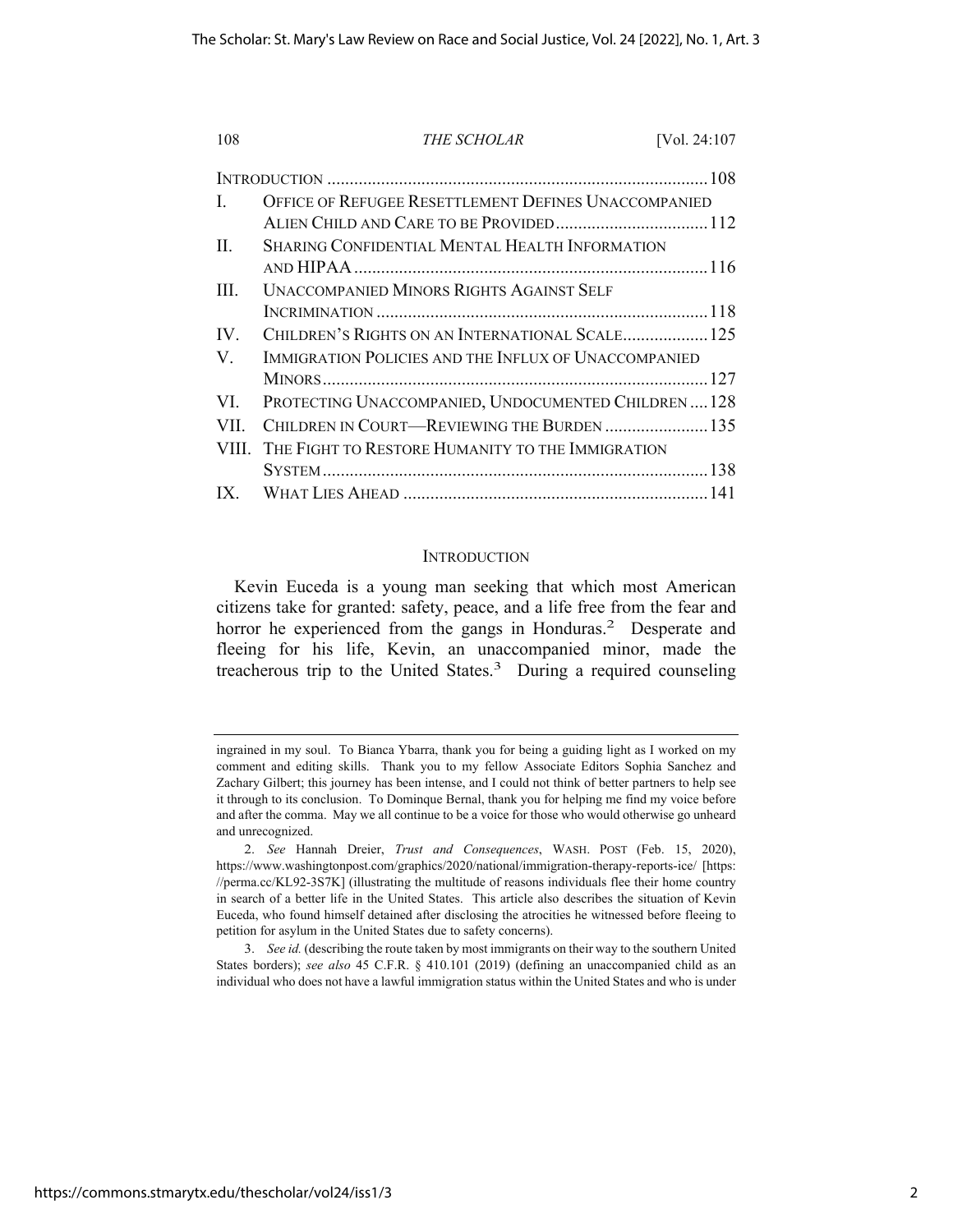session, Kevin described the atrocities he witnessed, believing the information he was sharing was confidential, and not realizing he would end up being detained for over 900 days because of his disclosure.<sup>4</sup> Regrettably, Kevin's story is not unique, as unaccompanied minors are finding that information shared during supposedly confidential counseling sessions is being wielded against them at trial by Immigration and Customs Enforcement (ICE) and the Department of Homeland Security (DHS).<sup>5</sup>

In 2019, Customs and Border Patrol (CBP) reported that 76,020 unaccompanied children were apprehended at the southwest border of the United States.<sup>6</sup> Arriving without families or parents by their side, unaccompanied children are detained by CBP when they cross the border into the United States.7 These children are then remanded to the Office of Refugee Resettlement (ORR) for care.<sup>8</sup>

While an unaccompanied minor is detained, there are certain procedures for processing the minors that must be recognized and completed.<sup>9</sup> Minors must be given notice of their legal rights, which

the age of eighteen. An unaccompanied child does not have a parent or legal guardian in the United States, or has a parent or legal guardian in the United States that is unable to care for the child).

<sup>4.</sup> *See* Dreier, *supra* note 2 (reporting on the use of confidential therapy notes to allege that unaccompanied children are a threat to society in the United States and the use of this information to keep the children detained far longer than necessary).

<sup>5.</sup> *See id.* (emphasizing the use of confidential notes as a tool to punish rather than help children who arrive at our borders seeking asylum and protection).

<sup>6.</sup> *See* U.S.CUSTOMS & BORDER PROT., SOUTHWEST BORDER MIGRATION FY 2019 (2019) (reporting the number of unaccompanied children arriving at the borders of the United States yearly).

<sup>7.</sup> *See A Guide to Children Arriving at the Border: Laws, Policies and Responses*, AM. IMMIGR. COUNCIL (June 26, 2015), https://www.americanimmigrationcouncil.org/research/guidechildren-arriving-border-laws-policies-and-responses [https://perma.cc/5CSV-K2LB] [hereinafter *A Guide to Children Arriving at the Border*] (outlining the process of apprehending unaccompanied children at the border of the United States and then transferring them into ORR custody).

<sup>8.</sup> *See* 45 C.F.R. § 410.102 (2019) (authorizing the care and placement of unaccompanied children into ORR custody while requiring that they be treated with dignity and respect due to their vulnerability).

<sup>9.</sup> *See* ACLU, FLORES SETTLEMENT FINAL PLUS EXTENSION OF SETTLEMENT (2001) (clarifying the need for children to be treated with special consideration and outlining the procedures that must take place to protect children in ORR custody. The Flores Settlement was placed into effect following the deplorable treatment of children in United States custody); *see also* 8 C.F.R. § 236.3(i)(4) (2019) (discussing the procedures codified into law following the Flores Settlement, which include informing a minor of their rights and request for disposition of their case upon apprehension and transfer to ORR).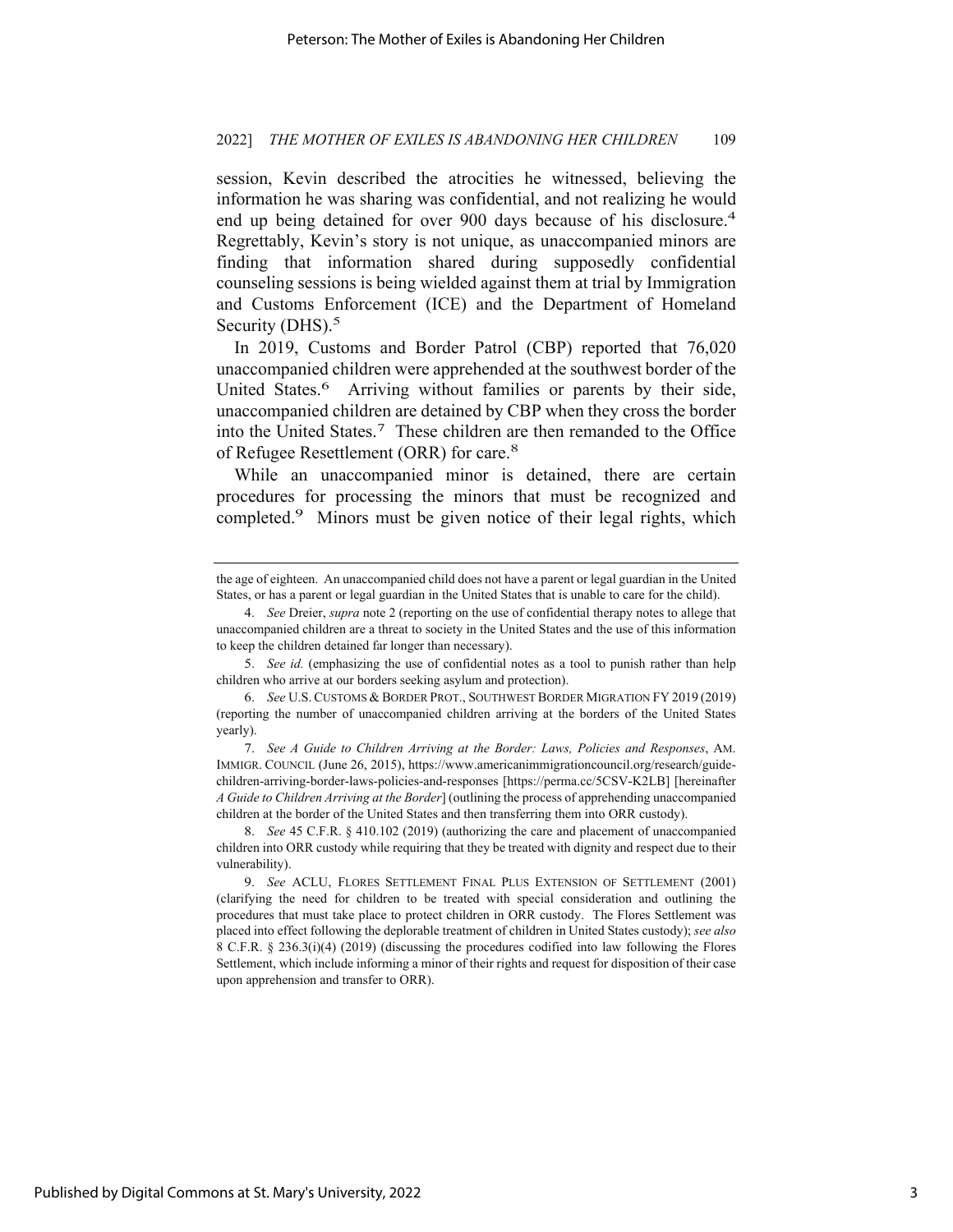include making telephone calls to a parent, relative, or friend, in both a language and manner that they may understand.<sup>10</sup> Unaccompanied children are then given a list of free legal services providers to help the child find legal assistance regardless of their age.<sup>11</sup>

Amid a minor arriving in a new country and being detained by a governmental agency, ORR is also placing the burden of understanding the right to be represented by counsel and applying for relief from removal on the shoulders of unaccompanied children.<sup>12</sup>

Children are then forced into mandatory counseling sessions, where they are encouraged to speak the truth.<sup>13</sup> Children, admitting fear of returning to their home country because of gang-related activity, including threats to their own lives, risk information being turned over to ICE, as per the Memorandum of Agreement (MOA) between the two agencies.14

This system is set up and designed to collect as much information as possible on these children.15 What this system does not do is carry out the stipulation that ORR and DHS must work to remove the child from

<sup>10.</sup> *See* 8 C.F.R. § 263.3(g)(1)(iii) (2021) (providing an example of legal rights granted to minors in detention custody and emphasizing that these rights must be provided to minors in a manner that is comprehensible for them).

<sup>11.</sup> *See id.* (indicating how unaccompanied migrant children gain access to legal assistance while in detention custody).

<sup>12.</sup> *See generally id.* at  $\S 236.3(i)(4)(xiv)$  (reiterating that minors must be made aware of their right to free legal counsel at no expense to the government as well as their right to apply for asylum and/or seek voluntary departure).

<sup>13.</sup> *See* Dreier, *supra* note 2 (stressing that these mandatory counseling sessions can be helpful for the child to work through past trauma experienced before arriving in the United States. However, the mental help these children so desperately need often comes at a high cost—their freedom).

<sup>14.</sup> *See* Memorandum of Agreement Among the Off. of Refugee Resettlement of the U.S. Dep't of Health & Hum. Servs. & U.S. Immigr. & Customs Enf't & U.S. Customs & Border Prot. of the U.S. Dep't of Homeland Sec. Regarding Consultation & Info. Sharing in Unaccompanied Alien Child. Matters (Apr. 13, 2018), https://www.splcenter.org/sites/default/files/72.3\_- \_3d\_am.compl\_.\_exh.\_2\_moa\_01-18-2019.pdf [https://perma.cc/V63B-KJXM] [hereinafter Memorandum of Agreement] (describing the timeframe allowed for reporting suspected gangrelated activity).

<sup>15.</sup> *See id.* (encouraging individuals working with unaccompanied children to obtain as much information as possible from the child under the guise of assisting with reunification. The information obtained during counseling sessions is recorded and sent in within one day of each session without the child's express consent).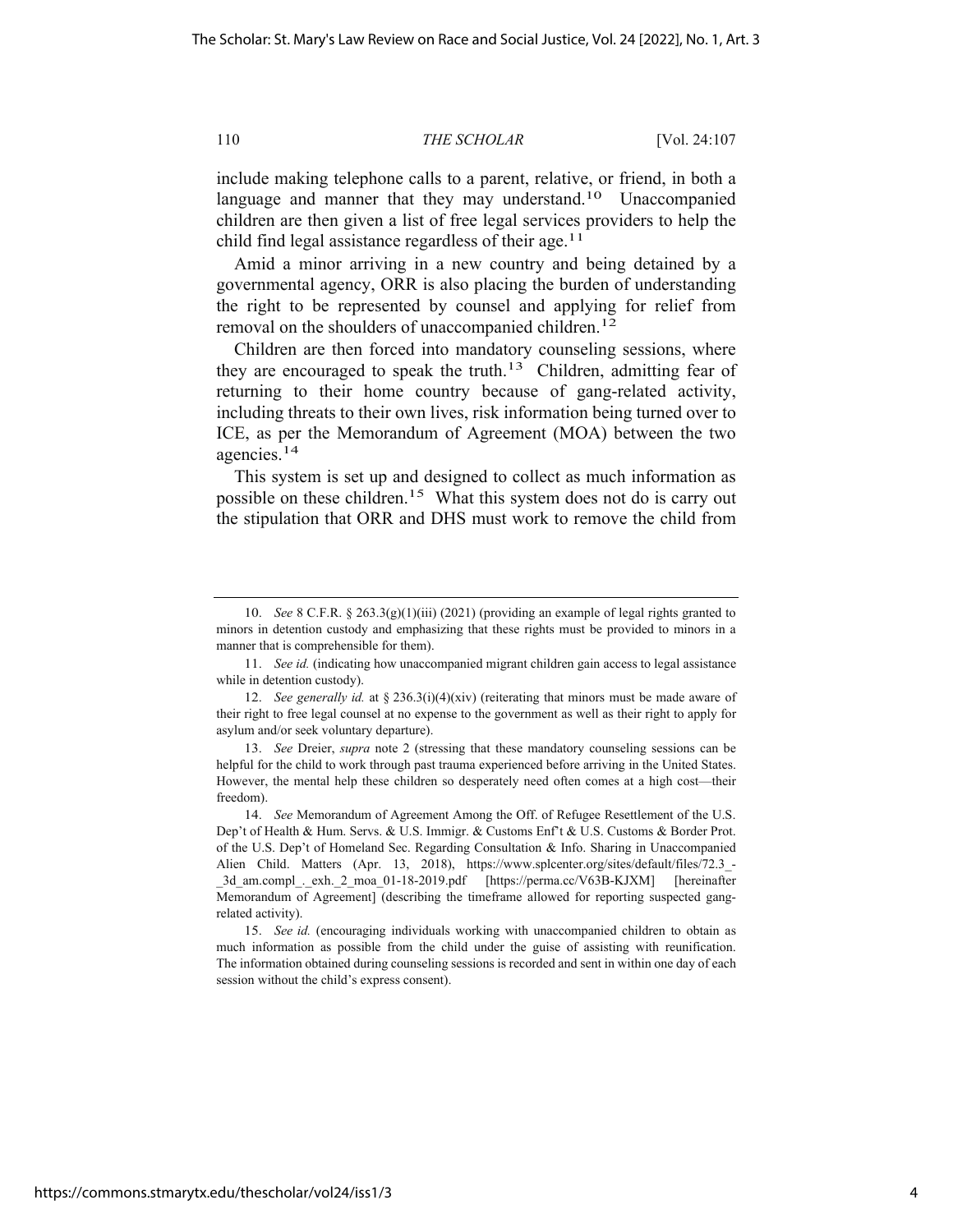detention as quickly as possible.<sup>16</sup> Instead, these two organizations accumulate the information, report findings obtained during confidential therapy sessions, and use this information against the best interest of the child as ORR is obliged to keep them detained—or worse, return the children to the countries they fled from out of fear of persecution or harm.<sup>17</sup>

This comment will review the required mental health treatment unaccompanied children are given, the loopholes in the Health Insurance Portability and Accountability Act (HIPAA) and Texas state laws that allow notes from these confidential mental health sessions to be shared with ICE, and the violation of Fifth Amendment rights meant to protect these children from self-incrimination when they disclose the violence and cruelty suffered before fleeing to the United States.18 Lastly, this comment will review solutions that need to be enacted to protect the basic, fundamental, and constitutional rights of all unaccompanied children involved.19 Solutions include the passage of two legislative pieces currently in the Judiciary Committees which would advance much needed immigration reform and allow for the protection of unaccompanied minors' sensitive information, and also guarantee children's access to appointed counsel during the removal process.20

18. *See* Shaughnessy v. United States *ex rel.* Mezei, 345 U.S. 206, 212 (1953) (recognizing that most constitutional provisions are applicable to noncitizens, including those who have entered the United States in violation of the immigration laws); *see also* Plyer v. Doe, 457 U.S. 202, 210 (1981) (reaffirming the commitment to protect the rights of immigrants including due process of law guaranteed by the Fifth and Fourteenth Amendments).

19. *See In re* Gault 387 U.S. 1, 13 (1967) ("[T]he Fourteenth Amendment nor the bill of rights is for adults alone"); *see also* Bellotti v. Baird, 443 U.S. 622, 633 (1979) ("[A] child, merely on account of his minority, is not beyond the protection of the Constitution.").

20. *See* Fair Day in Court for Kids Act of 2019, S. 662, 116th Cong. (2019) (seeking to enact laws to require court appointed attorneys be provided to unaccompanied minors at the expense of the Government, whereas that unaccompanied minor must be notified that they will be provided legal representation within seventy-two hours of being taken into Federal custody); *see also* Immigrants' Mental Health Act of 2020, H.R. 6075, 116th Cong. (2d Sess. 2020)(urging the review of the use of psychotherapy notes against immigrants and refugees arriving at the United States

<sup>16.</sup> *See generally* STAFF OF S. COMM. ON HOMELAND SEC. & GOV'T AFFS., 115 CONG., PERM. SUBCOMM. ON INVESTIGATIONS (Comm. Print 2018) (highlighting the failures in compliance and adherence to the Flores Settlement Agreement by the ORR and other licensed facilities).

<sup>17.</sup> *See generally* Dreier, *supra* note 2 (using the notes taken during counseling sessions with an unaccompanied minor, ICE and DHS were able to keep a child detained for an extended period of time. This action is contradictory with evidence that shows long term detention of children is catastrophic to their development).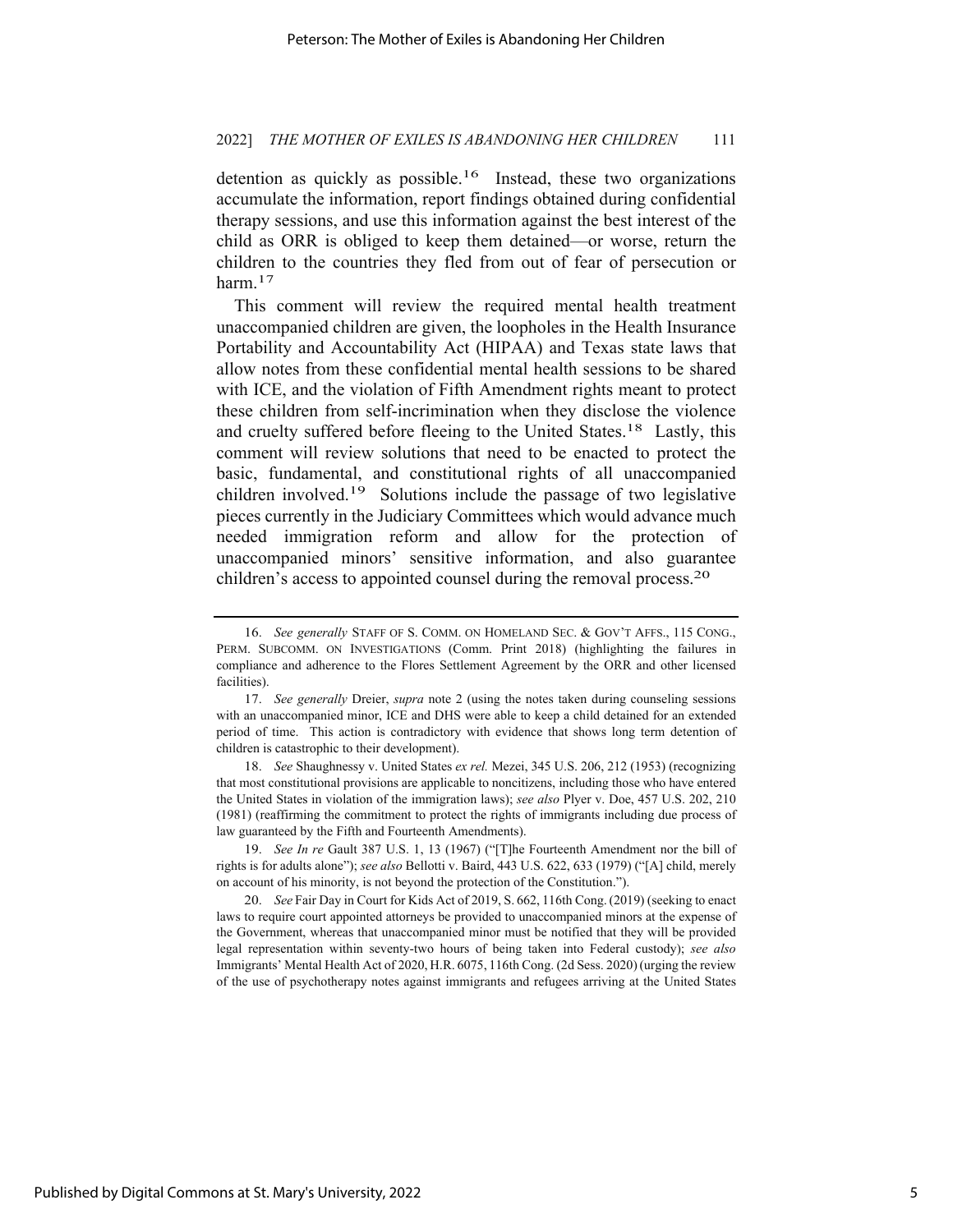The engraving on the Statue of Liberty, the iconic symbol of freedom and hope, does not read "[B]ring me only individuals free of fear and in good positions"; instead it reads, "Give me your tired, your poor, Your huddled masses yearning to breathe free."<sup>21</sup> These children are yearning to breathe free, to experience life without terror and are full of hope.<sup>22</sup> It is incumbent upon the United States to do what is necessary to ensure that at the very least, these children are provided humane living conditions and essentials—like food and water—to ensure their ability to fight for that life.23

# I. OFFICE OF REFUGEE RESETTLEMENT DEFINES UNACCOMPANIED ALIEN CHILD AND CARE TO BE PROVIDED

The Homeland Security Act of 2002 transferred the responsibility of the care and placement of children who arrive in the United States without a parent or legal guardian from Immigration and Naturalization Service (INS) to the Director of the ORR, a subsection of the Department of

23. *See* Teo Armus, *Unaccompanied Migrant Children Suffer "Inhumane and Cruel Experience" in CBP Custody, Report Alleges,* WASH. POST (Oct. 20, 2020, 5:31 AM), https://www.washingtonpost.com/nation/2020/10/30/migrant-children-border-unaccompanied/ [https://perma.cc/5FPF-KT5F] (describing the deplorable living conditions unaccompanied minor children are subjected to while in U.S. Customs and Border Protection Custody, including a "lack of adequate food and water").

border, including unaccompanied minors. This bill would offer protection to minors for notes taken during those conversations, as well as provide for better mental health care during detention); *see generally* Hannah Dreier, *Bill Would End Practice of Using Confidential Therapy Notes Against Detained Immigrant Children*, WASH. POST (Mar. 4, 2020, 5:02 PM), https://www. washingtonpost.com/national/bill-would-end-practice-of-using-confidential-therapy-notes-against -detained-migrant-children/2020/03/04/0ab73d52-5e46-11ea-9055-5fa12981bbbf\_story.html [https://perma.cc/DM87-ME5T] (detailing conditions unaccompanied minors face in federal custody to provide reasoning as to why the Immigrants Health Act of 2020 was introduced).

<sup>21.</sup> *See* LAZARUS, *supra* note 1, at 233 (establishing that the United States is truly a nation of immigrants and offering hope to those arriving at the borders of the United States as they flee from war, death, and violence).

<sup>22.</sup> *See Oversight of HHS and DHS Efforts to Protect Unaccompanied Alien Child. from Hum. Trafficking & Abuse: Hearing Before the Permanent Subcomm. on Investigations of the Comm. on Homeland Sec. & Governmental Affs.*, 115th Cong. 1 (2018) (statement of Chairman Rob Portman), https://www.govinfo.gov/content/pkg/CHRG-115shrg36157/html/CHRG-115shrg 36157.htm [https://perma.cc/39BJ-DCGD] (reviewing and tracking information from credible fear interviews with unaccompanied minors and the Subcommittee's investigation into the Department of Homeland Security, finding that children are sent from countries into the "United States with promises of education" and hope for a better life but are instead greeted by a broken immigration system that repeatedly fails to treat unaccompanied children with human decency).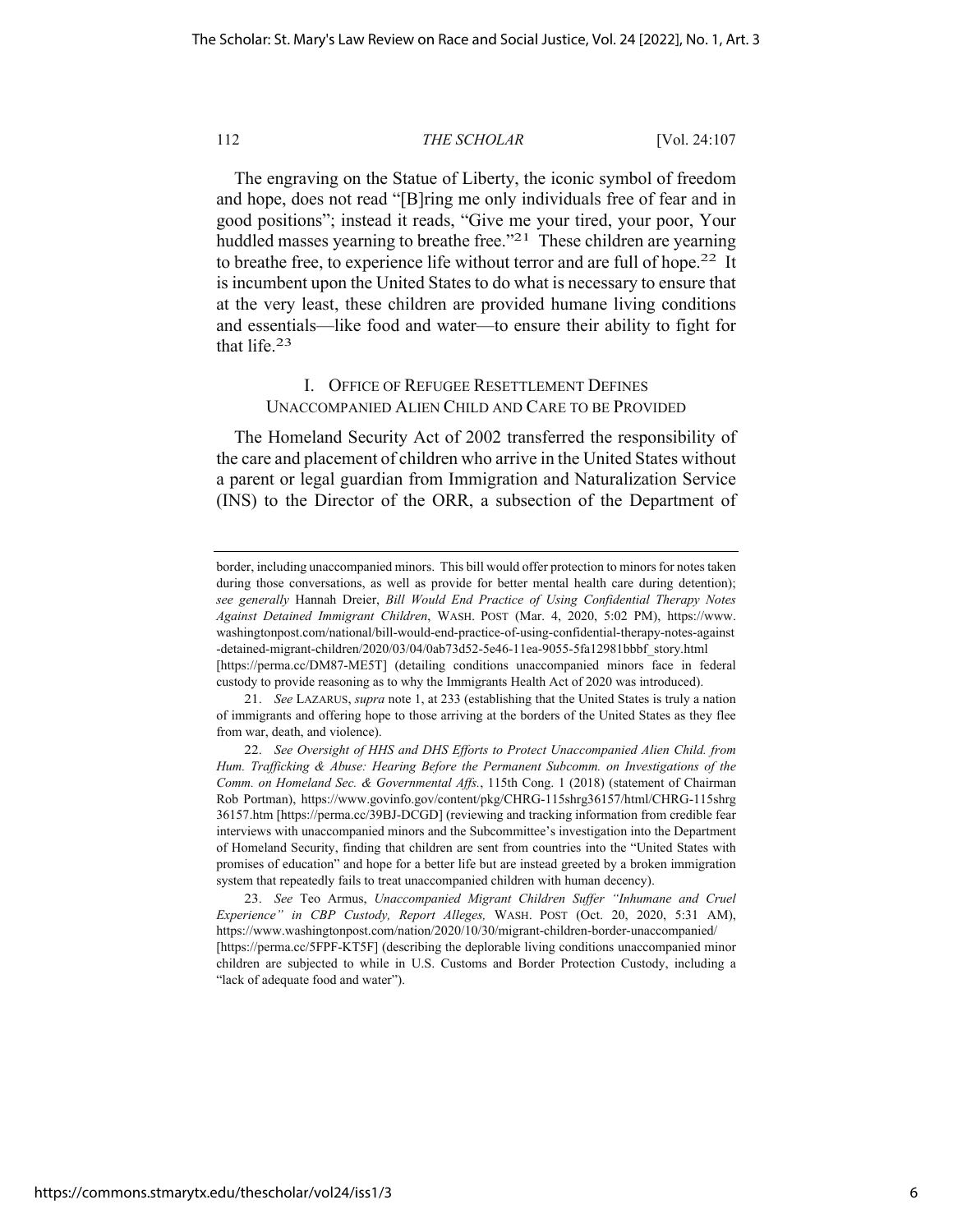#### 2022] *THE MOTHER OF EXILES IS ABANDONING HER CHILDREN* 113

Health and Human Services (DHHS).<sup>24</sup> ORR defines "unaccompanied alien child" as an individual who is not yet eighteen, has no lawful immigration status in the United States, and who does not have a legal guardian or parent in the United States.25 Additionally, if the child does have a parent or guardian in the United States but the parent cannot provide care and physical custody, then the child is also considered an "unaccompanied alien child."<sup>26</sup> Under the guidelines provided, ORR is responsible for the placement of minors labeled as "unaccompanied alien children" into either a detention facility or an alternative to a detention facility.27

When a child comes across the border of the United States and is apprehended, they are transferred to the custody of ORR while they await their immigration proceedings.28 The care of the child then becomes the responsibility of ORR, requiring that the child is placed in the least restrictive setting that is in their best interest.29 Most of the facilities for the detention of unaccompanied minors by ORR are state licensed facilities, and as such they must not only meet state regulations, but also regulations set forth by ORR for treatment and care of children.<sup>30</sup>

Once the facility or care provider has taken custody of the child from the DHHS, they are required to ensure the physical health, mental health, and well-being of the child. $31$  This includes ensuring the child receives food, clothing, personal grooming items, and a complete medical examination within forty-eight hours of that child's admission to the

30. 45 C.F.R. § 410.402 (2020).

<sup>24. 6</sup> U.S.C. § 279(a) (2018).

<sup>25.</sup> *Id.* at § 279(g)(2)(A-C).

<sup>26.</sup> *See id.* at § 279(g)(2)(C)(ii) (detailing the procedural requirements for the treatment and care of unaccompanied children while in ORR custody).

<sup>27.</sup> *See id.* at § 279(g)(1) (defining placement of an unaccompanied child in a detention facility or an alternative facility).

<sup>28.</sup> *See Unaccompanied Alien Children: An Overview,* FED'N AM. SCIENTISTS 8–9, https://fas.org/sgp/crs/homesec/R43599.pdf [https://perma.cc/3STY-YB3V] (last updated Oct. 9, 2019) (outlining the authoritative power of ORR to assume custody of unaccompanied children arriving at the United States border).

<sup>29.</sup> *See id.* (setting forth the requirement for the safe and secure placement of minors in ORR custody).

<sup>31.</sup> *See id.* at § 410.402(c) (detailing proper care for unaccompanied children in the care of government approved "licensed programs" by a state agency, including care for the mental health and physical health of the children).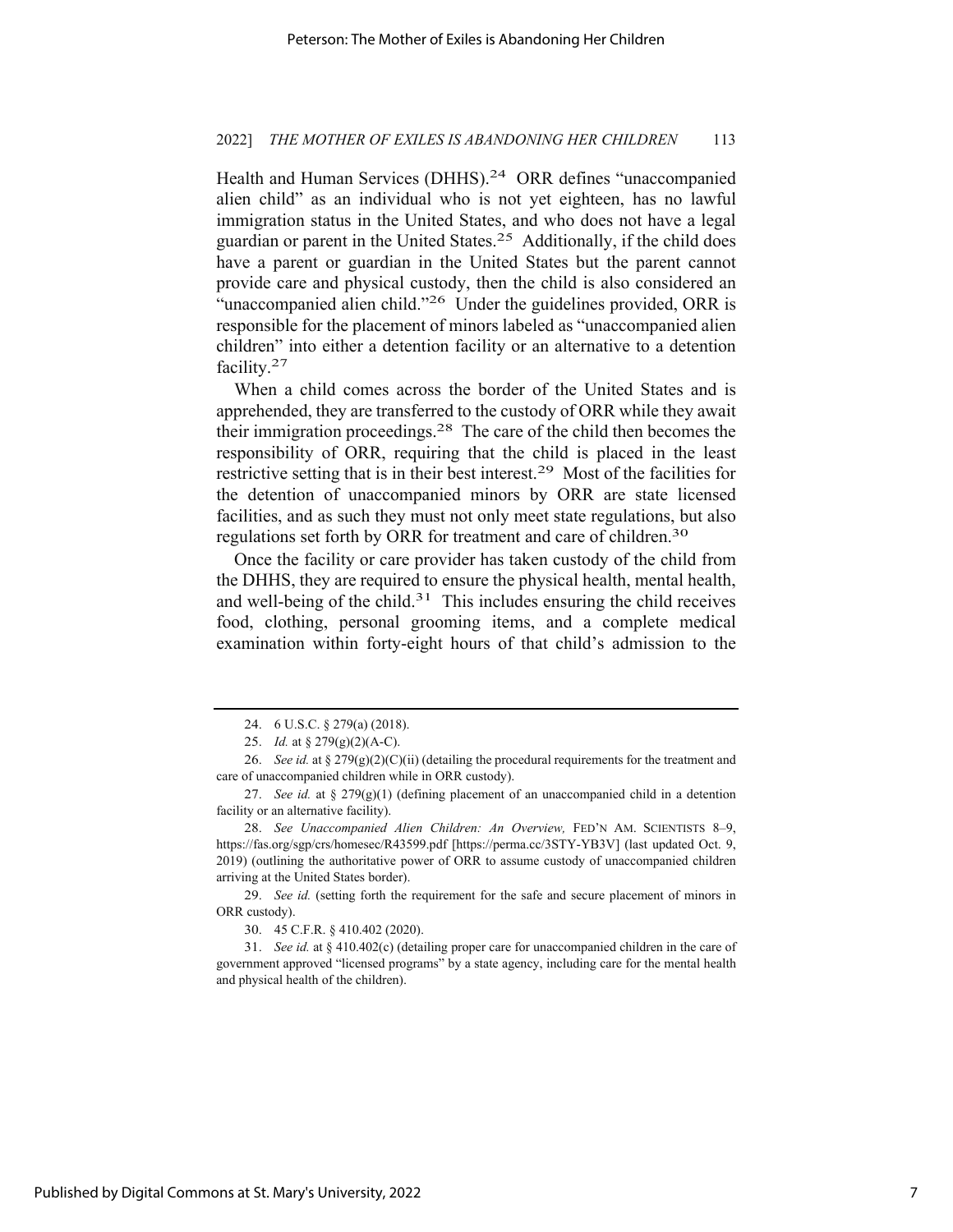facility.<sup>32</sup> A trained staff member must also complete an initial assessment interview to gauge the immediate mental and physical needs of the child.33 The initial assessment must take place within twenty-four hours of the child's admission to the care facility.<sup>34</sup>

In addition to the requirements from the policy manuals of ORR, the care facilities are required to adhere to stipulations set forth by the Flores Settlement Agreement, which requires a standard of care for each unaccompanied minor under the care of ORR.35 Under the terms of this agreement, care facilities must provide proper physical care and suitable living conditions, including food, clothing, and personal hygiene items.<sup>36</sup> Each facility must also provide routine medical and dental care, initiated by a complete medical examination within forty-eight hours of the child's arrival to assess the immediate physical and psychological needs of the child.37

Another requirement of the Flores Settlement Agreement is that unaccompanied children must be given at least one individual counseling session per week, along with group counseling sessions at least twice a week.38 These counseling sessions are to be conducted by trained social workers and staff, and they should address the developmental and crisis-

35. *See id.* (mandating that individuals responsible for the care of the children adhere to all stipulations set forth by the Flores Settlement, as well as by ORR policy).

<sup>32.</sup> *See generally id.* at § 410.402 (describing basic minimum standards to be met and completed expediently upon receipt of an unaccompanied minor into the care and custody of licensed facility).

<sup>33.</sup> *See id.* at § 410.402(3) (outlining the various assessments that must be performed upon the apprehension of an unaccompanied minor to identify that child's needs and gauge both their physical and mental wellbeing).

<sup>34.</sup> *See Children Entering the United States Unaccompanied: Section 3*, THE ADMIN. FOR CHILD. & FAMILIES OFF. OF REFUGEE RESETTLEMENT (Apr. 20, 2015), https://www.acf. hhs.gov/orr/policy-guidance/children-entering-united-states-unaccompanied-section-3#3.1 [https: //perma.cc/M45B-3PWM] (requiring care providers for unaccompanied children in custody to be committed to the overall health and wellbeing of the child while in custody).

<sup>36.</sup> *See id.* (noting that safe and sanitary conditions, along with the utmost concern for the particular vulnerability of children are mandated and specifying treatment that does not meet these requirements, such as denying children "regular meals, sufficient sleep . . . or legal assistance.").

<sup>37.</sup> *See id.* (expanding on the requirements for the proper treatment of children in detention, including an assessment of the physical and psychological needs of the children arriving. Children may have suffered immense trauma prior to arriving at the borders of the United States and need trauma-informed care).

<sup>38.</sup> *See* ACLU, *supra* note 9 (justifying the need for mental health personnel to assist the children arriving at the border, but also expressing concern that due process be followed and privacy for the children be allowed).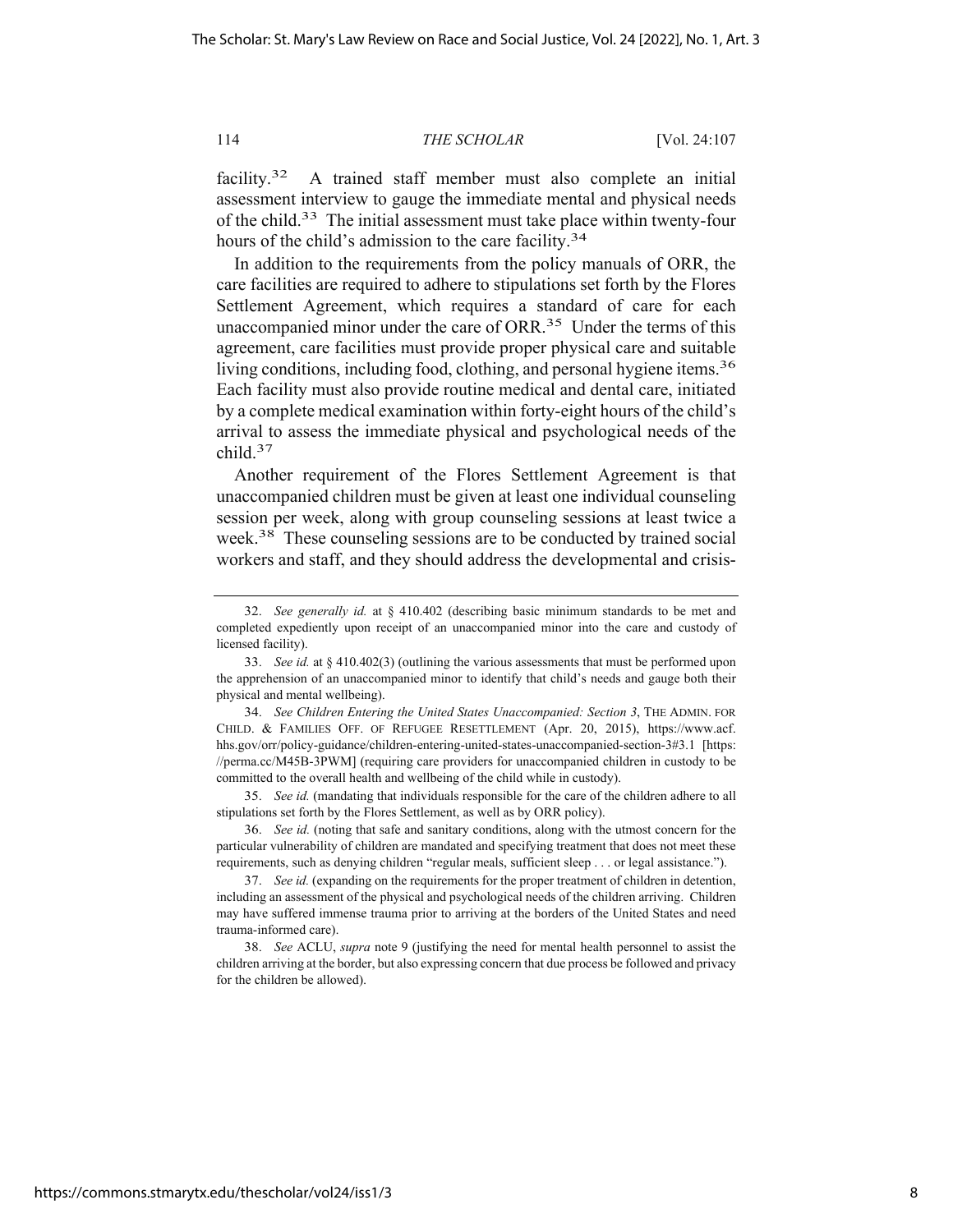related needs of each child.<sup>39</sup> During these counseling sessions, the children are informed that whatever they reveal is confidential to allow for candor and to ensure they receive the mental healthcare that they need.40 However, the confidential notes from the counseling sessions are turned over to ICE and used against the children in their detaining hearings in immigration court.<sup>41</sup>

Sharing these confidential notes from traumatized children destroys whatever trust has been built between the children and the counselors and goes against the entire purpose of the treatment stemming from the Flores Settlement Agreement.<sup>42</sup> Rather than receiving the help that these children so desperately need, the actions of ICE and ORR create betrayal and trauma for the children.<sup>43</sup> The purpose of mandating these children to receive counseling and therapy is not to build a case against them by using their own words, hardships, and trauma; nor is it to force them to stay detained longer than necessary.<sup>44</sup> Rather, the purpose of the therapy is to help heal the psychological trauma that these children have

41. *See* Letter from Arthur Evans, Jr., Chief Executive Officer of the Am. Psych. Ass'n, to Secretary Alex Azar and Acting Secretary Chad F. Wolf (Feb. 21, 2020), https://www.apa.org/ news/press/releases/azar-wolf-letter.pdf. [https://perma.cc/6NNQ-6DLM] (denouncing the use of psychotherapy notes taken during counseling sessions as violating what little trust is established between the child and the counselor when notes are shared).

<sup>39.</sup> *See id.* (adopting the terms of the Flores Settlement includes mandating medical and psychological evaluations for children arriving at the border of the United States both with and without their parents. The guidelines set forth in the Flores Settlement are a means of striking cruel and inhumane treatment of minors in detention facilities and replacing that treatment with care that will help the child deal with the trauma they have experienced so early in life).

<sup>40.</sup> *See* Dreier, *supra* note 2 (advancing the agenda of ICE and DHS through the use of psychotherapy notes. These children have become the innocent victims of yet another country. As a vulnerable population, extreme care should be exercised when speaking with them and privacy maintained so that they may begin to deal with their trauma. Without mental health services that are strictly confidential, these children will face unprecedented amounts of mental health stress with consequences that could be devastating later in life).

<sup>42.</sup> *See* Kim Mills, *American Psychological Association Calls for Immediate Halt to Sharing Immigrant Youths' Confidential Psychotherapy Notes with ICE, AM. PSYCH. ASS'N.* (Feb. 17, 2020), https://www.apa.org/news/press/releases/2020/02/sharing-therapy-notes [https:// perma.cc/JL2R-7G8R] (warning that the consequences of sharing psychotherapy notes are far reaching and unethical; demanding an end to the sharing of confidential notes).

<sup>43.</sup> *See id.* (urging the government to reconsider the use of confidential notes as the damage done to the psyche of the children is more than just the immediate harm seen. The betrayal of trust during such an important part of the healing process sets these children up for further mental health complications later in life).

<sup>44.</sup> *See id.* (describing how the use of psychotherapy notes is weaponizing the confidential therapy sessions).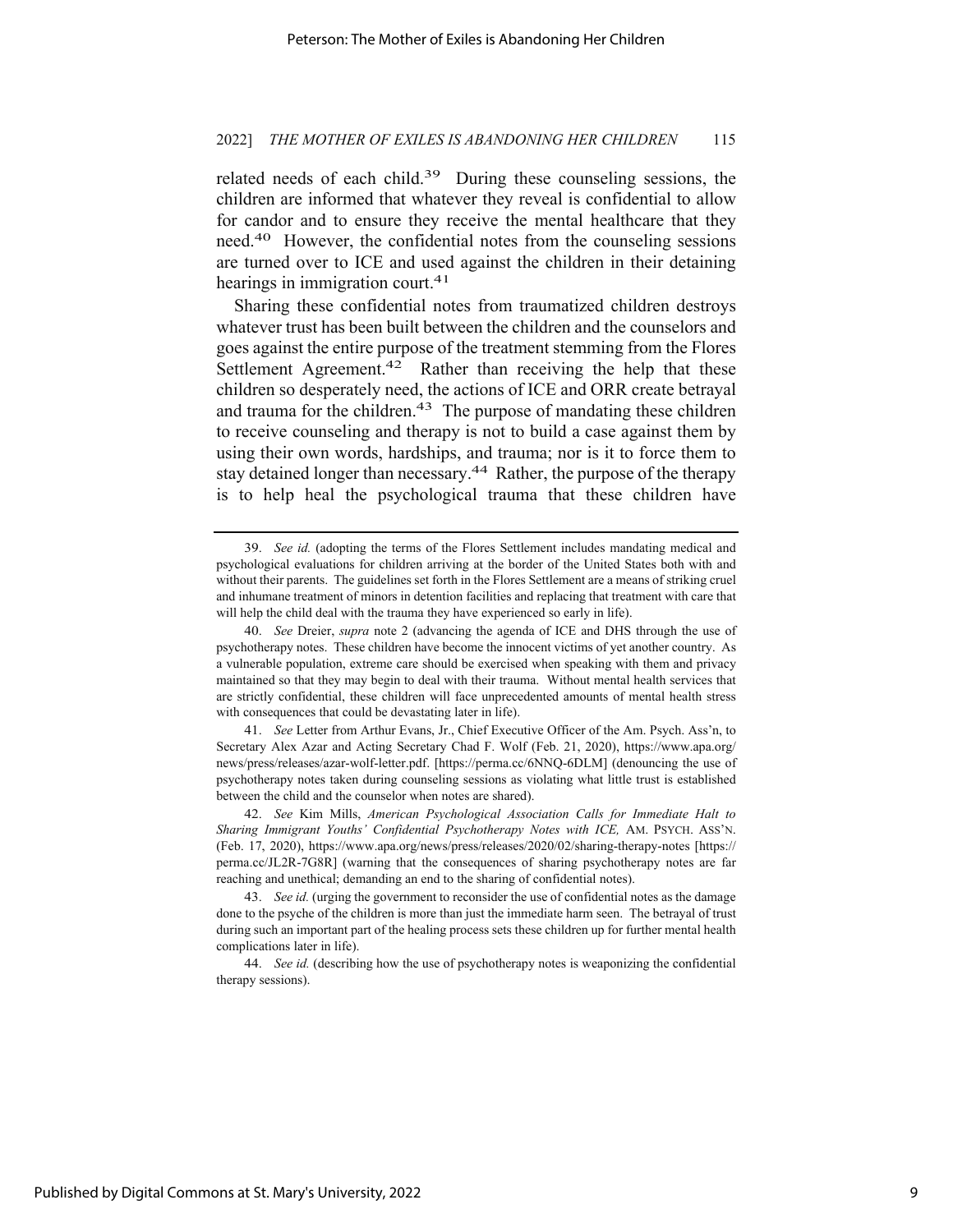experienced so that they may experience a better overall quality of life.<sup>45</sup> It is unfortunate however, that both ICE and ORR have decided to use these tragic events as fuel to keep unaccompanied minors in detention centers, often moving them from group environments to more secure, jaillike facilities.<sup>46</sup>

# II. SHARING CONFIDENTIAL MENTAL HEALTH INFORMATION AND HIPAA

In 1996, HIPAA was passed and required the creation of a national standard which allowed for the protection of sensitive health information.47 The DHS, the same organization which oversees ORR, issued the HIPAA Privacy Rule, which stated that protected health information could not and should not be released without the patient's consent and approval.<sup>48</sup> By definition, protected health information includes demographic data that allows for an individual to be identified and is related to past, present, or future mental, physical, or overall health of the individual.49 Items which are considered reasonable for detecting the identity of an individual include the patient's name, date of birth, and address, among other unique identifiers.<sup>50</sup>

There are limited circumstances in which HIPAA may not be as strict with the disclosure of confidential information, such as for treatment,

50. *See id.* (including information such as Social Security Numbers, and other clearly identifying markers that allow the patient's identity to be recognized).

<sup>45.</sup> *Id*.

<sup>46.</sup> *See* Dreier, *supra* note 2 (continuing to use the notes as evidence in cases across the country causes unaccompanied minors to suffer unintended consequences for simply telling the truth).

<sup>47.</sup> *See Summary of the HIPAA Privacy Rule*, HHS, https://www.hhs.gov/hipaa/forprofessionals/privacy/laws-regulations/index.htm [https://perma.cc/TJR3-XCZJ] (last updated July 26, 2013) (outlining the creation of HIPAA and the required national standard for the protection of sensitive health information. Note that the language never points solely to citizens, rather it states "individuals" are granted this protection).

<sup>48.</sup> *See id.* (mandating the requirement of patient consent for the release of sensitive and private patient information, and demonstrating how astonishing it is that a division of HHS would violate the rule it created).

<sup>49.</sup> *See id.* (analyzing the information that is considered private or confidential included information that can be used to readily identify the patient, and certain notes such as psychotherapy notes. If the information falls into these categories, special care must be taken to ensure that the information is not released with patient consent).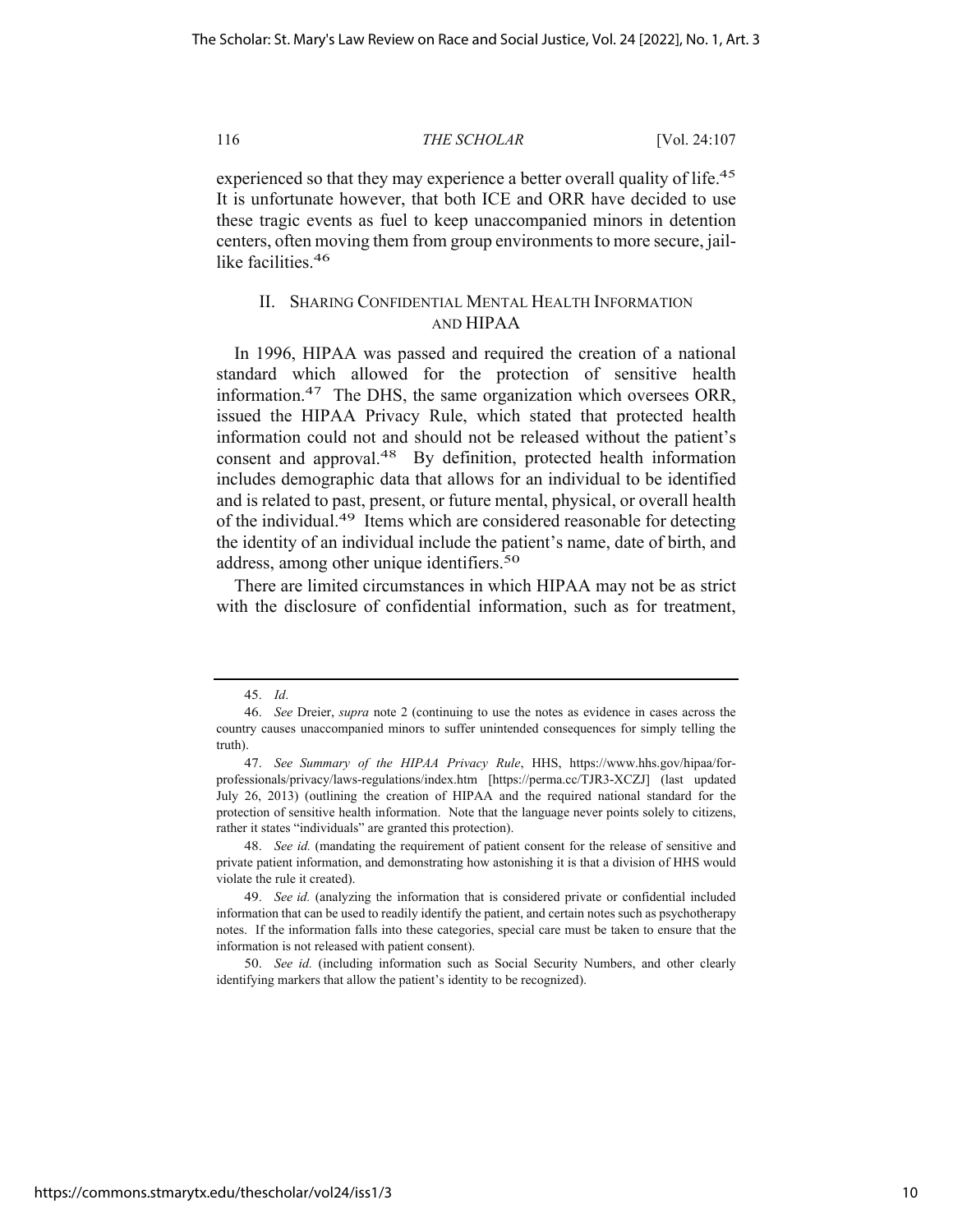#### 2022] *THE MOTHER OF EXILES IS ABANDONING HER CHILDREN* 117

payment, or healthcare operations.<sup>51</sup> Additionally, if there is a public interest, the Privacy Rule allows for disclosure of protected health information without the patient's consent or permission regarding twelve national priority purposes including judicial proceedings, administrative proceedings, and law enforcement.<sup>52</sup> It is through these exceptions, and with a MOA, that ICE and ORR share the confidential mental health notes of minors in care or detention facilities.<sup>53</sup> As children self-disclose the trauma and horrors they have experienced to counselors during therapy sessions, counselors are helping both ORR and ICE to "develop information about children," which is entered into evidence during removal proceedings.54

Sharing psychotherapy notes between ORR and ICE is a violation of an individual's right to protected health information and HIPAA.55

53. *See* Dreier, *supra* note 2 (describing the process by which confidential notes are shared between ICE and ORR) *but cf. Does a Parent Have a Right to Receive a Copy of Psychotherapy Notes About a Child's Mental Health Treatment?*, HHS (2017), https://www.hhs.gov/hipaa/forprofessionals/faq/2094/does-parent-have-right-receive-copy-psychotherapy-notes-about-childsmental-health-treatment.html [https://perma.cc/V8Q6-K3PT] (explaining that psychotherapy notes should not be disclosed as the notes are protected by the Privacy Rule).

54. *See* Dreier, *supra* note 2 (expressing the frustration of having the children's words used against them in trial); *see generally Oversight of HHS and DHS Efforts to Protect Unaccompanied Alien Child. from Hum. Trafficking & Abuse: Hearing Before the Permanent Subcomm. on Investigations of the Comm. on Homeland Sec. & Governmental Affs.*, 115th Cong. 1 (2018) (statement of Chairman Rob Portman), https://www.govinfo.gov/content/pkg/CHRG-115shrg36157/html/CHRG-115shrg36157.htm [https://perma.cc/39BJ-DCGD] (describing how HHS and DHS fail to follow established protocols).

55. *Does a Parent Have a Right to Receive a Copy of Psychotherapy Notes About a Child's Mental Health Treatment?*, *supra* note 53 (stating that the Privacy Rule distinguishes between mental health information, such as start time and stop time of sessions. A mental health professional's private notes taken during counseling with a patient, regardless of the age of the patient, are private, even if those notes are in the patient's file. For United States citizens, psychotherapy notes are used by the mental health professional and not generally released or disclosed for any other purposes beyond the treatment of the patient); *see also* 45 C.F.R.  $§$  164.524(a)(1)(i) (2014) (detailing the right of access to individual protected health information but noting the exception of psychotherapy notes. Psychotherapy notes are not to be as accessible as other parts of the medical record due to their sensitive nature).

<sup>51.</sup> *See id.* (describing the instances in which certain information may be released without consent).

<sup>52.</sup> *See id.* (listing all public interest and benefit activities including: when required by law, public health activities, victims of abuse or neglect or domestic violence, health oversight activities, judicial and administrative proceedings, law enforcement, functions such as identification of deceased persons, cadaveric organ, eye and tissue donation, research under very limited conditions, to prevent or lessen a serious threat to health or safety, essential government functions, and workers compensation).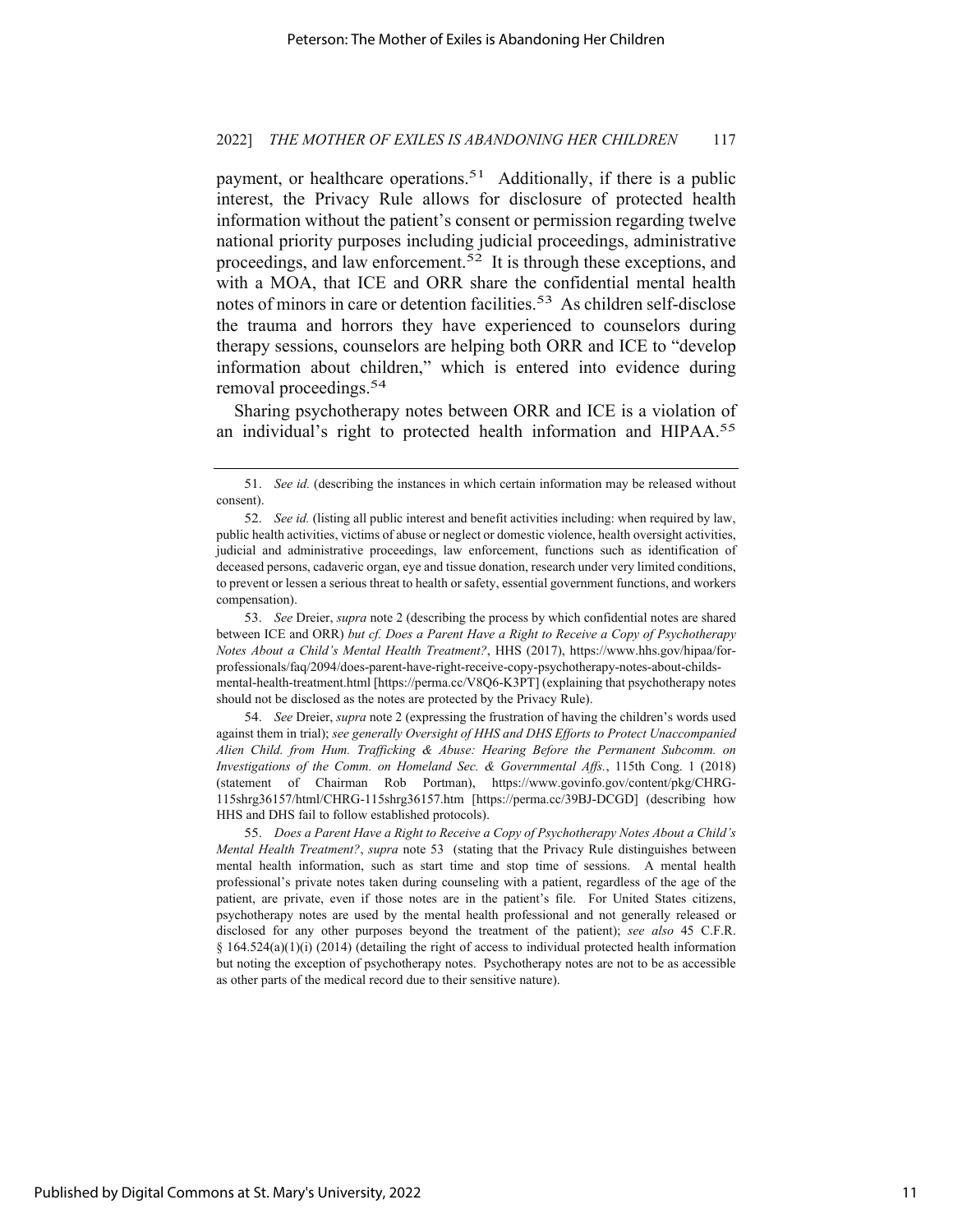Psychotherapy notes, which are recorded on any medium by a mental health professional during a private counseling session or group, are usually kept apart from the main record of the individual and customarily remain confidential.56 Nevertheless in 2018, ORR added two policies to its handbook which cemented the sharing of information between the two agencies.<sup>57</sup> First, the agency requires their agents to inform children of their legal rights, but emphasized that children should be honest with counselors and any self-disclosure could impact their release from the facilities.58 The second requirement states if any child "mentioned anything having to do with gangs or drug dealing, therapists would file a report within four hours."59 The supervisor is then required to pass the information along to ICE within a day.<sup>60</sup> This process effectively hands over self-incriminating evidence to an adversarial agency that handles the removal proceedings of the child.<sup>61</sup>

## III. UNACCOMPANIED MINORS RIGHTS AGAINST SELF INCRIMINATION

The Fifth Amendment lays out certain rights for individuals regarding due process and the right against self-incrimination.62 The Constitution clearly states that no "person" shall be compelled to bear witness against themself, specifically using the word person instead of citizen.<sup>63</sup> Many of the provisions held within the Constitution use the term person; such provisions apply according to the individual's personhood, and not their

<sup>56.</sup> *See* 45 C.F.R. § 164.501 (defining how psychotherapy notes are abused in immigration proceedings. For citizens of the United States, the practice of confidentiality is commonplace. Yet, for children who are in an extremely vulnerable position in immigration detention facilities, this rule is ignored).

<sup>57.</sup> *See* STAFF OF S. COMM. ON HOMELAND SEC. & GOV'T AFFS., 115 CONG., PERM. SUBCOMM. ON INVESTIGATIONS, 11, 17, 31 (Comm. Print 2018) (testifying to the widespread knowledge that sensitive information was being extracted from children during counseling sessions and then turned over to ICE by ORR).

<sup>58.</sup> *See* Dreier, *supra* note 2 (informing children that while it is necessary to be truthful and open with counselors, any self-disclosures could influence their release).

<sup>59.</sup> *See id.* (making members of both organizations aware that the information obtained from unaccompanied children would be shared and the timeframes for such disclosures).

<sup>60.</sup> *See id.* (discussing the procedural requirements relating to gang or drug disclosures).

<sup>61.</sup> *See id.* (chastising the government for taking advantage of the trauma of unaccompanied minors).

<sup>62.</sup> *See* U.S. CONST*.* amend. V (outlining protected rights of individuals to not self-disclose incriminating information harmful to them at trial).

<sup>63.</sup> *See id.* (using the term person rather than citizen means the Constitution's protections go beyond the citizenship status of individuals and apply to all persons in the United States).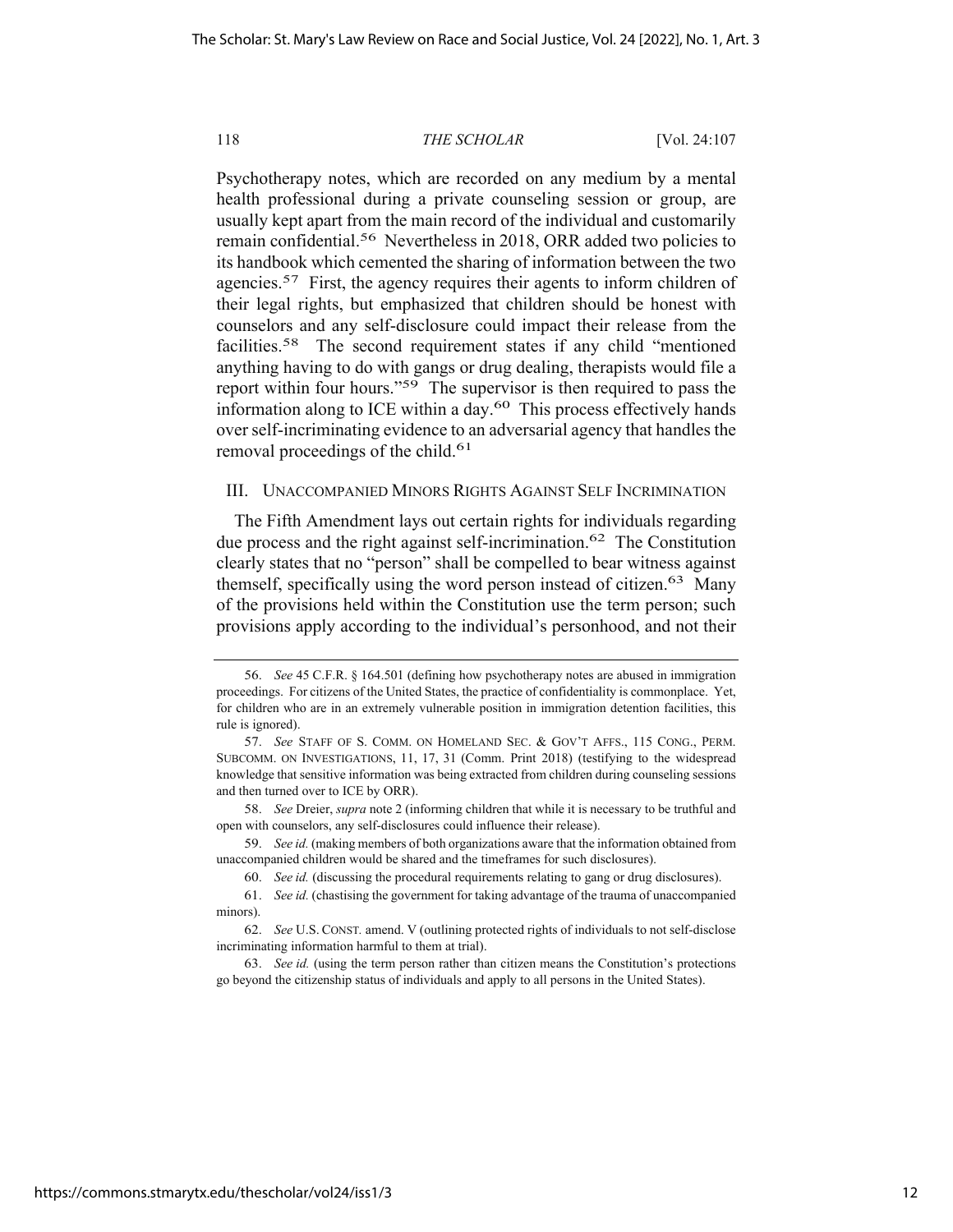citizenship status.64 This also means these provisions rely on the jurisdiction of the United States.<sup>65</sup> By using the term person, the application of the rights found within the Fifth Amendment must apply to individuals physically on United States soil, even if they are unaccompanied and undocumented children.<sup>66</sup>

In 1993, the Supreme Court heard the case of *Reno v. Flores*, and Justice Antonin Scalia wrote: "it is well established that the 'Fifth Amendment entitles aliens to due process of law in deportation proceedings.'"67 Since the rights granted by the Fifth Amendment are fundamental rights, the government may not infringe upon those rights unless the infringement is narrowly tailored to serve a compelling state interest.68 The Federal Government is responsible for the custody and control of unaccompanied children.<sup>69</sup> At the absolute least, the

66. *See id.* (appealing to the government to appropriately recognize these rights and acknowledge that the Constitution protects all persons).

67. *See* Reno v. Flores, 507 U.S. 292, 306 (1993) (emphasizing that it has long been established individuals within removal proceedings are entitled to due process of law, which is a constitutional right. This right does not dissipate simply because an individual lacks citizenship from the United States); *see also* Frazee, *supra* note 64 (reporting on the seeming lack of due process rights shown to immigrants currently in the immigration system, regardless of their age or reasons for fleeing to the United States).

68. *See* Flores, 507 U.S. at 302 (forbidding government infringement on an individual's fundamental interests unless the infringement is narrowly tailored to serve a compelling state interest, but failing to find the fundamental rights argued applicable); *see e.g.*, Collins v. Harker Heights 503 U.S. 115, 127–28, (1992) (asserting governmental treatment of children during immigration proceedings should be deemed violative of the tenets of the Constitution because the government does not provide even minimal due process protections which are required while the child is in custody).

69. *See* Flores, 507 U.S. at 304 (stating the best interest standard applies where "a child . . . has come within the Federal Government's control."); *see also Children Entering the United States Unaccompanied: Section 3*, *supra* note 34 (identifying the procedures for custody and care of unaccompanied children once they are detained).

<sup>64.</sup> *See* Gretchen Frazee, *What Constitutional Rights Do Undocumented Immigrants Have?*, PBS (June 25, 2018, 5:08 PM), https://www.pbs.org/newshour/politics/what-constitutional-rightsdo-undocumented-immigrants-have [https://perma.cc/5LFD-SNBW] (noting constitutional scholars have long debated that the protections extend to every individual. Indeed, the Supreme Court has stated that all persons are subject to Fifth Amendment protections, regardless of citizenship).

<sup>65.</sup> *See id.* (clarifying the reach of the Constitution extends within the borders of the United States. Thus, once unaccompanied minors set foot on United States soil, they are protected in specific areas just as citizens are).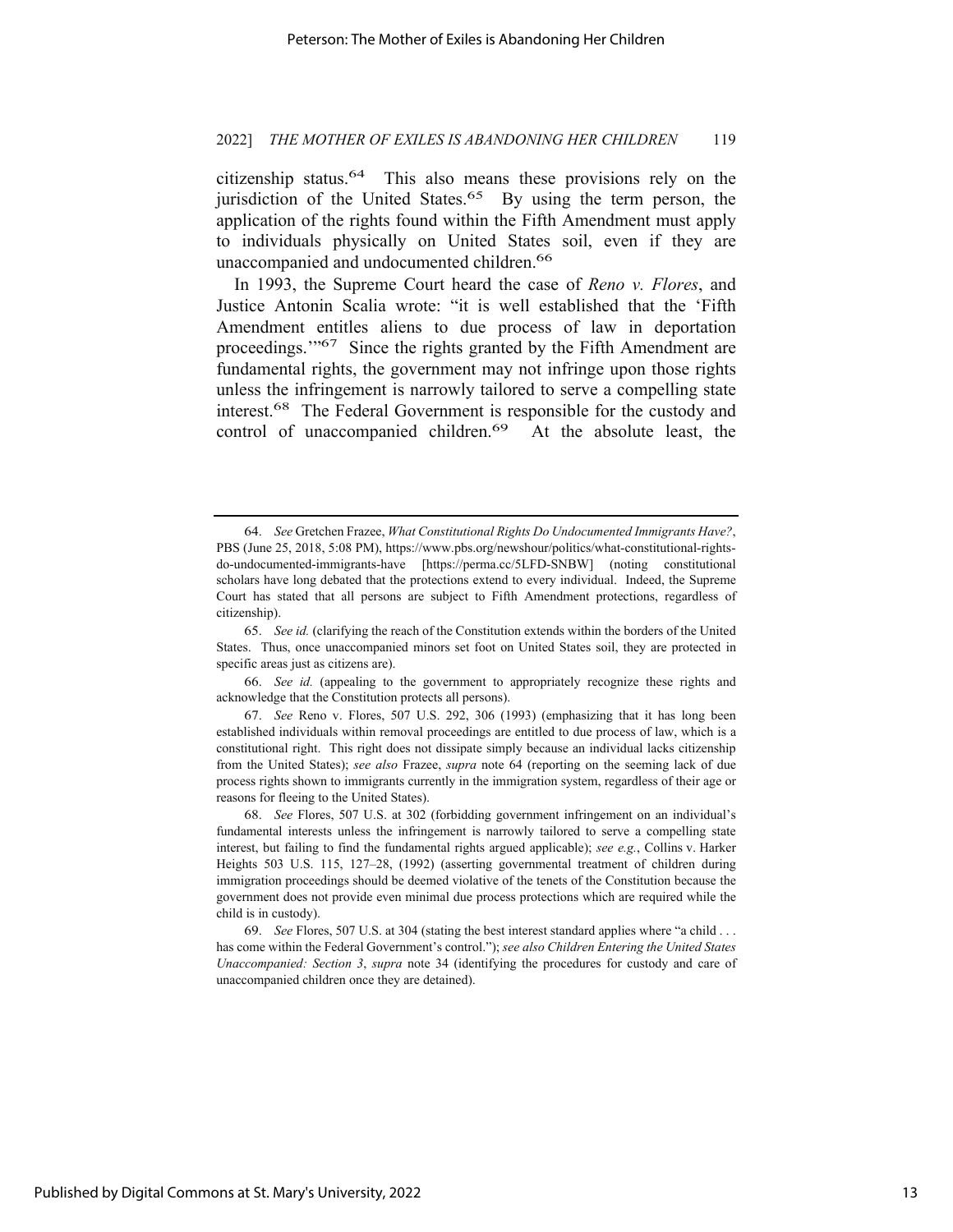government must meet a set of minimum standards to ensure the child's fundamental rights are not impaired.70

The fact that most unaccompanied children arriving at the Texas border have not met the age of majority as defined by statute is significant.<sup>71</sup> Texas defines the age of majority as eighteen-years-old, finding this age is the phase when a child can make legal decisions regarding their own person.72 Texas also uses the term "individuals" when defining the age of majority, refraining from using the word citizen.73 Following the example set by the United States Supreme Court regarding the term person, the argument can be made that the law for the legal age of majority in Texas also extends to unaccompanied minors within its borders.74

The United States Government waives this consideration when unaccompanied children are apprehended and given a piece of paper with written notice of their rights.<sup>75</sup> If the unaccompanied child is under fourteen, the detaining officer must read and explain the written notice of their rights to the child in a language and manner commensurate with the child's understanding.76 Unaccompanied minors who are apprehended within 100 miles of the Canada or Mexico border and who also reside permanently in Mexico or Canada, must be informed of their right to call

73. *See id.* (reviewing the language used in the Texas code, there is no mention of the word citizen, only individuals).

74. *See In re* Gault 387 U.S. 1, 13 (1967) (holding the Constitution protects minors, regardless of age).

76. *See* 8 C.F.R. § 236.3(g)(1) (2021) (expounding on the proper notification for children of their rights once apprehended).

<sup>70.</sup> *See* Flores, 507 U.S. at 304 (describing the conditions that detained children face in immigration facilities, which includes deplorable treatment. The Court found that the minimum standards of care needed to be implemented to maintain dignified treatment of children while in the custody and care of the government. Further, the Flores Settlement Agreement requires the assurance that children's fundamental rights are not violated while under the supervision of the United States Government).

<sup>71.</sup> *See* Tex. Civ. Prac. & Rem. Code Ann. §§129.001, 129.002 (codifying the age of majority in Texas is eighteen).

<sup>72.</sup> *See id.* (declaring the age of majority to be the age at which children may enter legally binding contracts and may begin to make legal decisions without the aid or knowledge of their parents).

<sup>75.</sup> *See* 8 C.F.R. § 236.3(g)(1) (2021) (detailing how unaccompanied children are informed of their rights, including the right to counsel at no expense to the government); *see also* ACLU, *supra* note 9 (distinguishing the levels of care that are required and the information that must be told to children).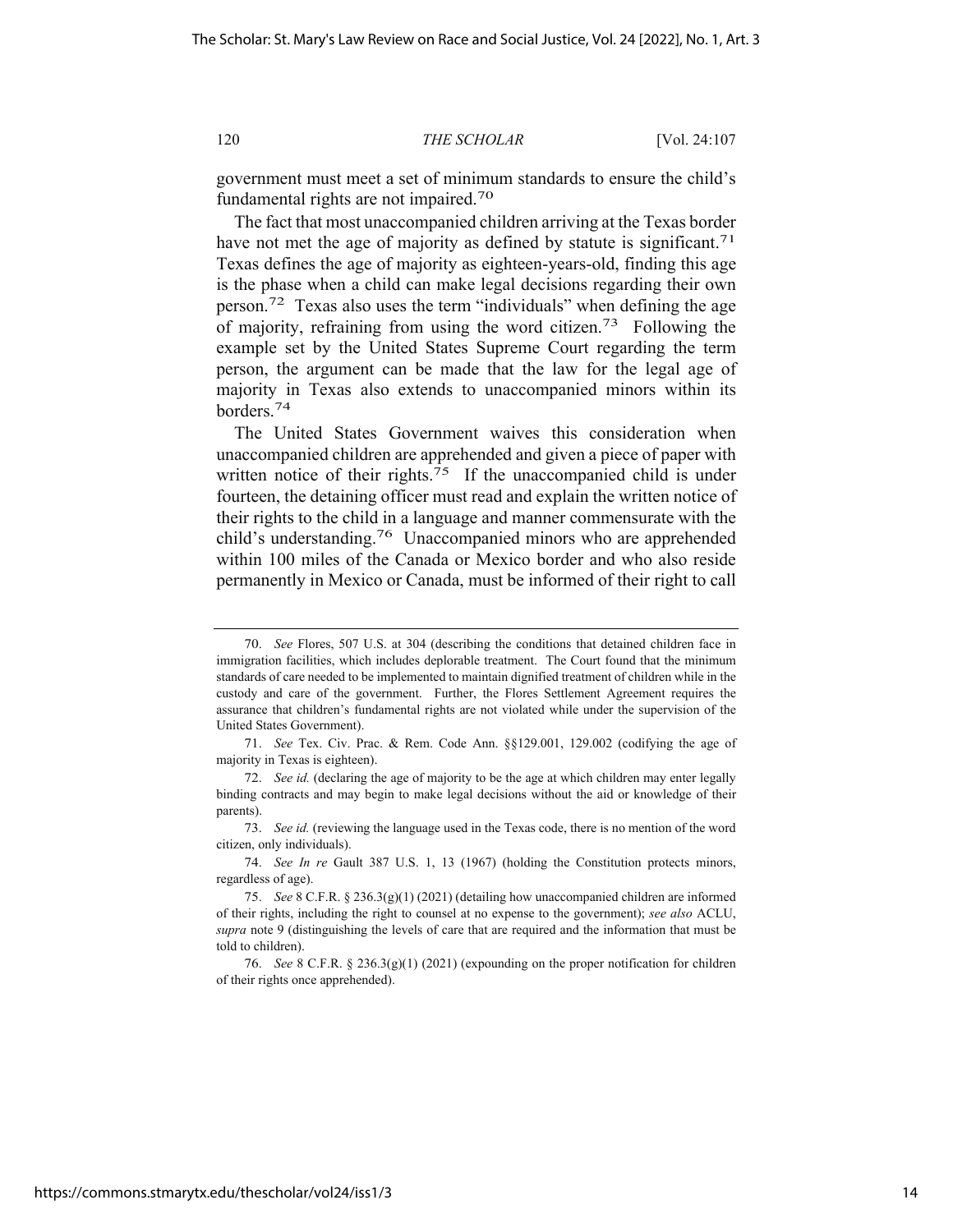a parent, close family member, or a pro bono attorney from a list given to the child.77 Once this has taken place, the detaining officer may present the unaccompanied child with a form to request voluntary departure.<sup>78</sup> Even if the child has not reached the age of majority in the state that they are apprehended in, they are asked to make a legal decision regarding their life and their possible future within the borders of the United States.79

Upon refusal of voluntary departure, the children are then placed in the least restrictive environment possible and are required to undergo several types of evaluations, including a physical examination and counseling to help with any mental health issues.<sup>80</sup> Counselors reassure the child that the conversation they have is confidential and ask them questions about their lives prior to arriving at the United States border.<sup>81</sup> Counselors ask for details and often write them down in their notes, which are turned over to ICE within a matter of hours after they are filed if the child admits to having any experiences with drugs, drug trafficking, or even gangs.82 This sharing goes against the very nature of the Fifth Amendment and the rights of individuals to not disclose information that will later be harmful to themselves in a trial.83

Alex Azar, Secretary for the Department of Health and Human Services, has acknowledged the practice of sharing psychotherapy notes between ORR and ICE, with ICE using this information against the unaccompanied minors held within detention facilities under the

<sup>77.</sup> *See id.* at § 236.3(g)(1)(iii) (providing a list for pro bono attorneys is required upon the apprehension of unaccompanied children. However, for most children the language and age barriers remain large obstacles to securing asylum alone).

<sup>78.</sup> *See generally id.* at § 236.3(g)(1)(i) (describing the alternatives that children have to being detained, including voluntary departure back to the country they are fleeing).

<sup>79.</sup> *See id.* at § 236.3(c)(3) (setting forth the standards that allow for children at a very young age to be required to decide how they wish to pursue asylum, or if they want to just be returned home).

<sup>80.</sup> *See* ACLU, *supra* note 9 (placing a nationwide policy for the detention, release, and treatment of children in the custody of ORR).

<sup>81.</sup> *See* Dreier, *supra* note 2 (stressing that the information extracted from unaccompanied minors is often gathered during counseling sessions).

<sup>82.</sup> *See id.* (emphasizing that ICE is deliberately looking for specific information that is then used to state the child is a threat to others and must therefore remain in detention).

<sup>83.</sup> *See* Zadvydas v. Davis, 533 U.S. 678, 693 (2001) ("[O]nce an alien enters the country, the legal circumstance changes, for the Due Process Clause applies to all 'persons' within the United States . . . ").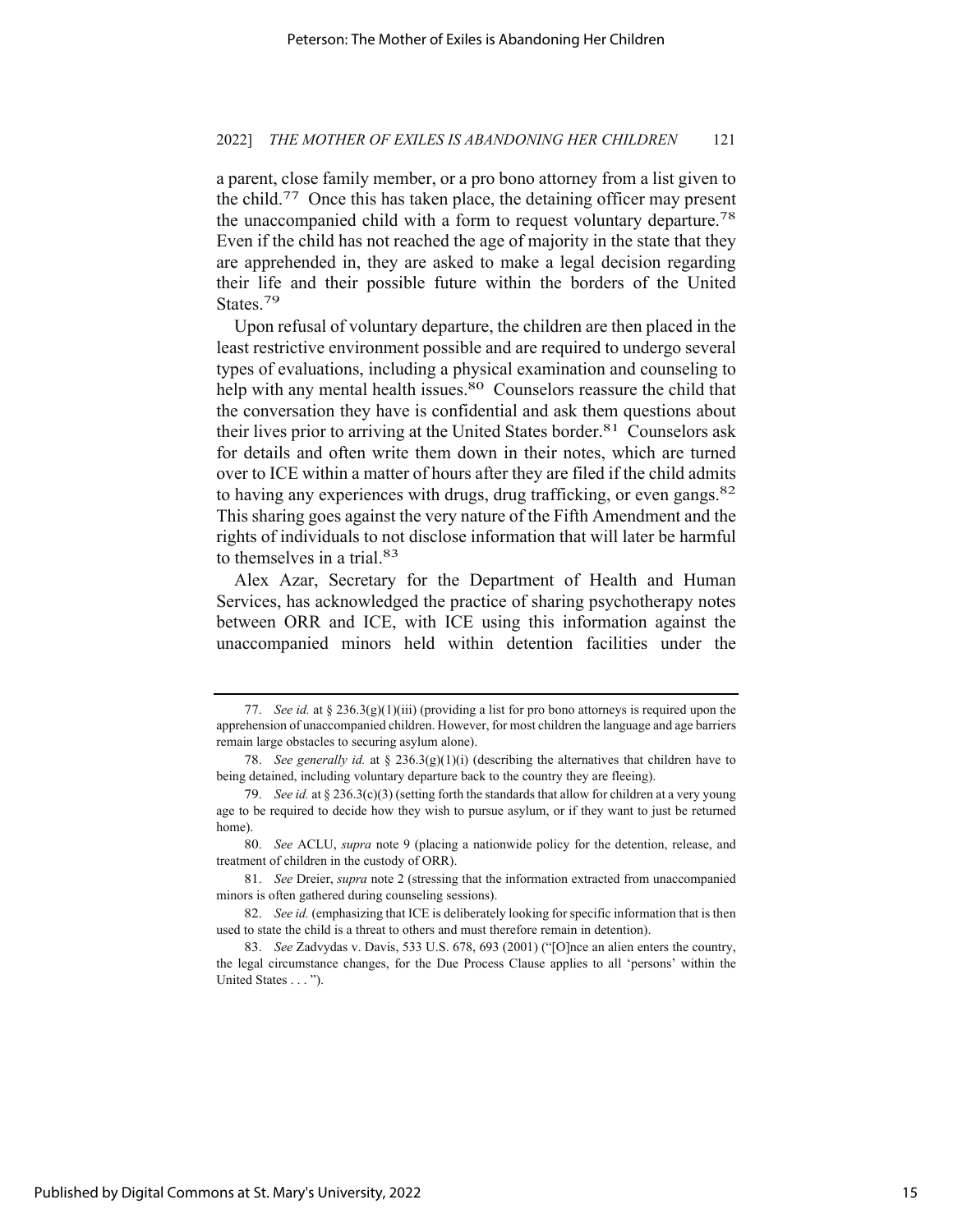supervision of ORR.<sup>84</sup> Azar stated that the sharing of the information stems from the 2018 MOA between ORR and DHS, but admitted that it did not address the sharing of information collected by licensed health care providers, nor information pertaining to any of the psychotherapy notes.85 This sharing of confidential information, including the confidential psychotherapy notes, violates the rights of unaccompanied minors who are under the custody and care of the government.<sup>86</sup> For children who are United States citizens, an attempt to share this type of confidential information between two parties without proper consent or court subpoena, is a clear violation of HIPAA and would not be tolerated.87 Additionally, the sharing of these confidential psychotherapy notes in a manner beyond a direct threat of harm to the child or others violates the duty of ORR to ensure that it is acting in the best interest of the child.<sup>88</sup>

The impact of these actions is prevalent and indisputable, as children hear confidential conversations they had with a counselor read aloud.<sup>89</sup> Their own words are used against them and they have unknowingly

<sup>84.</sup> *See* Letter from Edward Markey, et al., U.S. Senators, United States Senate, to Johnathan H. Hayes, Director of Office of Refugee Resettlement (Mar. 3, 2020), https://www.markey.senate.gov/imo/media/doc/ORR Sharing Notes with ICE.pdf [https://perma. cc/T4C5-7SUY] [hereinafter Letter from Edward Markey, et al.] (acknowledging the use and sharing of confidential psychotherapy notes as a technique that should be removed from practice. However, despite repeated promises for the practice to stop, the damage to children has already been done).

<sup>85.</sup> *See* Memorandum of Agreement, *supra* note 14 (detailing how to share the information properly between parties); *see also Protecting Unaccompanied Children: The Ongoing Impact of the Trump Administration's Cruel Policies Before the Subcomm. on Oversight and Investigations of the H. Comm. on Energy and Commerce*, 116th Cong. 6 (2019) (statement of Jonathan H. Hayes, Dir., Off. of Refugee Resettlement), https://energycommerce.house.gov/sites/democrats. energycommerce.house.gov/files/documents/Testimony¾20-%20Hayes%20O1%2020190919.pdf [https://perma.cc/2AQQ-VQUB] (stating that health care providers regularly collected information from patients).

<sup>86.</sup> *See* Letter from Edward Markey, et al., *supra* note 84 (demanding the practice of sharing notes be terminated immediately, as it is an unethical practice and a violation of the privacy of children which cannot be deemed to be in their best interest).

<sup>87.</sup> *See Does a Parent Have a Right to Receive a Copy of Psychotherapy Notes About a Child's Mental Health Treatment?*, *supra* note 53 (proclaiming that even if the child is a minor, the psychotherapy notes of the child are not generally released to individuals for the sake of the privacy of the child).

<sup>88.</sup> *See* 6 U.S.C. § 279(b)(A)(b) (2019) (mandating actions taken should be considered when determining a course of action for a child).

<sup>89.</sup> *See* Dreier, *supra* note 2 (criticizing the use of confidential notes to keep children incarcerated in immigration detention centers long past their eighteenth birthdays).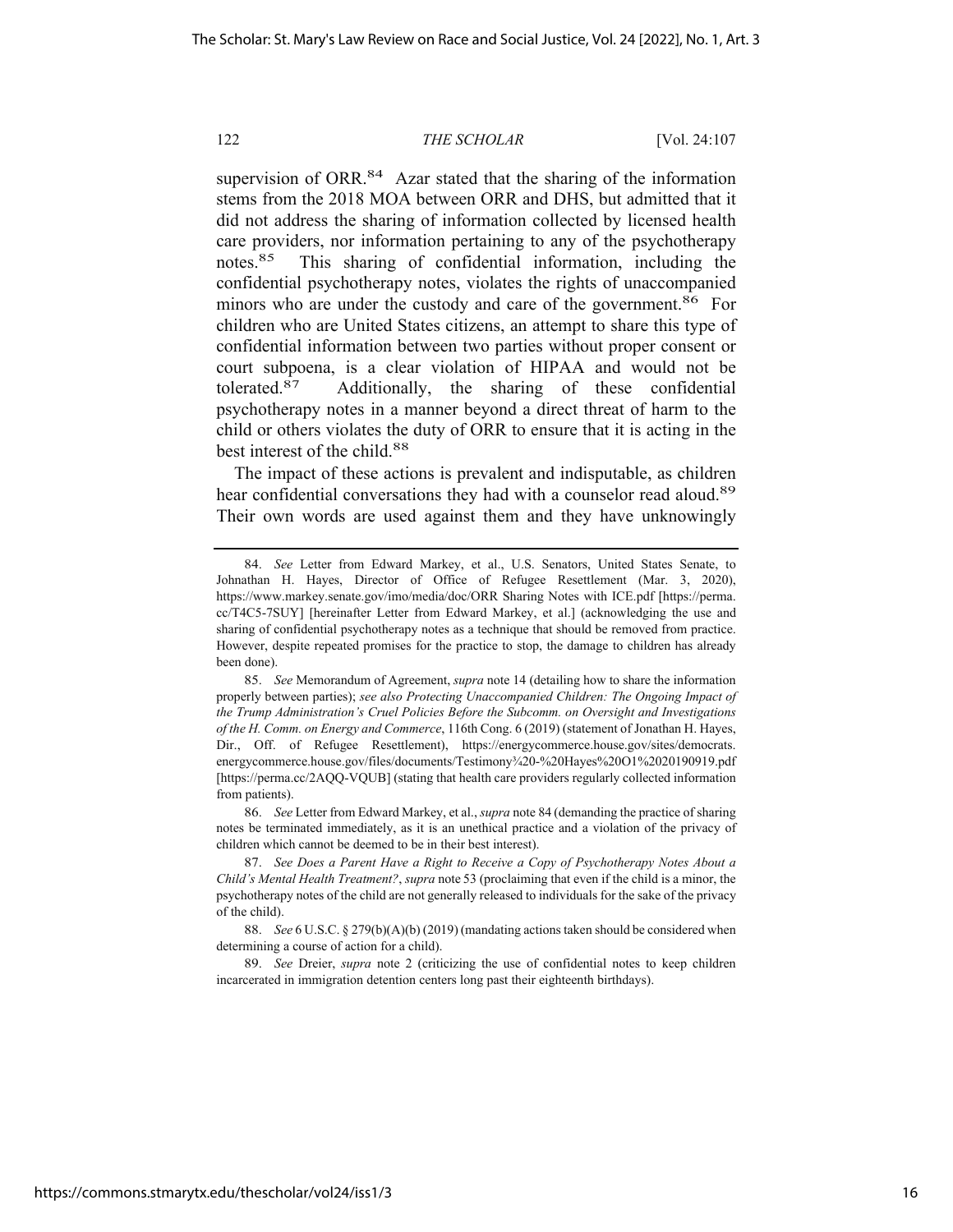committed self-incrimination.<sup>90</sup> The issue with this is that the release of these notes from ORR to ICE, is a violation of the fundamental right to not self-incriminate.<sup>91</sup> As far back as 1898, the United States Supreme Court has ruled that the term "person" applies to undocumented individuals living within the United States. $92$  Courts have even recognized that the consequences of removal, which often follows when ICE uses a child's words against them, are often as grave, if not worse than the results of criminal proceedings, equating deportation to exiling a child back to a country where they experienced these traumas.<sup>93</sup> Yet, this sharing continues to happen, as children are led to believe their conversations with counselors are confidential, but then find their psychotherapy notes are used in removal proceedings.<sup>94</sup>

The Supreme Court established that, in the interest of due process and fundamental fairness, individuals facing allegations of a crime should be appointed an attorney if they cannot afford one because the cost of pro se representation bears too heavily on the consequences for the individual.<sup>95</sup> Just as losing your life for a crime requires counsel due to the tremendous

93. United States *ex rel.* Brancato v. Lehmann*,* 239 F.2d 663, 666 (6th Cir. 1956) (echoing the Supreme Court in *Mahler v. Eby*, stating "deportation is a drastic measure, at times the equivalent of banishment or exiles, for which reason deportation statutes should be given the narrowest of the several possible meanings."); *see also* Johns v. Dep't of Just. of the United States*,* 624 F.2d 522, 524 (5th Cir. 1980) (finding that due process is a protection for all individuals regardless of their citizenship status).

95. *See generally* Matthews v. Eldridge, 424 U.S. 319 (1976) (determining that the cost of not having an attorney bears too heavily on the possible consequences for the individual).

<sup>90.</sup> *See What is Self-Incrimination?,* THE L. DICTIONARY (2013), https://thelawdictionary. org/self-incrimination/ [https://perma.cc/BV67-77Y3] (defining self-incrimination as the declaration or act of an individual which incriminates them either directly or implicitly).

<sup>91.</sup> *See* Chavez v. Martinez, 538 U.S. 760, 791 (2003) (holding that the self-incrimination clause can be asserted in any proceeding and provides that a person will not be required to testify against themselves).

<sup>92.</sup> *See* U.S. v. Wong Kim Ark, 169 U.S. 649, 695 (1898) (holding that regardless of the citizenship status of an individual, the term "person" in the United States Constitution is meant to encompass all individuals within the jurisdiction of the United States).

<sup>94.</sup> *See* Chavez, 538 U.S. at 791–92 (citing to Counselman v. Hitchcock, 142 U.S. 547, 562 (1892)) (indicating the principle of the self-incrimination clause also forbids policies which would exert official compulsion, especially if these compulsions would induce an individual into forfeiting their rights under the Clause. Here, officials tell the children that they must be truthful, but fail to accurately describe the possible penalties of revealing the full information of their life and travel to the United States); *see also* Letter from Edward Markey, et al., *supra* note 84 (admitting to the systemic failure of ORR to act in the best interest of the children under its care).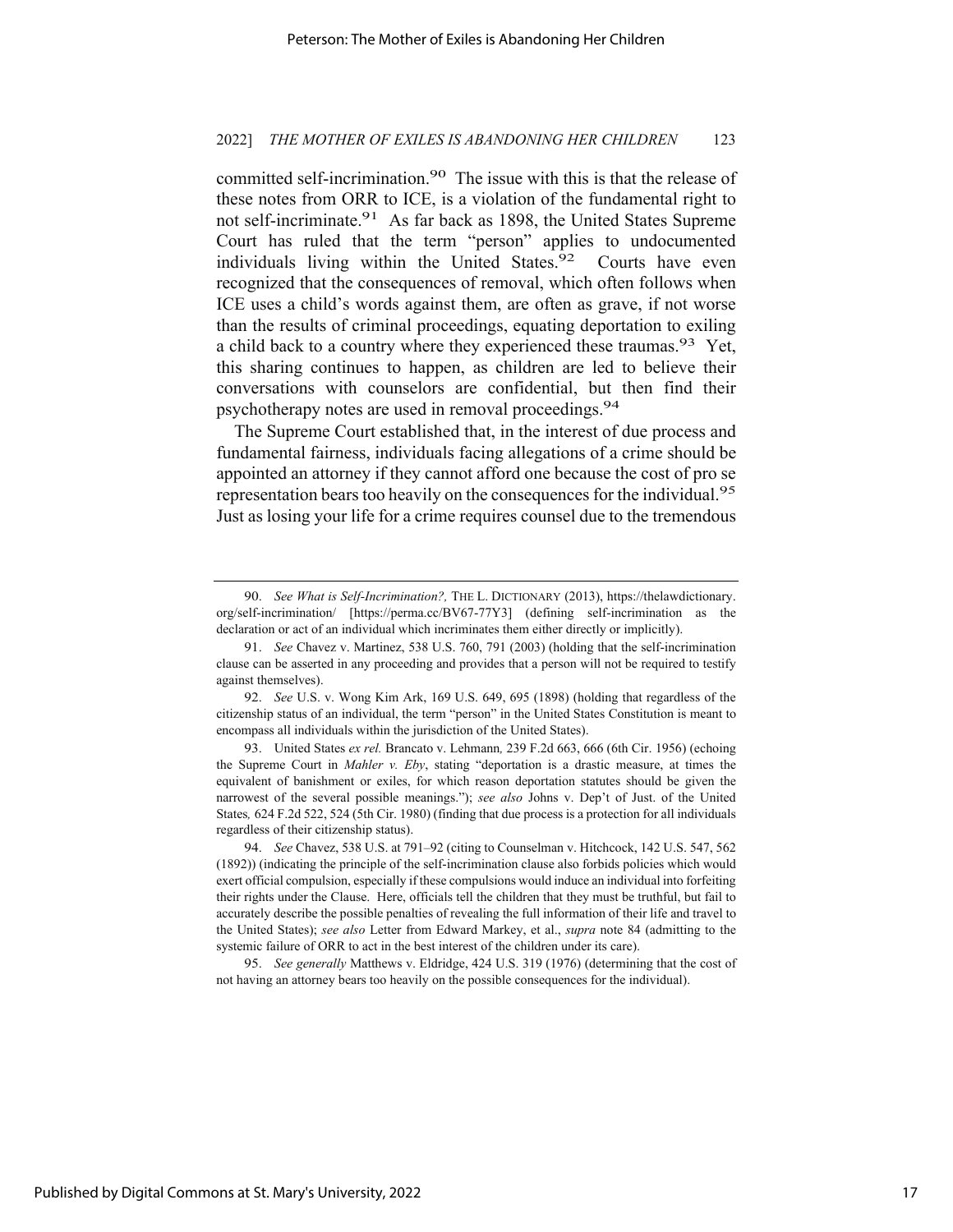risk, so too does deportation to a country torn apart by war, gangs, drugs, violence, and oppression.96

Using the test set forth in *Matthews v. Eldridge*, the argument can clearly be made that immigrants, and especially those who are unaccompanied children, should be appointed attorneys in the interest of due process.97 In *Matthews*, the Court held that there are three distinct factors that should be applied when considering whether an action violates due process.98 The first is the private action that would be impacted by the government, which here, is protecting the possible citizenship status of a child through asylum or some other relief from removal and ensuring the overall safety and well-being of a child.<sup>99</sup> Next, *Matthews* would have us evaluate the risk associated with erroneous deprivation of interest through the procedure being used, such as the removal of the child back to their country of origin or remaining in a detention facility longer than reasonably necessary.100 During this phase, the value or probable value of adding substitute or additional safeguards must also be weighed.<sup>101</sup> Finally, the interest of the Government must be weighed to include any additional fiscal or administrative burdens which would come into play with additional or substitute safeguards enacted.<sup>102</sup>

Weighing all three of these factors together, it is in the interest of justice, due process, and fundamental fairness that the United States begin

<sup>96.</sup> *See id.* at 335 (noting that the disparity and unfairness of self-representation can have dire effects); *see also* Caitlin Dickerson, *Detention of Migrant Children Has Skyrocketed to Highest Levels Ever*, N.Y. TIMES (Sept. 12, 2018), https://www.nytimes.com/2018/09/12/us/migrantchildren-detention.html [https://perma.cc/59DZ-YHZ3] (questioning the lack of resources for children detained by immigration, pointing out that pro bono attorneys are overwhelmed, and those who consequently suffer are the children forced to represent themselves in court).

<sup>97.</sup> *See* Matthews, 424 U.S. 319, 335 (1976) (outlining the three factors necessary to determine when appointed attorneys paid for by the government are in the interest of due process).

<sup>98.</sup> *See id.* at 335 (detailing the three-step test that allows for the determination of what is best in the interest of fundamental fairness and justice).

<sup>99.</sup> *See id.* (proposing that each step be taken individually and carefully evaluated. Beginning with the first portion of the test, the private action would be weighed against the refusal of use of appointed attorneys).

<sup>100.</sup> *See id.* (evaluating the possible risks associated without the appointment of attorneys).

<sup>101.</sup> *See id.* (reviewing the steps of the test which requires one to weigh the value of adding safeguards to the system in question).

<sup>102.</sup> *See id.* at 348 (listing the interest of the government, as well as the amount of fiscal and administrative burden that would be placed on them if individuals were required to have an appointed attorney, as a factor to be weighed).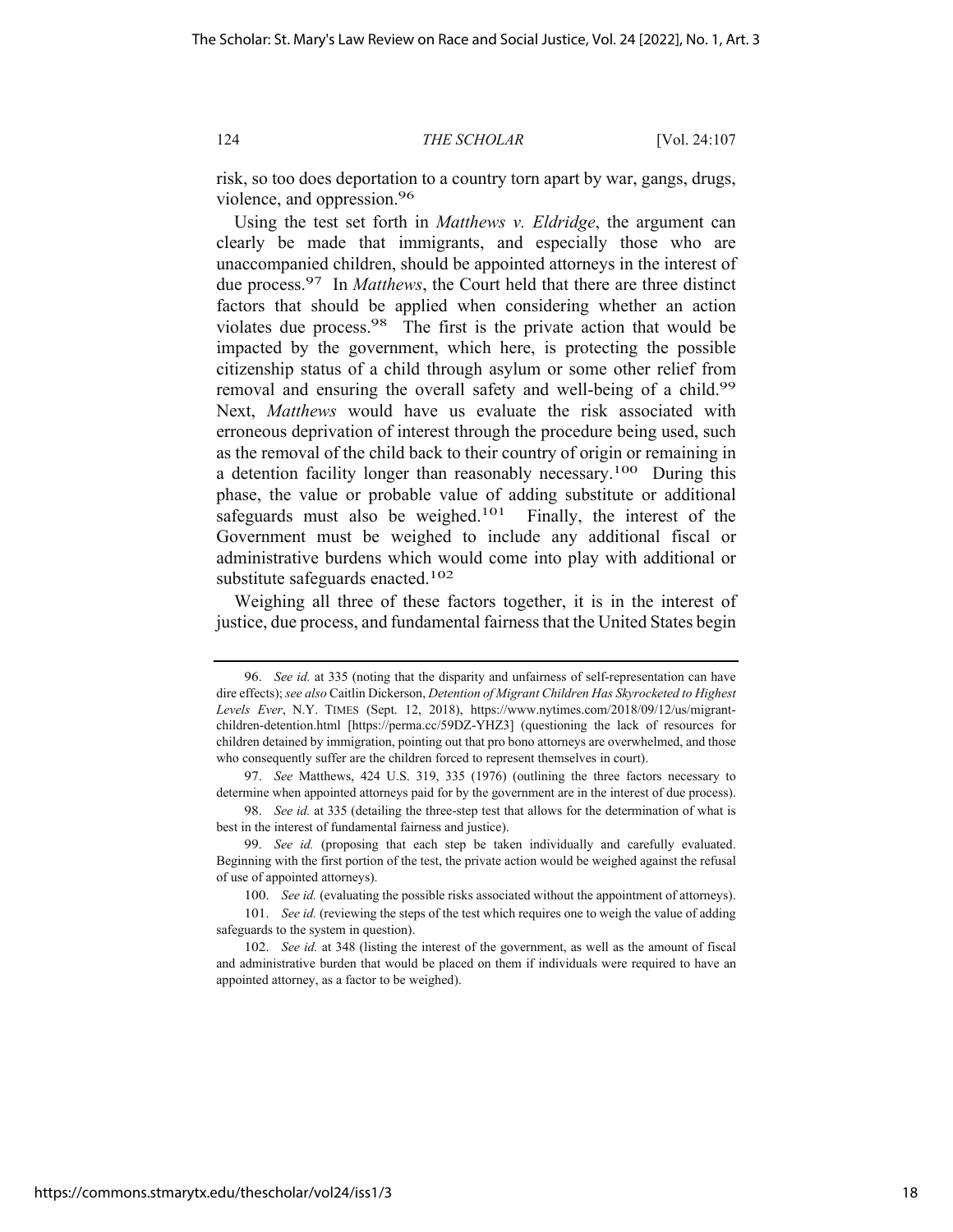to consider appointing attorneys to unaccompanied minors within the immigration system.<sup>103</sup> Further, at the moment that ICE decides to use alleged crimes committed by the children as a reason for holding them in custody, ICE begins to weave criminal law into an immigration case.104

## IV. CHILDREN'S RIGHTS ON AN INTERNATIONAL SCALE

Taken a step further, these actions violate international treaties that have been ratified by the United States regarding treatment of citizens and noncitizens alike.<sup>105</sup> In 1992, the United States ratified the International Covenant on Civil and Political Rights (ICCPR).106 The ICCPR established that all individuals detained by what is now known as ICE, regardless of their age, have the right to be free from arbitrary detention and to be protected from cruel, inhumane, or degrading treatment.107 The United Nations Conventions on the Rights of the Child is seen as the most authoritative international document regarding the treatment of children in detention, and recognizes that children are entitled to special care and assistance.<sup>108</sup> In 1955, the United States became a signature member of this convention, recognizing that at all

<sup>103.</sup> *See id.* (summarizing that in the interest of fairness and justice, if the test is concluded with a large imbalance of power against the individual facing court, appointed attorneys should be seriously considered).

<sup>104.</sup> *See* Dickerson, *supra* note 96 (condemning the rise in the detention of migrant children that are unaccompanied because ICE has begun to hold them on alleged crimes. The immigration system is an administrative court, and if criminal procedures are allowed in, then so too must the protections from criminal courts).

<sup>105.</sup> *See, e.g.,* G.A. RES. 217 (III) A, Universal Declaration of Human Rights, 1 (Dec. 10, 1948) (extending the right to due process, among others, to nationals and non-nationals alike).

<sup>106.</sup> *See* International Covenant on Civil and Political Rights, *opened for signature Dec. 19, 1966,* 999 U.N.T.S. 171, (entered into force Mar. 23, 1976) (recognizing that all members of the human family have certain unalienable rights); *see also* Convention Against Torture and Other Cruel, Inhuman or Degrading Treatment or Punishment, *opened for signature Dec. 10, 1984*, 1465 U.N.T.S. 85 (entered into force June 26, 1987) (modeling the rules for the treatment of all individuals seeking refuge and solace in another country).

<sup>107.</sup> *See* International Covenant on Civil and Political Rights, *supra* note 106 ("Accused juvenile persons shall be separated from adults and brought as speedily as possible for adjudication . . . Juvenile offenders shall be segregated from adults and be accorded treatment appropriate to their age and legal status."); *see also* Convention Against Torture and Other Cruel, Inhuman or Degrading Treatment or Punishment, *supra* note 106 (detailing what the normal standards are for humane treatment of detainees).

<sup>108.</sup> *See* Vienna Convention on the Law of Treaties, Article XVIII(a), 1155 U.N.T.S. 331 (concluded May 23, 1969; entered into force January 27, 1980) (recognized as one of the most authoritative documents on the treatment of children).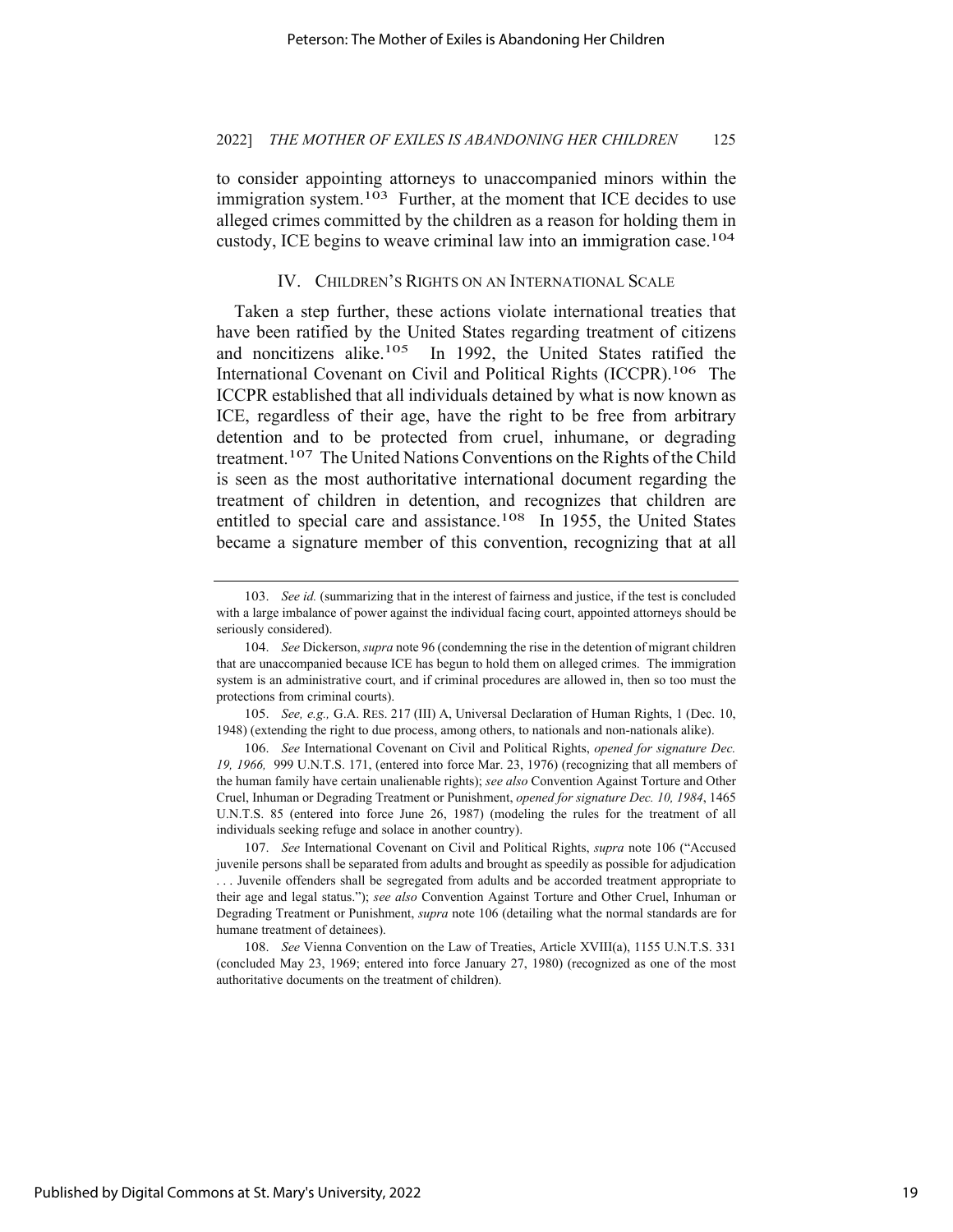times the best interests of the child must be a primary consideration in actions involving children.109 All of these documents and treaties, from the Constitution of the United States to international treaties entered into by the United States, evidence that children have fundamental rights and protections similar to adults and that they should be afforded the same protections as adults, regardless of their citizenship status.<sup>110</sup>

Ultimately, these children, having already been through so much during their short lives, are being asked to defend themselves against their own traumas with complex and confusing processes that confound lawyers and law students that navigate them daily.<sup>111</sup> In seeking to solidify the rights of these children to Fifth Amendment protection, society would be helping a vulnerable population at the mercy of a complex legal system that they simply cannot fathom nor comprehend.112 Assuring that unaccompanied children arriving at our borders are afforded all of the protections to which they are rightly entitled will allow for the United States to handle an influx of unaccompanied children in a way that reflects the mission statement of ORR, that is, requiring decisions be made in the best interest of the child.113

112. *See* Zadvydas v. Davis, 533 U.S. 678, 690 (2001) ("[I]ndefinite detention of an alien would raise a serious constitutional problem.").

<sup>109.</sup> *See id.* (outlining that at all times, the highest priority for countries is to act in the best interest of the children that are seeking solace at their borders).

<sup>110.</sup> Reno v. Flores, 507 U.S. 292, 306 (1993) (emphasizing that it has long been established individuals within removal proceedings are entitled to due process of law, which is a constitutional right. This right does not dissipate simply because an individual lacks citizenship from the United States. The United States has entered into many treaties and the Supreme Court agrees that due process is a right given to those children arriving at our borders; however, the execution of this seldom happens).

<sup>111.</sup> Dreier, *supra* note 2 (recognizing that even when an unaccompanied minor receives assistance, the immigration system is complex and fraught with obstacles which make attaining asylum extremely difficult).

<sup>113.</sup> *See Protecting Unaccompanied Child.: The Ongoing Impact of the Trump Administration's Cruel Policies Before the Subcomm. on Oversight & Investigations of the H. Comm. on Energy & Com.*, 116th Cong., 1 (2019) (statement of Jonathan H. Hayes, Dir., Off. of Refugee Resettlement), https://docs.house.gov/meetings/IF/IF02/20190919/109953/HHRG-116- IF02-Wstate-HayesJ-20190919.pdf [https://perma.cc/2AQQ-VQUB] (providing that the ORR Director desires to ensure the safety and well-being of all children in the agency's care).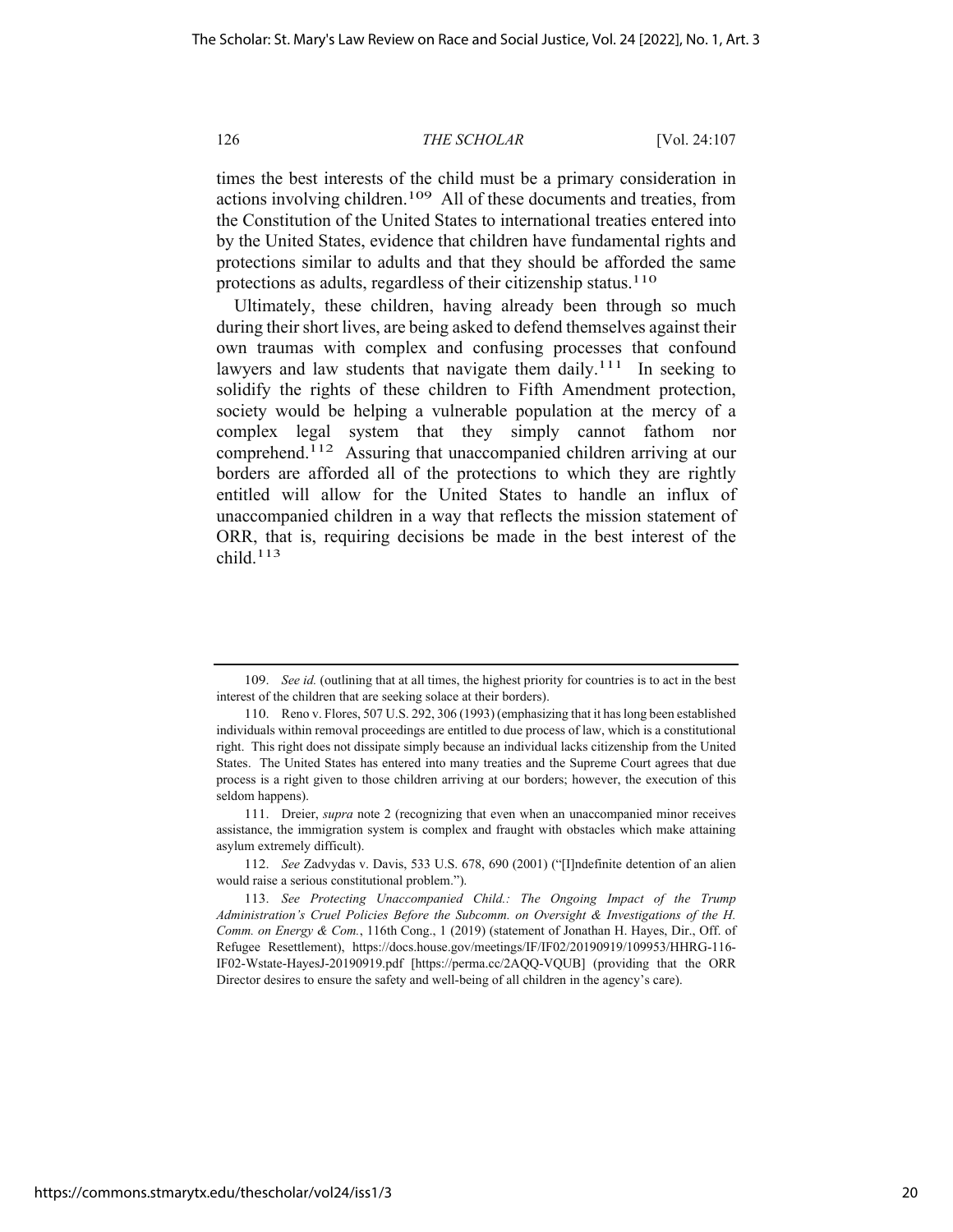#### 2022] *THE MOTHER OF EXILES IS ABANDONING HER CHILDREN* 127

# V. IMMIGRATION POLICIES AND THE INFLUX OF UNACCOMPANIED MINORS

During the 2019 fiscal year, there was a staggering 76,020 unaccompanied minors detained at or near the United States-Mexico border.<sup>114</sup> Rising fifty-two percent in just one fiscal year, the number of unaccompanied minors is both troublesome and telling.<sup>115</sup> While apprehensions are still lower than they were in 2000, this is the first time in United States history where unaccompanied minor and family apprehensions are accounting for more than half of the border crossings in a fiscal year, reaching a total of  $473,682$  people in one year alone.<sup>116</sup> A troubling trend is emerging based on reactions from migrants to the ever changing canvas of immigration policy in the United States.<sup>117</sup>

The Trump Administration decried the influx of individuals seeking asylum as a threat to national security, creating restrictive immigration policies under the guise of deterring migrants and combating human trafficking.118 Instead, these policies are exacerbating a humanitarian crisis, and causing parents to give up their children and send them across our border alone.<sup>119</sup> Hoping for a better life for their child, parents have unknowingly placed their children into a system that will require them to

<sup>114.</sup> *See* Amelia Cheatham & Diana Roy, *U.S. Detention of Child Migrants,*  COUNCIL ON FOREIGN RELATIONS, https://www.cfr.org/backgrounder/us-detention-child-migrants [https://perma.cc/K5ME-V9ZD] (last updated Dec. 2, 2021) (noting the rise in unaccompanied minor apprehensions at the US-Mexico Border compared to the 2018 fiscal year).

<sup>115.</sup> *See id.* (reporting that the increase in apprehended unaccompanied minors at the border from the 2018 fiscal year to the 2019 fiscal year threatens to overrun the system set in place to handle these children arriving alone).

<sup>116.</sup> *See id.* (recognizing the humanitarian crisis that is unfolding as unaccompanied minors continue to seek help and refuge in the United States).

<sup>117.</sup> *See* John Burnett, *'I Want to be Sure my Son is Safe': Asylum-Seekers Send Children Across Border Alone*, NPR (Nov. 27, 2019, 3:41 PM), https://www.npr.org/2019/11/27/ 783360378/i-want-to-be-sure-my-son-is-safe-asylum-seekers-send-children-across-border-alon [https://perma.cc/5JCL-A6CZ] (emphasizing that it is only out of sheer necessity and desperation that parents are sending more children across the border unaccompanied. As parents are refused entrance into the United States, they send their children over in hopes of allowing them an opportunity at a life filled with peace).

<sup>118.</sup> *See* Cheatham & Roy, *supra* note 114 (criticizing the actions taken by the Trump administration under the guise of national security, which has exacerbated a humanitarian crisis on our southern border).

<sup>119.</sup> *See* Burnett, *supra* note 117 (describing how, with desperation and a need to protect their children, parents are left with little to no options on the border of the United States. They have been sending their children into the United States to keep them safe from kidnappers and gangs that see the large amounts of migrants at the border as easy prey).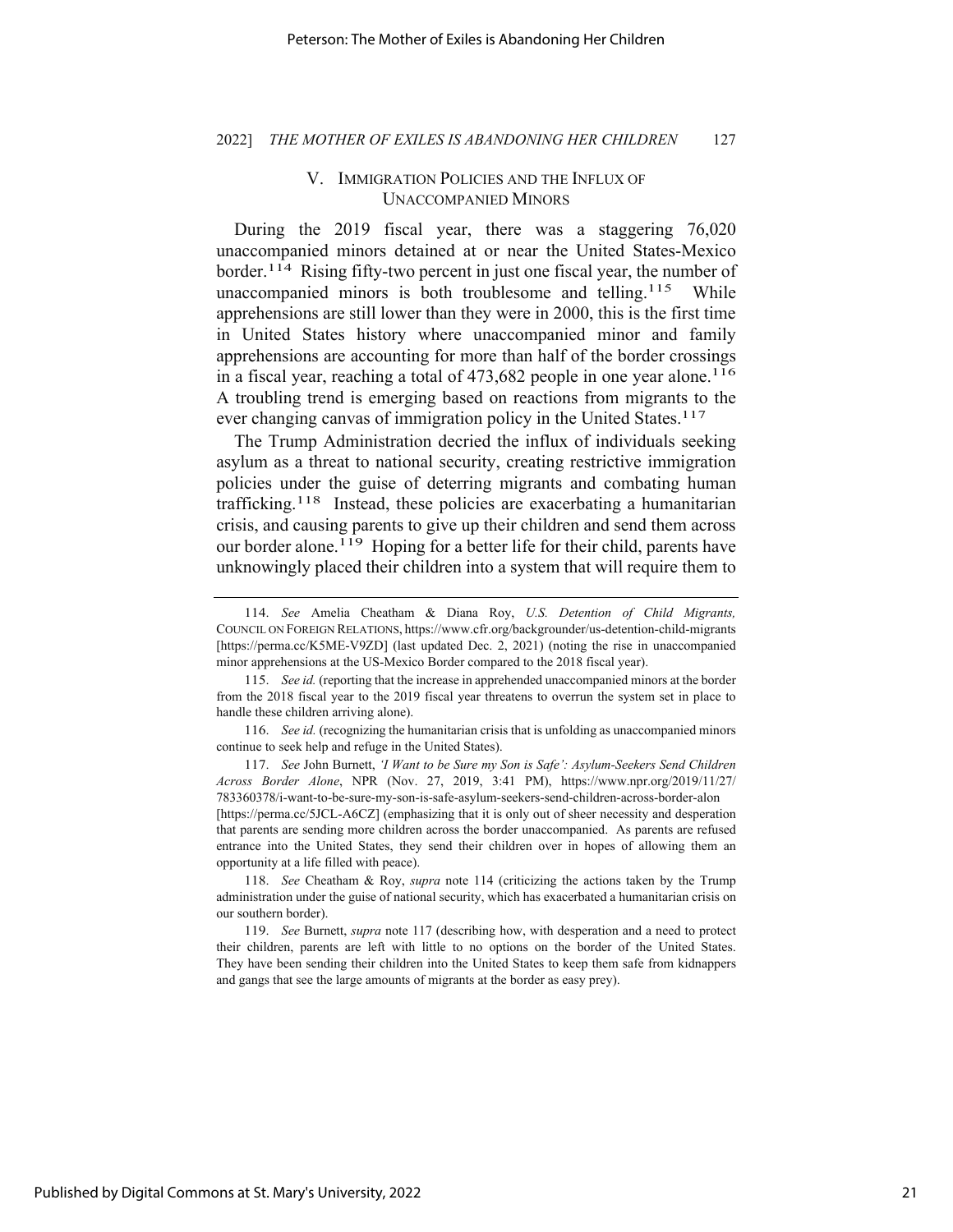bear a burden of proof that they should be allowed to remain in this country without assistance from their parents, and often without assistance of counsel.<sup>120</sup> Statistics show that nearly three-quarters of unaccompanied children currently within federal care are fifteen years of age or older, however, authorities have detained children much younger, including toddlers and even infants.<sup>121</sup> Without proper representation, and with information sharing between ORR and ICE, fewer and fewer children are children are being granted asylum, and information they share is being used against them.<sup>122</sup>

## VI. PROTECTING UNACCOMPANIED, UNDOCUMENTED CHILDREN

In 1985, a class action lawsuit was filed by two organizations, on behalf of immigrant children that were being detained by what was then the INS.123 In 1997, after years of legal arguments and a trip to the Supreme Court, both parties settled and the Flores Settlement Agreement laid guidelines for limitations on the length of time under which children can be detained in immigration detention centers and the conditions of their detention.124 In 2008, Congress established the Trafficking Victims Protection Act (TVPA), as a channel for unaccompanied migrant

<sup>120.</sup> *See* USCIS, VOLUME 1, CHAPTER 4—BURDEN AND STANDARDS OF PROOF (Aug. 12, 2021) (stating the burden and standards of proof for individuals seeking a benefit from the immigration system of the United States); *see also* Burnett, *supra* note 117 (providing the burden of proof for individuals seeking a benefit from the immigration system of the United States. The burden of proof is on the individual, regardless of their age, to prove that they deserve the benefit of asylum and legal entry into the United States. With such a high risk for detrimental consequences should an applicant fail, USCIS still maintains that an unaccompanied child may represent themselves during these proceedings).

<sup>121.</sup> *See* Cheatham & Roy, *supra* note 114 (reporting the number of unaccompanied children under federal care from teens to infants).

<sup>122.</sup> *See* Nicholas Wu, *The Trump Administration Is Closing the Door on Migrant Children*, THE ATL. (Dec. 25, 2018), https://www.theatlantic.com/politics/archive/2018/ 12/asylum-approvals-children-have-plummeted-under-trump/578614/ [https://perma.cc/Z8FP-3X 34] (summarizing that with the rising number of children in detention and cases taking longer, the approval of asylum has begun to wane as more and more children defend themselves in court).

<sup>123.</sup> ACLU, *supra* note 9 (asserting the rights of children in detention to humane treatment regardless of their citizenship status).

<sup>124.</sup> *See The Flores Settlement and Family Incarceration: A Brief History and Next Steps*, Hum. Rts. First 1, 5 (Oct. 2018), https://www.humanrightsfirst.org/sites/default/files/FLORES\_ SETTLEMENT\_AGREEMENT.pdf [https://perma.cc/DE7H-8S6R] (creating strict guidelines for the length of time children should be incarcerated).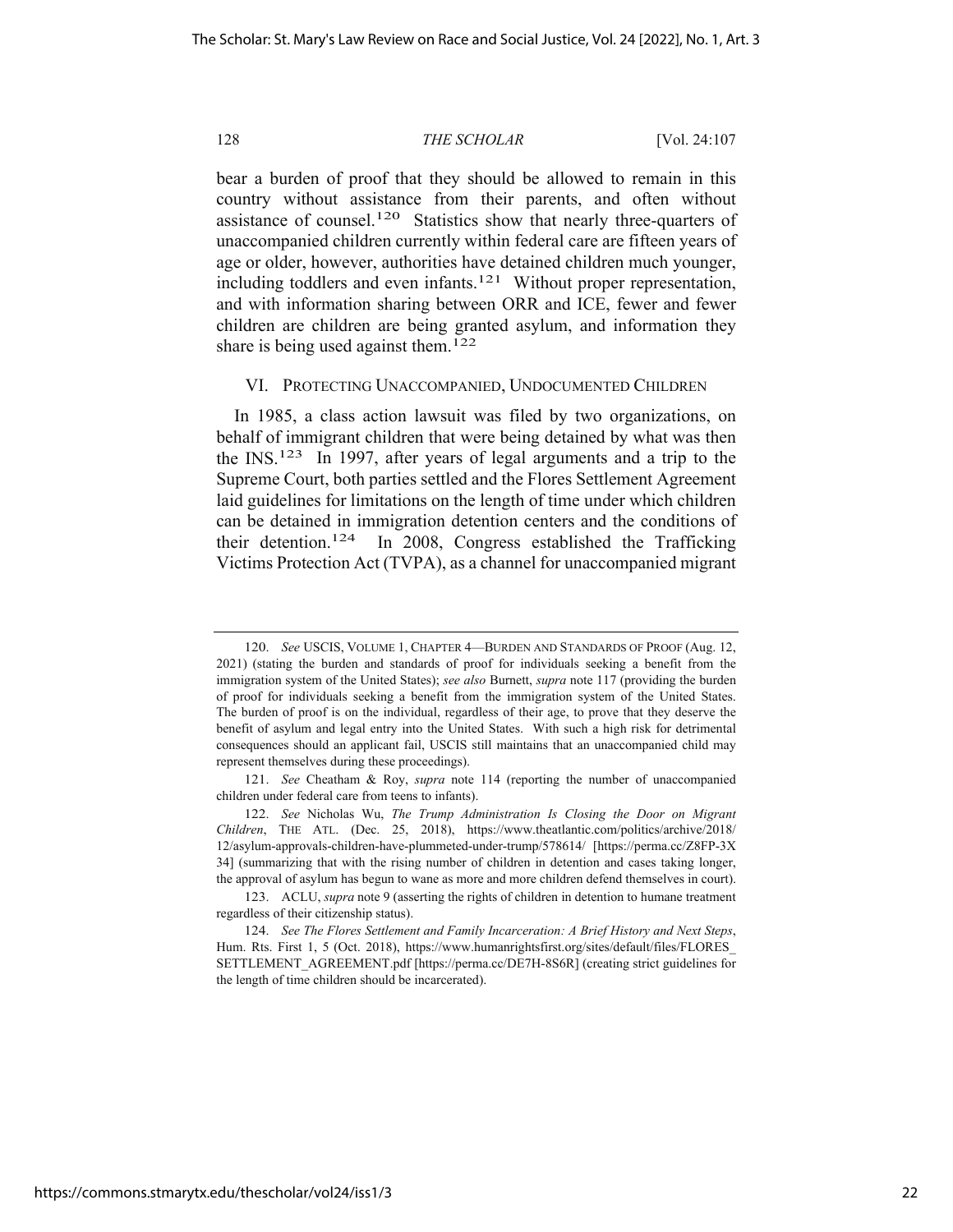children to seek asylum and entry into the United States.<sup>125</sup> In 2015, the Department of Justice (DOJ) partnered with the Corporation for National and Community Service (CNCS) in an effort to provide children in the immigration system legal representation during removal proceedings.<sup>126</sup> While CNCS, a federal program which runs the more widely known AmeriCorps program, partnered with the DOJ to develop Justice AmeriCorps, a grant program that partnered with nearly 100 attorneys and paralegals, there are still children who need help.<sup>127</sup>

In 2017, the Trump Administration refused to renew the \$4.5 million budget allocated annually for legal representation of children through the Justice AmeriCorps program.128 Since immigration law is not considered a criminal law, but instead civil law, these children are not by right entitled to appointed legal counsel when they are interviewed or attend court proceedings.129 Even if a child is unrepresented, the burden still remains on the child to argue their case for asylum in a way that will fit into the law's protections or face being removed back to their country of origin.130 As fewer and fewer children get the legal representation they need, a truth is becoming more clear: it is almost impossible for a child to win asylum cases without proper legal representation.<sup>131</sup>

These issues are exacerbated by the MOA between ORR, ICE, and CBP.132 In the MOA, ORR agrees to provide and share information

128. *See* Wu, *supra* note 122 (criticizing the Trump administration for refusing to renew contracts with immigration nonprofits providing legal representation to unaccompanied minors).

132. *See generally Protecting Unaccompanied Child.: The Ongoing Impact of the Trump Administration's Cruel Policies Before the Subcomm. on Oversight & Investigations of the H.* 

<sup>125.</sup> *See* Wu, *supra* note 122 (developing more protections for unaccompanied children to seek asylum in the United States).

<sup>126.</sup> *See Unaccompanied Alien Children: An Overview*, *supra* note 28 (explaining the creation of a government program to provide legal representation for children).

<sup>127.</sup> *See id.* (describing the creation of a federal program of nearly 100 attorneys to represent undocumented children); *see also* Annie Chen, *An Urgent Need: Unaccompanied Children and Access to Counsel in Immigration Proceedings* AM. BAR ASS'N (July 14, 2014), https://www.americanbar.org/groups/litigation/committees/childrens-rights/articles/2014/urgentneed-unaccompanied-children-access-to-counsel-immigration-proceedings/ [https://perma.cc/E2 Z2-RRNX] (discussing how organizations and law firms are above capacity and unable to provide legal representation to even more undocumented children).

<sup>129.</sup> *See id.* (reviewing the removal of funding for programs to help unaccompanied minors receive adequate representation in court).

<sup>130.</sup> *See id.* (recognizing that regardless of whether a child has representation, the burden to prove their eligibility for asylum remains with them throughout the removal process).

<sup>131.</sup> *See id.*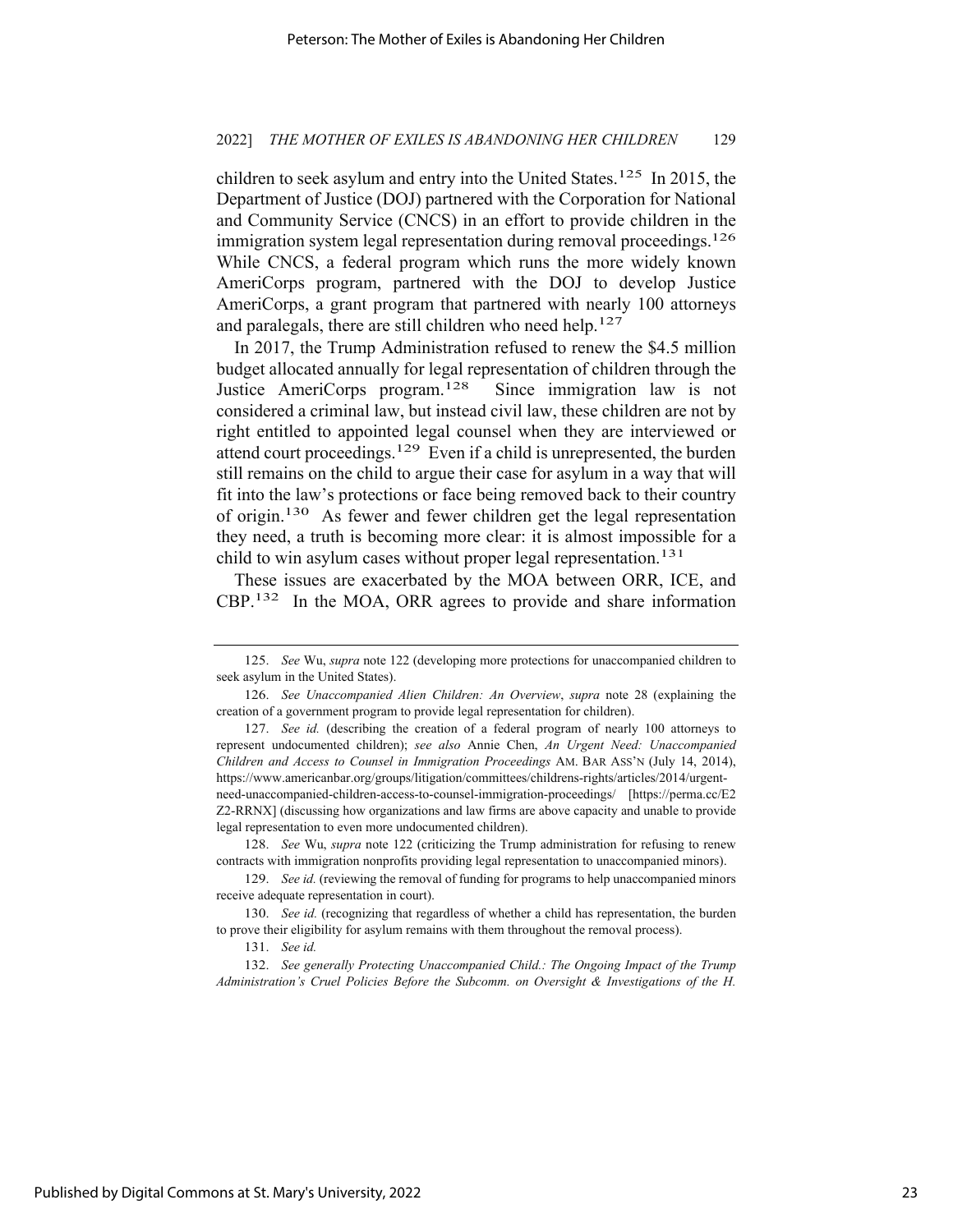from unaccompanied minors in their care, and their sponsors, should a sponsor come forward.<sup>133</sup> This information includes information about arrests, abuse experienced, violent behavior, unauthorized absences, age determination findings, and any possibility of gang affiliation.<sup>134</sup> Children are asked questions throughout their time in detention, including during psychotherapy sessions, and all information gleaned from them is reported to ICE.<sup>135</sup> ORR also began sharing biometric and biographic information such as fingerprints of the children and of their sponsors, and individuals living with the sponsors, and in return, ICE would provide a summary criminal and immigration history so that ORR could determine if the placement was suitable for the child or not.<sup>136</sup> This was touted by the Trump Administration and immigration enforcement advocates as necessary to ensure the safety and well-being of the children in ORR custody.137

As sponsors, typically family members, stepped forward to claim an unaccompanied minor, ICE arrested any individual that was in the United States without authorization.<sup>138</sup> In 2018 alone, ICE arrested 170

*Comm. on Energy & Com*., 116th Cong. 10–11 (2019) (statement of Jonathan H. Hayes, Dir., Off. of Refugee Resettlement) (acknowledging the increased complications in issues with unaccompanied minors after the memorandum of agreement was placed into effect).

<sup>133.</sup> *See Unaccompanied Alien Children: An Overview*, *supra* note 28 (citing Memorandum of Agreement Among the Off. of Refugee Resettlement of the U.S. Dep't of Health & Hum. Servs. & U.S. Immigr. & Customs Enf't & U.S. Customs & Border Prot. of the U.S. Dep't of Homeland Sec. Regarding Consultation & Info. Sharing in Unaccompanied Alien Child. Matters (Apr. 13, 2018)).

<sup>134.</sup> *See id.* ("Under the MOA, ORR agreed to collect and share with ICE and CBP information about unaccompanied children in their custody, such as, their arrests, unauthorized absences, death, abuse experienced, and violent behavior, as well as age determination findings and gang affiliation information.").

<sup>135.</sup> *See generally Protecting Unaccompanied Child.: The Ongoing Impact of the Trump Administration's Cruel Policies Before the Subcomm. on Oversight & Investigations of the H. Comm. on Energy & Com*., 116th Cong. 5–6 (2019) (statement of Jonathan H. Hayes, Dir., Off. of Refugee Resettlement) (outlining the various types of mental health services provided to minor unaccompanied children while in custody, which may operate as information collecting tools).

<sup>136.</sup> *See Unaccompanied Alien Children*: An Overview, *supra* note 28 (reviewing the information sharing policies cited in the MOA between ORR and ICE for information obtained from unaccompanied minors).

<sup>137.</sup> *See id.* (disagreeing with the views of the Trump administration that sharing of private and confidential psychotherapy notes was in the best interest of unaccompanied minors).

<sup>138.</sup> *See id.* (illustrating ICE's actions after policy was implemented.) ("From July through November 2018, ICE arrested 170 potential sponsors—109 of whom had no previous criminal histories—and placed them in deportation proceedings.")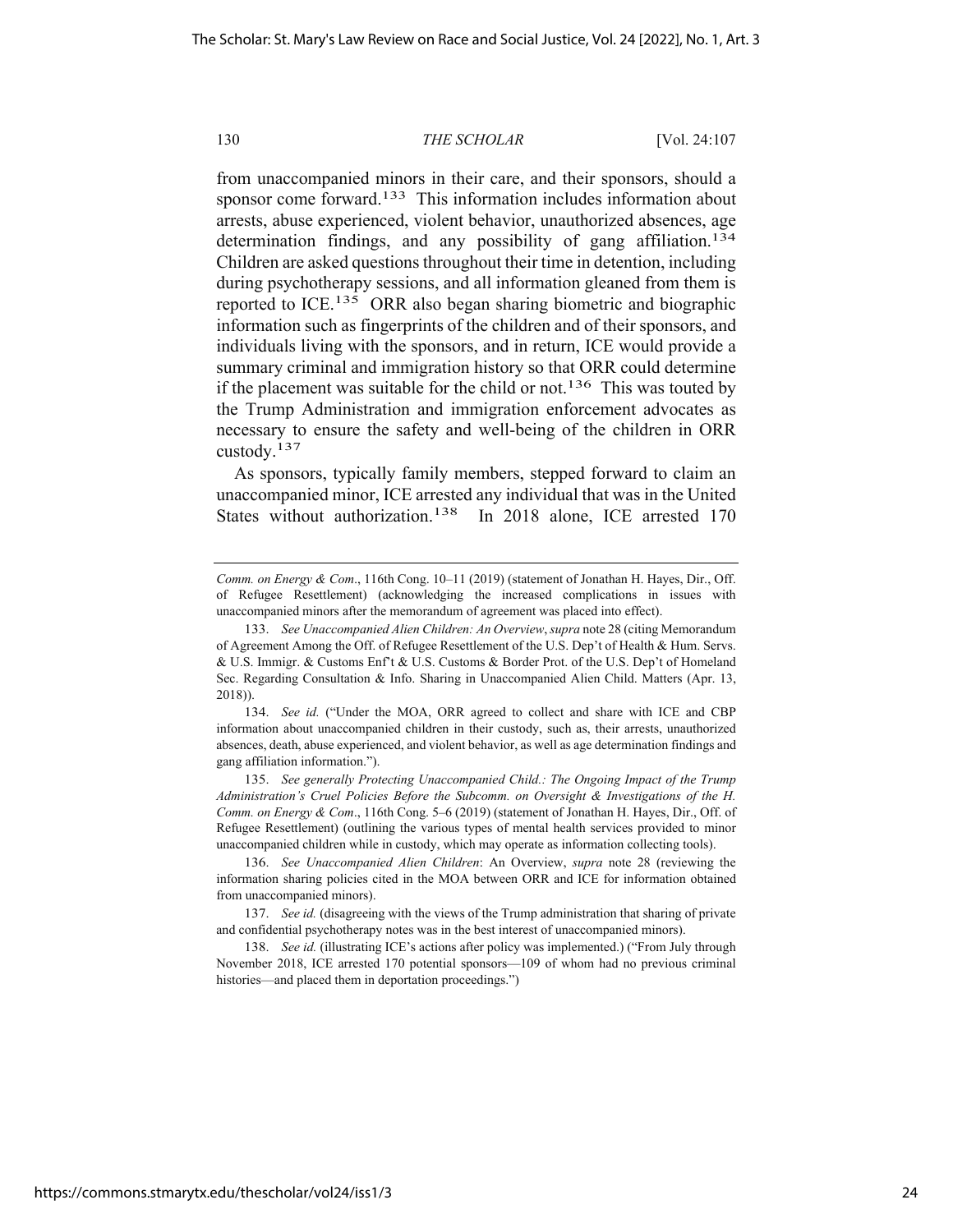potential sponsors for these children, and 109 had no previous criminal background or record.<sup>139</sup> As immigrant advocates feared, this policy raised the number of children detained and the length of their detention.<sup>140</sup> Meanwhile, children sit in ORR detention facilities, waiting for their turn to go in front of an immigration judge, with no true understanding of what is going on, or why they have even been sent to the United States by themselves.<sup>141</sup>

Interviewing procedures are vastly different for undocumented children and for United States citizen children, even though both, in the eyes of the United States Supreme Court, have protections under the Constitution of the United States.142 In *J.D.B. v. North Carolina*, a thirteen year-old was questioned in connection with a burglary in his school, without consent from his parents.<sup>143</sup> Following the interview, police allowed him to go home, but then subsequently charged him with the information obtained in the interview.144 The Court held that children could not be viewed as miniature adults and instead needed to

<sup>139.</sup> *See id.* (criticizing the actions taken by ICE under the Trump Administration which only exacerbated the issue of children remaining in detention centers for extended periods of time, rather than being with their loved ones).

<sup>140.</sup> *See id.* (detailing the amount of strain placed on the immigration system and more importantly the children left in detention centers for periods of 90 days or more).

<sup>141.</sup> *See* Cheatham & Roy, *supra* note 114 (reporting that even if children do not speak English, they are given a translator for court proceedings. However, this does not stop or negate the fact that the children remain unrepresented, facing a complex legal system in a language that is not their own).

<sup>142.</sup> *Compare* J.D.B. v. North Carolina 564 U.S. 261, 280 (2011) (maintaining that children need to be treated with special care when being questioned to ensure the preservation of their due process rights. Further, consideration of a child's age is required in making sure that any confession voluntarily made was made in accordance with their due process rights); *with Rights of Children in the Immigration Process*, Amer. Civ. Liberty Union, 3–4 (July 2014), https://www.aclu.org/ sites/default/files/field\_document/aclu\_irp\_legal\_backgrounder\_on\_children\_july\_2014\_final.pdf [https://perma.cc/FSR2-V3V9] (outlining the questioning procedures for unaccompanied minors, stating that a parent or guardian need not be present or even contacted prior to or during questioning. In fact, only unaccompanied children from noncontiguous countries must make contact with a parent, adult relative, friend, or attorney prior to questioning).

<sup>143.</sup> *See* J.D.B., 564 U.S. at 266 ("Prior to the commencement of questioning, J.D.B. was given neither *Miranda* warnings nor the opportunity to speak to his grandmother. Nor was he informed that he was free to leave the room.").

<sup>144.</sup> *See id.* at 272 (emphasizing that children are not capable of making the same type of decisions adults are and must therefore be afforded protection in the form of consent from the parent, or the presence of adequate counsel).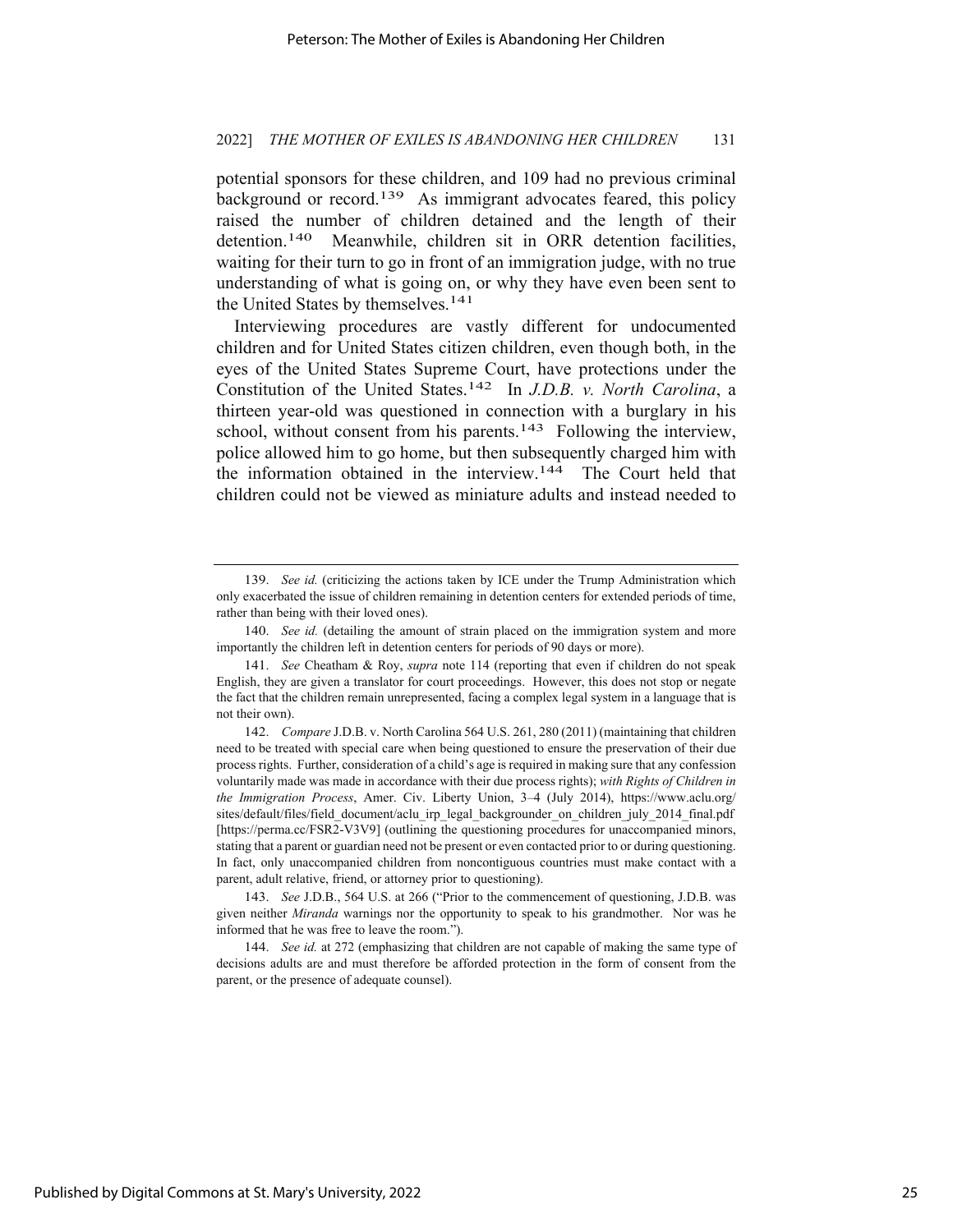be afforded extra protection.<sup>145</sup> The Court further pointed out that "the law has historically reflected the . . . assumption that children lack the capacity to exercise mature judgment and possess only an incomplete ability to understand the world around them."146 Children are incapable of determining what choices are detrimental to them, and how to avoid these choices.147 Yet recognizing this, United States Citizenship and Immigration Services (USCIS) does not require that a parent or even a trusted adult be present during an interview with an unaccompanied minor.<sup>148</sup> This contradicts guidelines for children set forth by USCIS in the Guidelines for Children's Asylum Claims memorandum.<sup>149</sup> The memorandum clearly points out that it is in the best interest of the child to allow a parent or trusted adult to be present during the interviews.<sup>150</sup> Within the memorandum, USCIS clearly states that the guidance for how to treat detained children stems from the Universal Declaration of Human Rights, set forth by the United Nations General Assembly as an understanding of fundamental rights that speak to the dignity, and development of every person.<sup>151</sup> Fundamentally, the international standard of care or recognized guiding principle is to do that which is in the best interest of the child.<sup>152</sup>

149. *See* Jeff Weiss, *INS Guidelines for Children's Asylum Claims*, AM. IMMIGR. LAW. ASS'N (Dec. 10, 1998), https://www.aila.org/infonet/ins-guidelines-for-childrens-asylum-claims [https://perma.cc/KJD9-BQZE] (recognizing the fragility of children, these guidelines set the standard of care required for children in custody of ORR throughout removal proceedings).

<sup>145.</sup> *See id.* at 274 (discussing the care needed when speaking with children from a position of authority and reiterating that children cannot be expected to rise to the level of adults).

<sup>146.</sup> *Id.* at 273.

<sup>147.</sup> *See* Bellotti v. Baird, 443 U.S. 622, 635 (1979) (holding that children are unable to recognize inherently bad decisions regarding life choices and therefore require extra care and consideration).

<sup>148.</sup> *See Minor Children Applying for Asylum by Themselves,* USCIS, https://www. uscis.gov/humanitarian/refugees-and-asylum/asylum/minor-children-applying-for-asylum-by-the mselves [https://perma.cc/B5PJ-GX4N] (last updated Aug. 6, 2020) (stating that USCIS does not require that children be accompanied or represented at all and allows for children to represent themselves in court during removal proceedings).

<sup>150.</sup> *See id.* (affirming that it is in the best interest of a child to have a parent or trusted guardian present, and in the case of unaccompanied minors, that it is in the best interest of the child for there to be an attorney present to speak on behalf of the child).

<sup>151.</sup> *See id.* (citing the standards of care that are internationally recognized as the acceptable treatment of both adults and children during detention).

<sup>152.</sup> *Id.*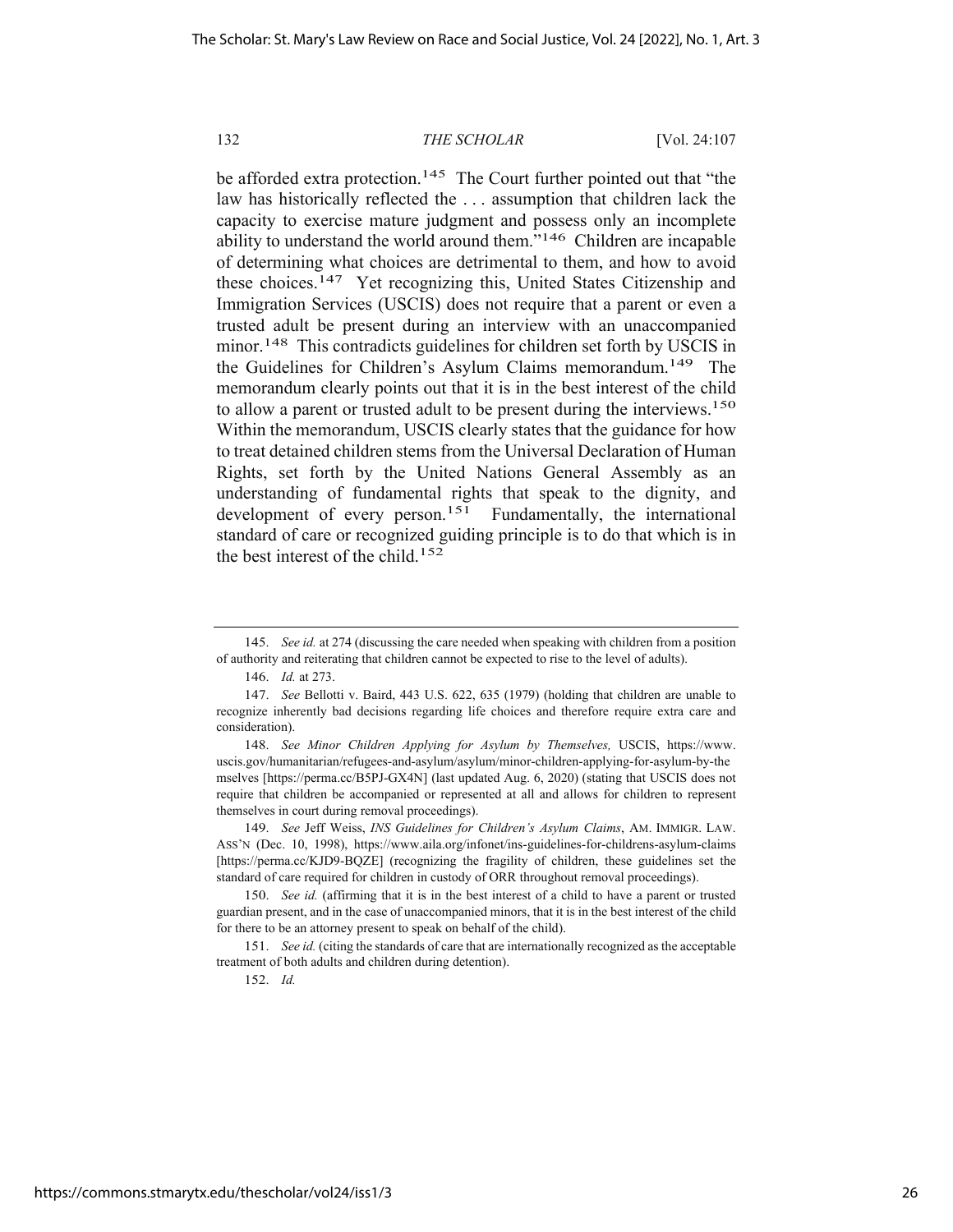#### 2022] *THE MOTHER OF EXILES IS ABANDONING HER CHILDREN* 133

Perhaps the worst part about this entire dilemma is that for the United States to determine if children qualify for asylum or any form of relief, they must speak about the conflicts and trauma they have endured.<sup>153</sup> In order to qualify for asylum, special immigration juvenile status, U visas or T visas, the child would have to prove that they qualify for that particular type of humanitarian relief.<sup>154</sup> At the same time, children who speak about their experiences, about crimes they have seen committed, or about drugs and gang violence, continue to find their own words used, not to help them secure asylum, but instead as a weapon against them, to keep them detained until they can be deported.<sup>155</sup>

Instead of upholding the Flores Settlement Agreement, aiding the children through any mental health issues they may be experiencing, and keeping them in the least restrictive form of detention possible, the United States uses the past experiences of these children in its favor.<sup>156</sup> Rather than releasing children to a relative or close family friend, the Government keeps them detained, even though it has been proven that detention leads to chronic illnesses, serious mental health problems, and even other psychological issues.<sup>157</sup> ORR and ICE continue to stand by their decisions, stating that their actions are in the best interest of the child involved.158

The truth, however, is that in fiscal year 2019, DHS referred 69,550 unaccompanied minors to the care of ORR.<sup>159</sup> Prior to this however, the

<sup>153.</sup> *See A Guide to Children Arriving at the Border*, *supra* note 7 (declaring that in order to receive asylum, unaccompanied children must pass a credible fear interview).

<sup>154.</sup> *See id.* (outlining the different types of relief available to unaccompanied minors seeking refuge in the United States).

<sup>155.</sup> *See* Dreier, *supra* note 2 (reporting on the atrocious practice of ICE using information from shared confidential psychotherapy notes to detain children far longer than acceptable by law).

<sup>156.</sup> *See id.* (recognizing that past experiences of children may be used against them in removal hearings); *see also* Cheatham & Roy, *supra* note 114 (encouraging the use of mental health providers to adequately care for the children in detention centers rather than as a punishment for a past they had no control over).

<sup>157.</sup> *See A Guide to Children Arriving at the Border*, *supra* note 7 (detailing the types of mental health issues that are noticed after prolonged detention of children).

<sup>158.</sup> STAFF OF S. COMM. ON HOMELAND SEC. & GOV'T AFFS., 115 CONG., PERM. SUBCOMM. ON INVESTIGATIONS, 5 (Comm. Print 2018) (testifying that the actions taken by DHS, ICE and ORR were in the best interest of the children and not a vindictive or punitive process).

<sup>159.</sup> *See Latest UAC Data – FY2020*, HHS, https://www.hhs.gov/programs/social-services/ unaccompanied-alien-children/latest-uac-data-fy2020/index.html#overall-data [https://perma.cc/ 3WXH-P3DC] (last updated Feb. 1, 2021) (demonstrating the large volume of children being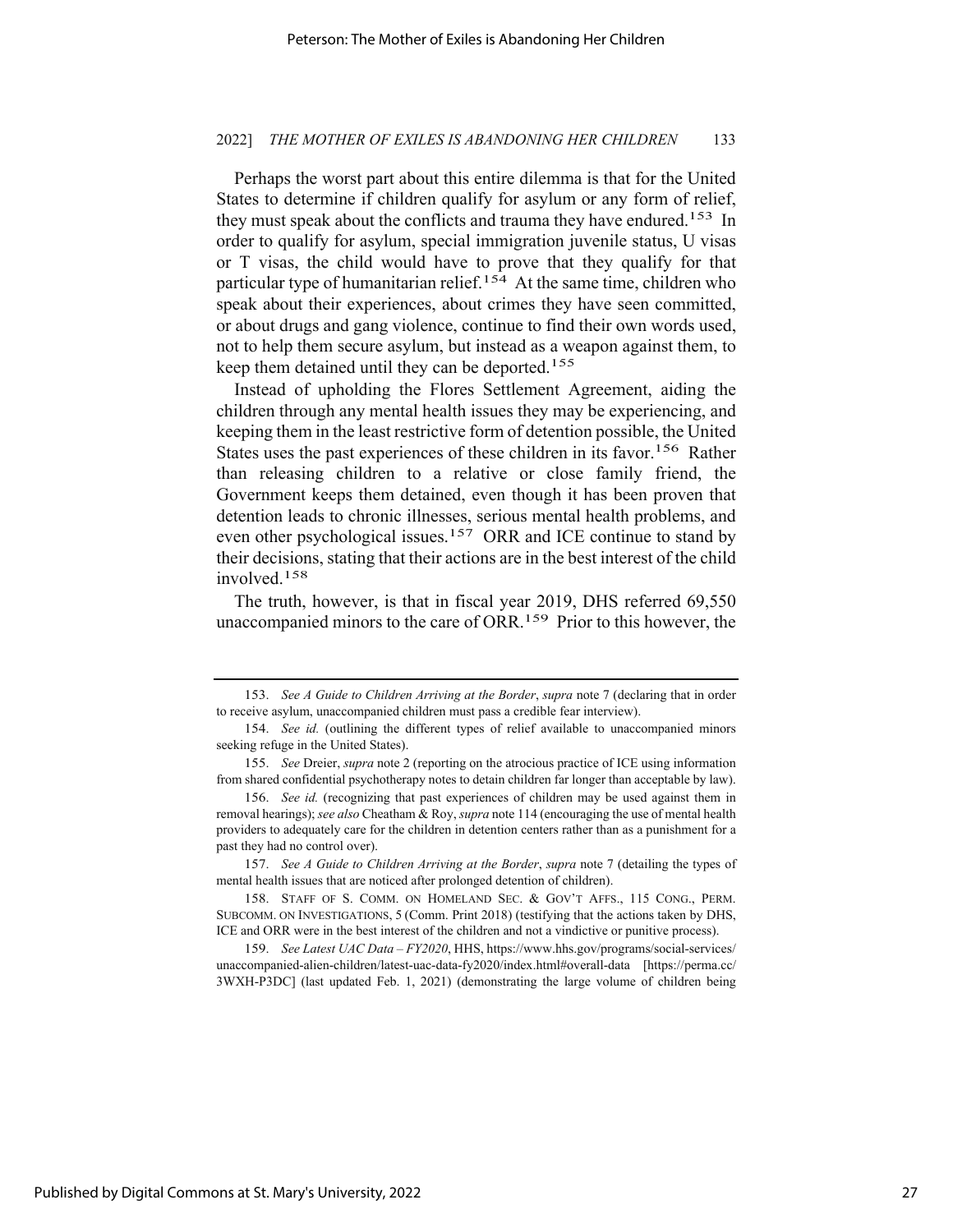children are often in CBP custody, and even though they should only be held for a maximum of seventy-two hours by CBP before being moved to a care facility, this is not always the case.<sup>160</sup> It has recently been shown that the average stay for children in CBP custody has grown to ten days or more.<sup>161</sup> This is more than three times the limit allowed for the detention of a child, regardless of if they arrived with their parents and were separated, or if they arrived unaccompanied.<sup>162</sup> Once placed in ORR custody, the length of the average stay of children increases dramatically, and during fiscal year 2020, it reached a peak average of 348 days in detention.<sup>163</sup> As of September 2020, the average stay for a child in detention is 149 days.<sup>164</sup> The number of referrals that DHS is currently seeing for unaccompanied minors is a recent average of fortyone unaccompanied minor referrals each day in the United States for the year 2020.<sup>165</sup> Most of these children will face the immigration system alone.166

The result is that unaccompanied minors are now becoming more prevalent on immigration court dockets, and children as young as two are

funneled into ORR through DHS at our borders and then held in detention for an indefinite amount of time).

<sup>160.</sup> *See* Anna Flagg & Andrew R. Calderón, *500,000 Kids, 30 Million Hours: Trump's Vast Expansion of Child Detention*, MARSHALL PROJECT (Oct. 30, 2020, 6:00AM), https://www.themarshallproject.org/2020/10/30/500-000-kids-30-million-hours-trump-s-vast-exp ansion-of-child-detention [https://perma.cc/WF2A-DFV9] (acknowledging that in some cases children are held by CBP far longer than seventy two hours before being transferred into the custody of ORR).

<sup>161.</sup> *See generally Latest UAC Data – FY2020*, *supra* note 159 (indicating that the actions that are claimed to be in the best interest of the children are in fact hurting them more than helping them).

<sup>162.</sup> *See generally id.* (determining that children are being held far longer than allowed by law and policies).

<sup>163.</sup> *See generally id.* (last updated Feb. 1, 2021) (depicting the amount of time children are being held in ORR custody).

<sup>164.</sup> *See id.* (distinguishing that 149 days is much longer than seventy-two hours, and that the delays in releasing the children often lead to further issues).

<sup>165.</sup> *See id.* (last updated Feb. 1, 2021) (pointing to the higher trending numbers as proof the system is working. HHS is failing to acknowledge the systemic failure for the overall care of the children in detention centers).

<sup>166.</sup> *See* Vivian Yee & Miriam Jordan, *Migrant Children in Search of Justice: A 2-Year-Old's Day in Immigration Court*, N.Y. TIMES (Oct. 8, 2018), https://www.nytimes.com/ 2018/10/08/us/migrant-children-family-separation-court.html [https://perma.cc/9N79-MXDA] (providing the story of a two-year-old unaccompanied minor that went to immigration court and had to represent herself).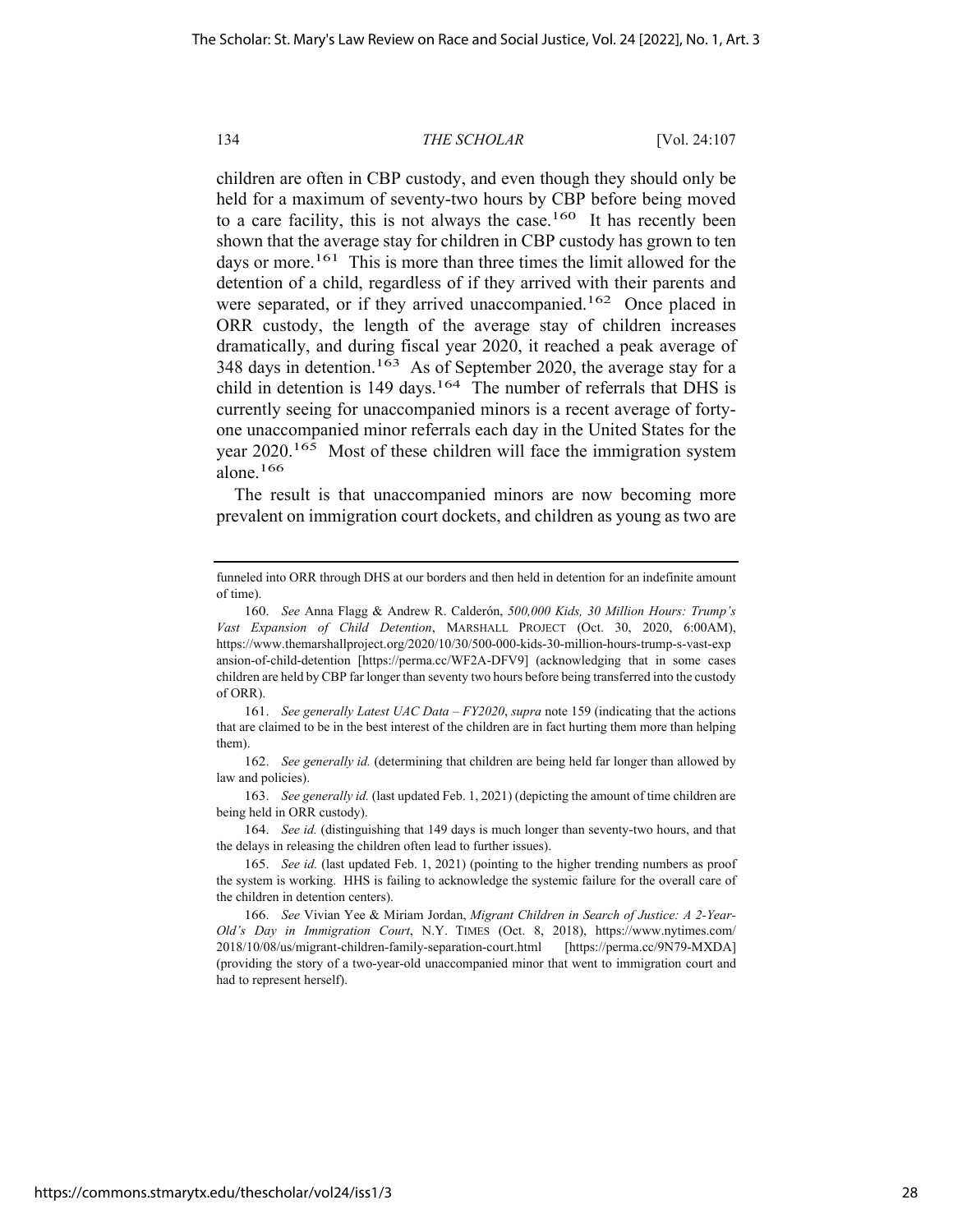#### 2022] *THE MOTHER OF EXILES IS ABANDONING HER CHILDREN* 135

facing an immigration judge in court without any legal representation.<sup>167</sup> Before 2018, it was not common to see children under the age of six in immigration court, but by October of 2018, this became a regular scene in immigration courthouses across the United States.<sup>168</sup> Disturbingly, this pattern has continued due to the fact that the Trump Administration made it more difficult for relatives of unaccompanied minors to claim the children and have children removed from detention.<sup>169</sup> Nearly half of all unaccompanied minors go to court without representation.<sup>170</sup>

#### VII. CHILDREN IN COURT—REVIEWING THE BURDEN

The Immigration and Naturalization Act (INA) mandates that children who arrive at our borders are eligible for the right to counsel, with the caveat that the attorney must not be at the expense of the United States Government.<sup>171</sup> The American Bar Association (ABA) points out that with as little as \$1 million dollars annually, the current federally funded legal orientation program currently serves twenty percent of individuals in removal proceedings each year.172 Should the government decide to allocate more funds to this program, it would allow for greater access to attorneys for immigrants in deportation proceedings and would help to quell the rising tide of unaccompanied minors in court proceedings.<sup>173</sup>

<sup>167.</sup> *Cf. id.* (showing that no matter how young the unaccompanied minor is, they are still required to meet the burden set forth by USCIS in order to remain in the country or be granted asylum).

<sup>168.</sup> *See id.* (restating that the systemic failure to properly care for unaccompanied minors, and the lack of representation available, are causing even toddlers to defend themselves in immigration court).

<sup>169.</sup> *Cf. id.* (referring to the policy set forth by the Trump Administration to fingerprint individuals as they came to pick up the unaccompanied minors who are family members. The information obtained during the request for custody of the minor has been transferred to ICE and ICE has begun using the information to detain individuals not legally within the United States, regardless of their lack of criminal history).

<sup>170.</sup> *Cf. id.* (addressing the fact that children are continuously asked to defend themselves in court against trained attorneys working for the government).

<sup>171.</sup> *See* 8 C.F.R §236.3(i)(4)(xiv) (2001) (providing that immigrants are allowed counsel so long as it is at no cost to the government).

<sup>172.</sup> *See* Richard Pena, *Right to Counsel Resolution*, AM. BAR ASS'N 1, 9 (Feb. 13, 2006), http://civilrighttocounsel.org/uploaded\_files/72/ABA\_Resolution\_107A\_\_RTC\_in\_immigration\_. pdf [perma.cc/W5UF-NZ9T] (illustrating the overwhelming burden on pro bono programs to assist in representation of all the unaccompanied minors in the immigration system).

<sup>173.</sup> *Cf. id.* (evaluating the benefits of government aid to nonprofit organizations that represent unaccompanied minors).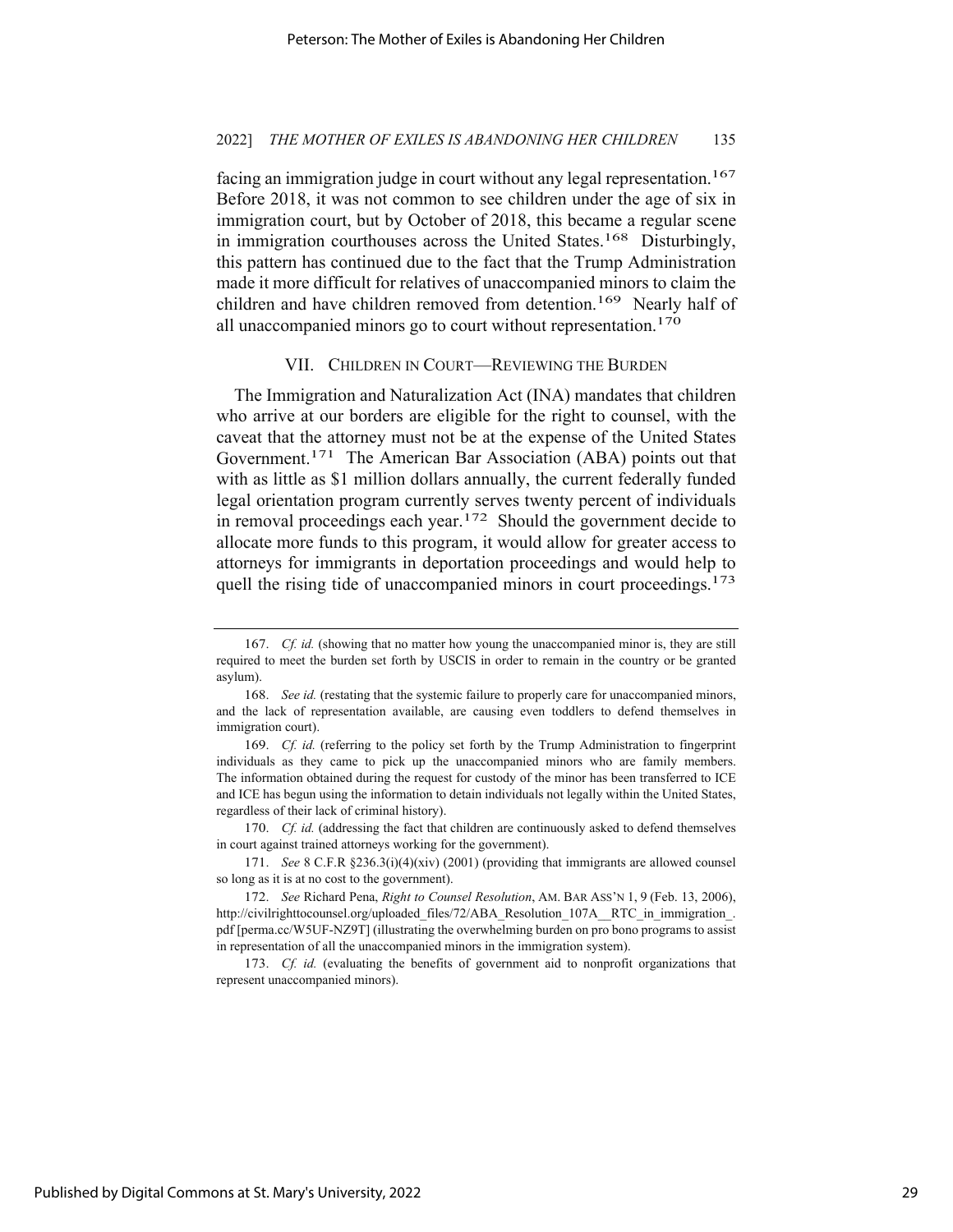It is of crucial importance that individuals in removal proceedings have access to these types of resources, especially vulnerable populations such as unaccompanied minors.<sup>174</sup> By providing legal assistance to unaccompanied minors without having them seek it out on their own, children would be safeguarded from the various pitfalls found within the immigration courts and allow for informed decisions to be made as attorneys fully understand the consequences of their decisions during the removal proceedings.<sup>175</sup> It would also provide a level of comfort to children who often are too young and too fearful to adequately articulate what happened to them before their arrival at the United States border.<sup>176</sup>

While children await their day in court, they wait in detention centers where they are often cold and crowded, noisy facilities.<sup>177</sup> They are also not allowed to touch their own siblings, or anyone else for that matter, while they are detained.<sup>178</sup> These children are held without even being able to write a letter to a loved one to let them know that they are okay, or even alive.179 In some cases, older children traveling with their siblings have been accused of trafficking their own family.<sup>180</sup> In 2019, the Americans for Immigrant Justice interviewed nearly 9,500 minors detained in immigration facilities in the United States and found that nearly 895 of them reported some form of verbal abuse at the hands of

180. *See* Armus, *supra* note 23 (commenting on the large array of charges and accusations leveled against unaccompanied minors that travel with siblings).

<sup>174.</sup> *See id.* (reflecting on the fact that unaccompanied minors are a very vulnerable population and require legal assistance to navigate the immigration system).

<sup>175.</sup> *See id.* (establishing that children do not clearly understand the immigration system and would be best served by attorneys representing their best interests).

<sup>176.</sup> *See* Yee & Jordan, *supra* note 166 (remarking on the overcrowded conditions in detention facilities for immigrant children, that are often loud and offer little rest or solace for the children).

<sup>177.</sup> *See* Armus, *supra* note 23 (describing a normal juvenile detention facility housing unaccompanied minors awaiting removal proceedings).

<sup>178.</sup> *See* Dan Barry et al., *Cleaning Toilets, Following Rules: A Migrant Child's Days in Detention*, N.Y. TIMES (July 14, 2018), https://www.nytimes.com/2018/07/14/us/migrant-childrenshelters.html?action=click&module=RelatedCoverage&pgtype=Article®ion=Footer%3E [https: //perma.cc/7YG2-42W3] (discussing the substandard conditions faced by unaccompanied minors in detention centers).

<sup>179.</sup> *See id.* (referring to conversations with unaccompanied minors that were not allowed to even write to their parents or loved ones either in the United States or in their home countries).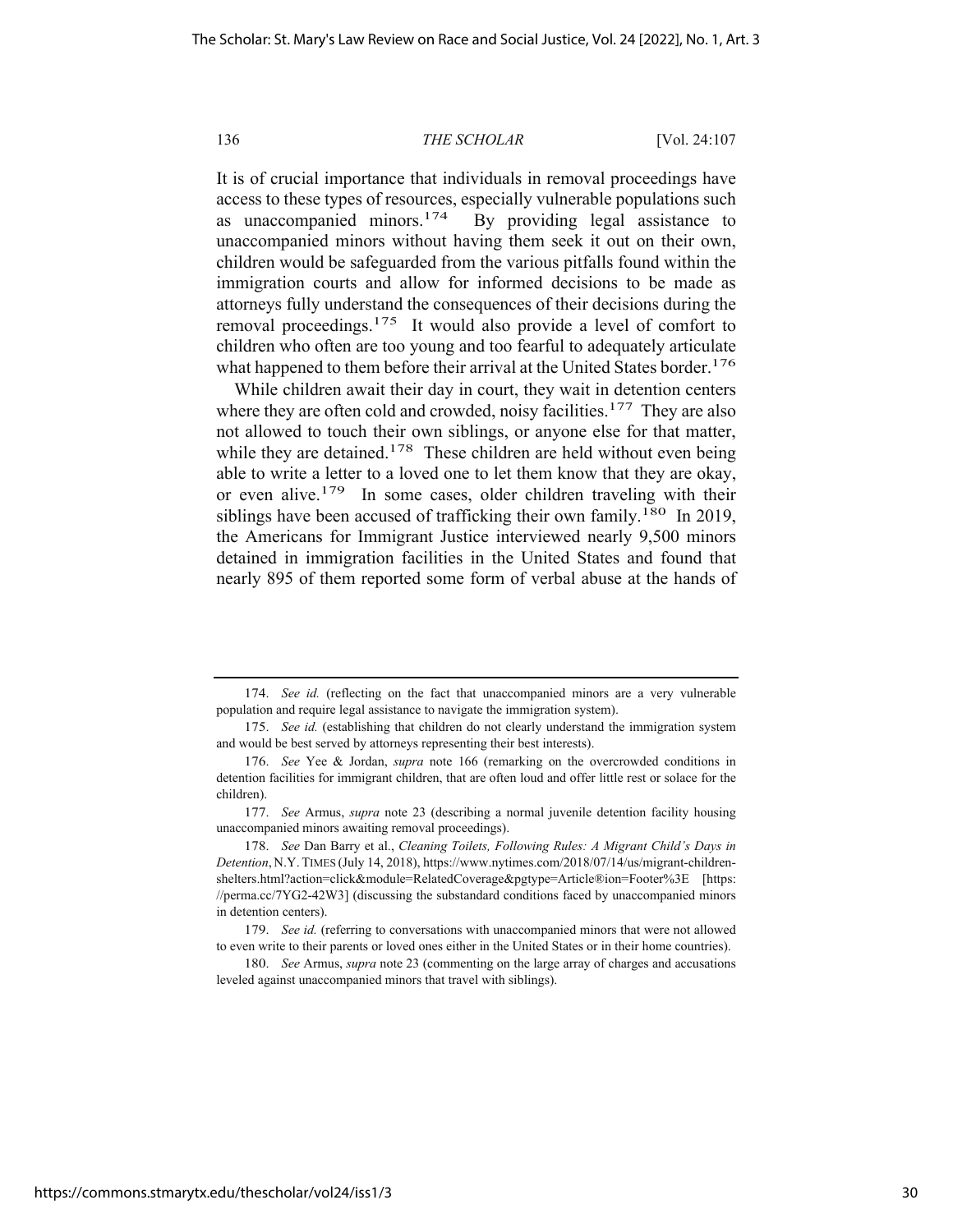CBP officers, and 147 stated they had been subjected to physical abuse.181

The combined actions of falsely accusing the children of trafficking and tactics of intimidation are extremely alarming because any response that sounds like an admission to trafficking would make the child inadmissible under the INA.182 Fleeing from a life of trauma and cruelty, these children come to the United States seeking refuge and safety, and are instead suffering a cruel and dehumanizing experience that only leads to further trauma.183 To top it all off, children appear in court and find that their own words are being used against them to keep them detained.184

The Government must make a reasonable effort during the proceedings involving an unaccompanied minor to afford the child a reasonable opportunity to confront the witness that is being used against them.185 There is no reasonable opportunity for a child to rebut their own experiences and words, when the information provided in what was believed to be a confidential conversation is used against them.<sup>186</sup> While the Federal Rules of Evidence may not apply in immigration hearings, evidence that is entered must not only be probative, but also the admission of that evidence must be fundamentally fair to the individual facing deportation.<sup>187</sup> Information found within the psychotherapy notes

185. *See* Saidane v. I.N.S., 129 F.3d 1063, 1065 (9th Cir. 1997) (discussing the reliability of government documents, interviews, and reports presented during deportation proceedings).

186. *See* Dreier, *supra* note 2 (describing a particular unaccompanied child's experience where his words, which he thought were confidential, were used against him to keep him detained for hundreds of days); *see also* Saidane, 129 F.3d at 1066 (finding that I.N.S. must make a good faith effort to afford an immigrant a reasonable opportunity to confront witnesses against him); *see also* U.S. CONST. amend. V (sanctioning the rights which are meant to protect individuals from self-incrimination and allow for individuals to mount a proper defense).

187. *See EOIR Releases Materials from the 2018 Legal Training Program for Immigration Judges*, AM. IMMIGR. LAWS. ASSOC. (Oct. 25, 2018), https://www.aila.org/infonet/eoir-2018 training-program-judges [https://perma.cc/2E97-YV78] (noting that the Federal Rules of Evidence

<sup>181.</sup> *See id.* (reporting on the abhorrent treatment of unaccompanied minors at the hands of CBP officers).

<sup>182.</sup> *See* 8 C.F.R. § 1208.13(C)(6)(ii) (2021) (outlining things that would make an unaccompanied minor inadmissible and disqualified for asylum).

<sup>183.</sup> *See* Armus, *supra* note 23 (referencing the despicable conditions and treatment witnessed by children in detention facilities).

<sup>184.</sup> *See* Dreier, *supra* note 2 (challenging the system to change for the better and assist the children left to fend for themselves in immigration court).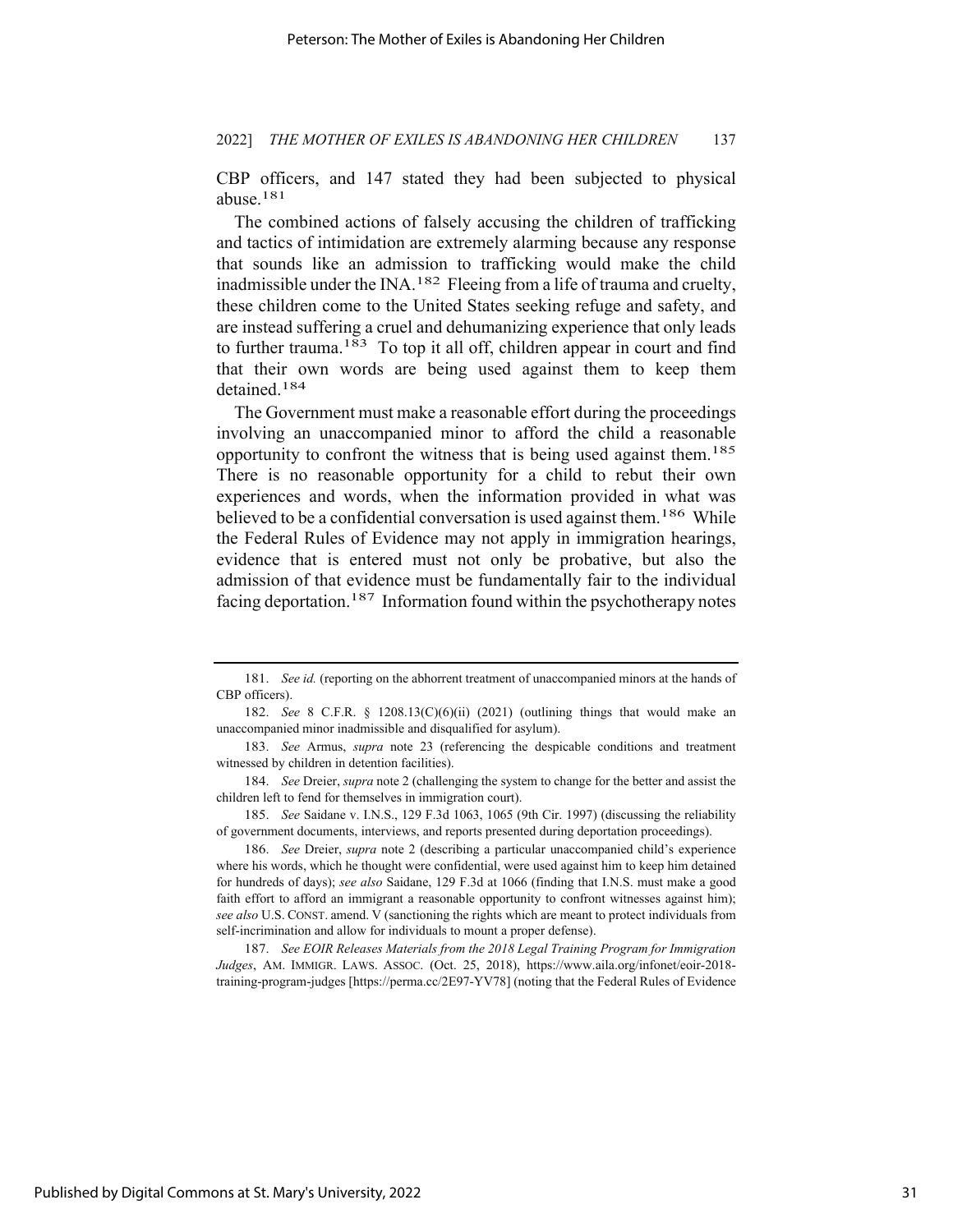of the unaccompanied children, and presented as evidence by ICE and DHS could be seen as coerced information, since the children were under the impression that the conversations were confidential, and should be weighed by the court accordingly.<sup>188</sup> Courts have found that when this is the case, the reliability of the information must be taken into serious consideration.189

It is for these reasons that legislative reform needs to be put into motion to correct the error in policy which does not allow court appointed attorneys for children in the immigration system but allows for the sharing of confidential information.<sup>190</sup>

## VIII. THE FIGHT TO RESTORE HUMANITY TO THE IMMIGRATION SYSTEM

The Trump Administration consistently attempted to dehumanize immigrants, even child immigrants, with a zero-tolerance policy; the United States has turned children away and sent them back to their origin countries in staggering amounts by insisting that gang violence is not grounds for asylum.191 Meanwhile ICE used those same activities to keep children locked in detention centers across the United States, leaving them to handle a complicated system with multiple moving parts,

are not referenced or required in administrative court hearings. There are, however, still guidelines that speak to the type of evidence that may be submitted in removal hearings).

<sup>188.</sup> *See* Ramsameachire v. Ashcroft, 357 F.3d 169, 180 (2d Cir. 2004) (outlining that evidence presented by the Government during deportation proceedings may be less reliable if the person appears to have been reluctant to reveal information or where circumstances were coercive. Here, the children are often shy and unwilling to share information until they are assured that the information will not be shared with others and is confidential. By creating this false environment, the Government knowingly and willingly sets up a system to elicit the information from the children without their consent); *see also* Dreier, *supra* note 2 (discussing how children do not often wish to speak with counselors and share their stories of the horrors and atrocities they have had to endure in their lives prior to fleeing to the United States).

<sup>189.</sup> *See* Ramsameachire, 357 F.3d at 180 (holding that coerced testimony must be weighed with the seriousness of the coercion).

<sup>190.</sup> *See* Pena, *supra* note 172 (recommending that the passage of legislative change be encouraged to provide for the safety and well-being of unaccompanied minors in detention centers).

<sup>191.</sup> *See* Katie Benner & Caitlin Dickerson, *Sessions Says Domestic and Gang Violence Are Not Grounds for Asylum*, N.Y. TIMES (June 11, 2018), https://www.nytimes.com/2018/ 06/11/us/politics/sessions-domestic-violence-asylum.html [https://perma.cc/NM2V-TMPC] (reporting on the decision by the Trump administration to reduce the number of acceptable claims for asylum by disregarding gang violence as being a credible fear).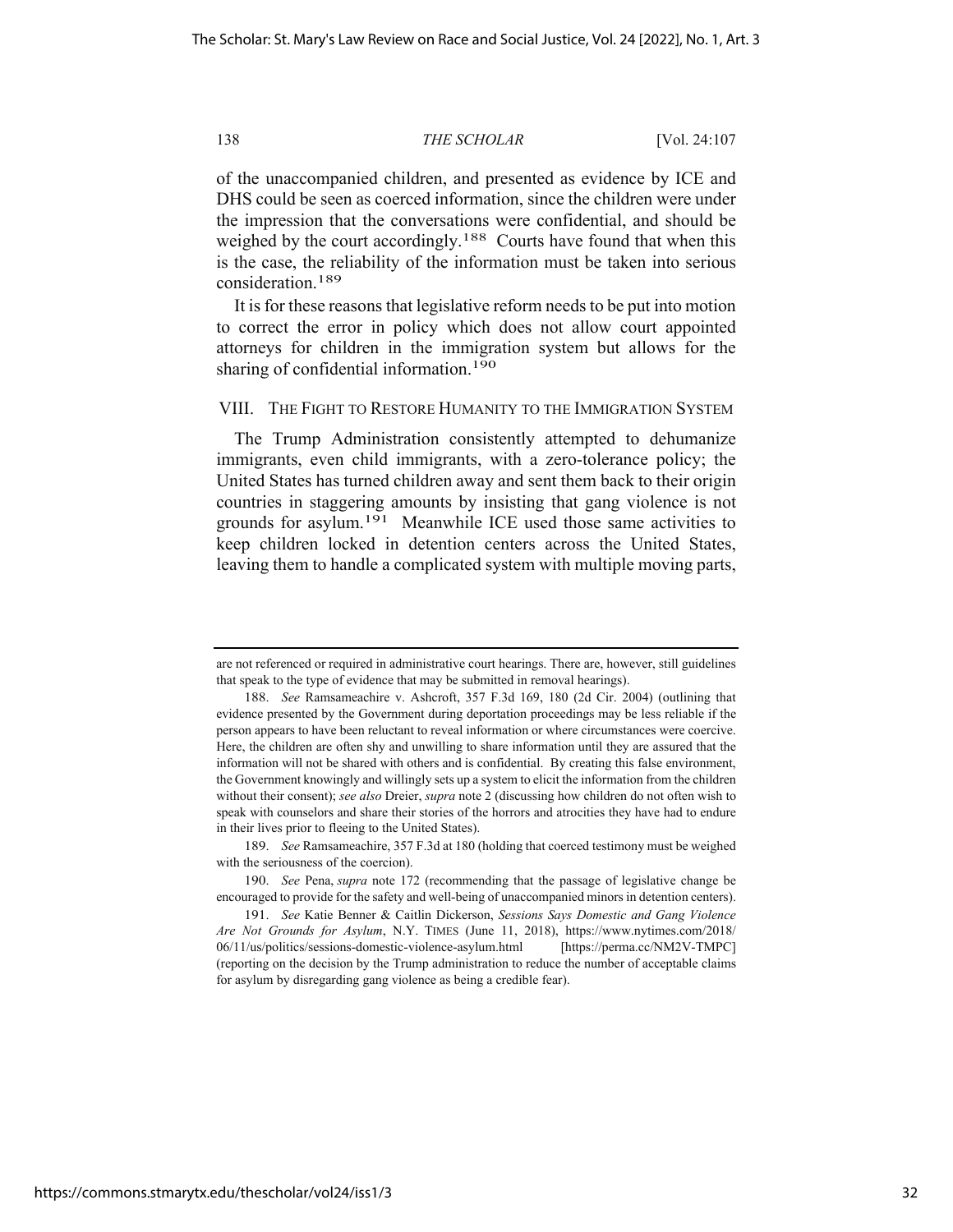all too often without an attorney to assist them.<sup>192</sup> Until the policy set in place by the Trump Administration is removed and we begin to truly assist these children by providing them with adequate legal representation from the moment they arrive at our borders and protection from sharing psychotherapy notes, we continue to condemn thousands of children to return home and face the very real possibility of death, simply because we took no action to protect them when we could.<sup>193</sup>

It is already recognized that unaccompanied minors are more likely to suffer from depression and PTSD in higher rates than other individuals who attempt to migrate to the United States.<sup>194</sup> It is also understood that unaccompanied minors are fleeing from severe poverty, traumatic abuse, or an extremely dangerous environment, and because of this, and the ever increasing young age of children arriving, the children are not able to care for themselves properly, are not able to make their needs known as easily as an adult, and are more likely to have long-term psychological trauma to deal with.195 Yet, our immigration policies deny them the opportunity to have an advocate to speak for them in their darkest hour.<sup>196</sup>

Without the appropriate help from an attorney, unaccompanied children are less likely to successfully apply for asylum or SIJ status.<sup>197</sup>

194. *Cf. A Guide to Children Arriving at the Border*, *supra* note 7 (emphasizing that while unaccompanied children can be detained, it should be for the shortest amount of time possible and in the least restrictive manner possible. This piece also indicates that there have been welldocumented negative effects on children as a result of prolonged periods of detention on both their mental and physical development, such as long-term cognitive damage, depression, and anxiety).

196. *See id.* (emphasizing how the immigration system fails to provide unaccompanied minors with the resources for their traumas).

<sup>192.</sup> *Cf.* Dreier, *supra* note 2 (proclaiming that even though gang violence is not a serious enough issue to request asylum, it is a serious enough issue for the government to use against unaccompanied minors).

<sup>193.</sup> *See* Evan Halper, *Trump Administration Moves to Block Victims of Gang Violence and Domestic Abuse from Claiming Asylum*, L.A. TIMES (June 11, 2018, 4:50PM), https://www. latimes.com/politics/la-na-pol-sessions-asylum-20180611-story.html [https://perma.cc/3PE3-MZ YN] (sentencing children to more trauma simply by rejecting the plea for asylum based on gang violence).

<sup>195.</sup> *See* G.A. Res. 36/5, ¶ 12–15 (Sept. 28, 2017) (noting that both unaccompanied minors and adolescents have rights that should always be protected).

<sup>197.</sup> *See generally* Austin Rose, *For Vulnerable Immigrant Children, a Longstanding Path to Protection Narrows*, MIGRATION POL'Y INST. (July 25, 2018), https://www.migrationpolicy. org/article/vulnerable-immigrant-children-longstanding-path-protection-narrows [https://perma.cc /FH3Z-PCFJ] (investigating the decline of approved asylum cases for unaccompanied minors while also describing the decline of children applying for the appropriate immigration relief and receiving it).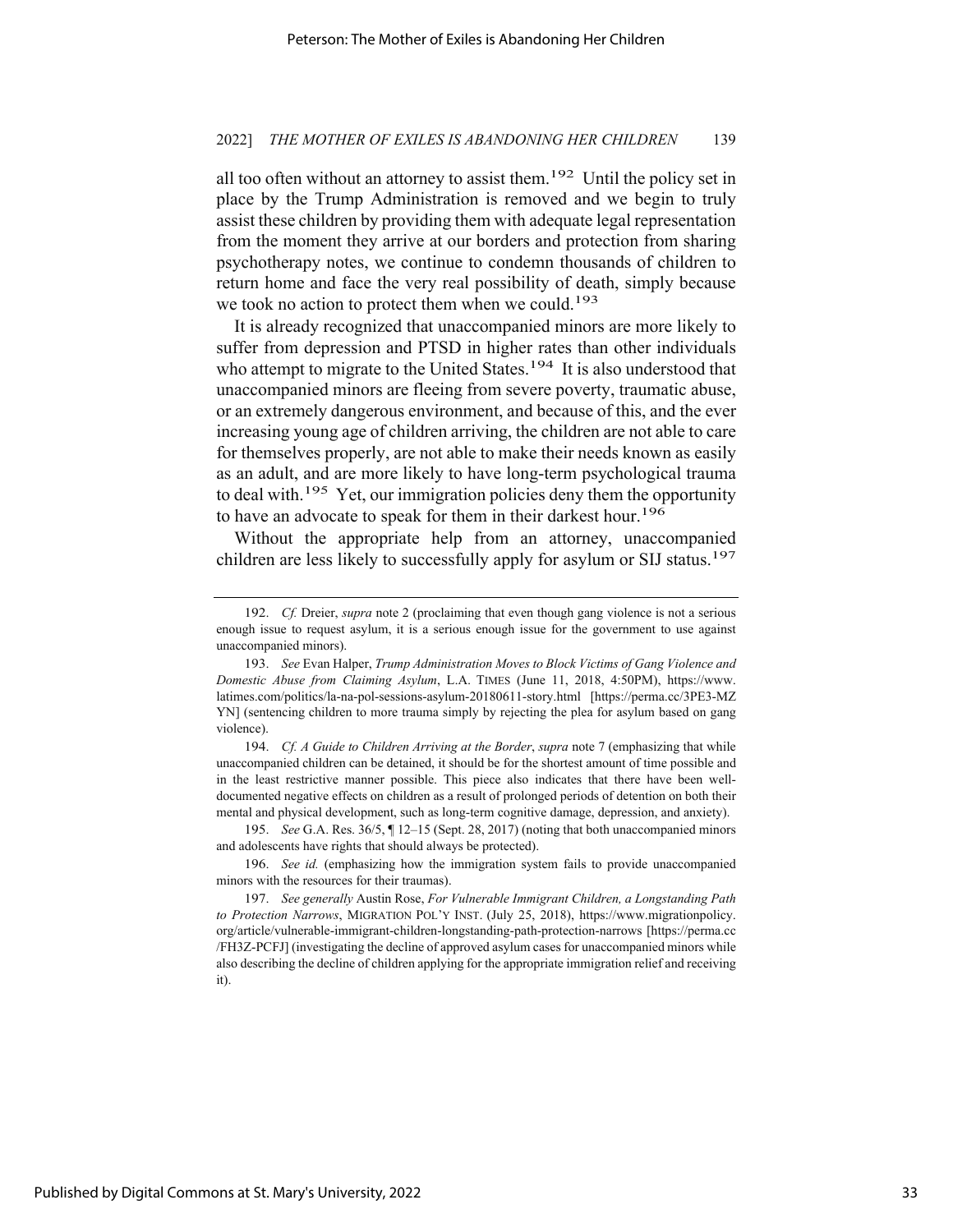Since 2010, a little over 70,000 unaccompanied children have applied for SIJS out of the more than 210,000 that have entered the United States.<sup>198</sup> It has also been seen that out of 1,800 children that applied for asylum from fiscal year 2011 to fiscal year 2013, only about 300 were granted.199 In these cases, the majority of the successful applicants were children who had obtained counsel.<sup>200</sup> In cases where the children had no access to an attorney or could not find a pro bono attorney for their case, approximately ninety percent of those children failed to achieve asylum status.201 These children need our help to ensure that their rights are not violated, that they are afforded due process, and most importantly, that there is someone who will give them a voice in the courtroom.202

The Supreme Court has held that while deportation may not be a criminal proceeding as defined by statute, it is still a great hardship on the individual and it ultimately deprives them of the right to live, work, and stay in the United States, a land of freedom and possibility.<sup>203</sup> The Court has also held that while deportation is not necessarily punitive, it still remains a serious penalty which cannot be ignored, especially when dealing with children.204 Lastly, it is important to recognize that the burden of proof during these deportation proceedings falls solely on the individual who is requesting the benefits from the United States, even if

200. *See Representation for Unaccompanied Children in Immigration Court*, TRAC IMMIGR. (Nov. 25, 2014), https://trac.syr.edu/immigration/reports/371/ [https://perma.cc/DS68- 9AQG] (remarking on the increased approval chances for children seeking refuge in the United States if they are represented).

204. *See id.* (reasoning that while deportation is not punitive, the repercussions of losing an immigration case may be devastating, especially for children left fend for themselves).

<sup>198.</sup> *See id.* (analyzing the decline in accepted and approved applications and finding that fewer children are being represented in court leading to a dramatic decrease in approvals).

<sup>199.</sup> *See* MARC R. ROSENBLUM, UNACCOMPANIED CHILD MIGRATION TO THE UNITED STATES: THE TENSION BETWEEN PROTECTION AND PREVENTION, 7 (Transatlantic Council on Migration, Apr. 2015), https://www.migrationpolicy.org/research/unaccompanied-child-migration -united-states-tension-between-protection-and-prevention [https://perma.cc/597B-LTA4] (establishing that there is a tension between admitting unaccompanied minors and assisting them effectively).

<sup>201.</sup> *See generally Juveniles—Immigration Court Deportation Proceedings*, TRAC IMMIGR. (Dec. 2020), https://trac.syr.edu/phptools/immigration/juvenile/ [https://perma.cc/VB2B-2YHR] (outlining the devastating outcomes of children who face the immigration system alone).

<sup>202.</sup> *See* Pena, *supra* note 172 (contending that now more than ever, unaccompanied minors at the border need the help of the legal profession and of the United States Government to ensure due process).

<sup>203.</sup> *See* Ng Fung Ho v. White, 259 U.S. 276, 284 (1922) (comparing the hardships faced in immigration proceedings and outcomes of those proceedings to a criminal trial).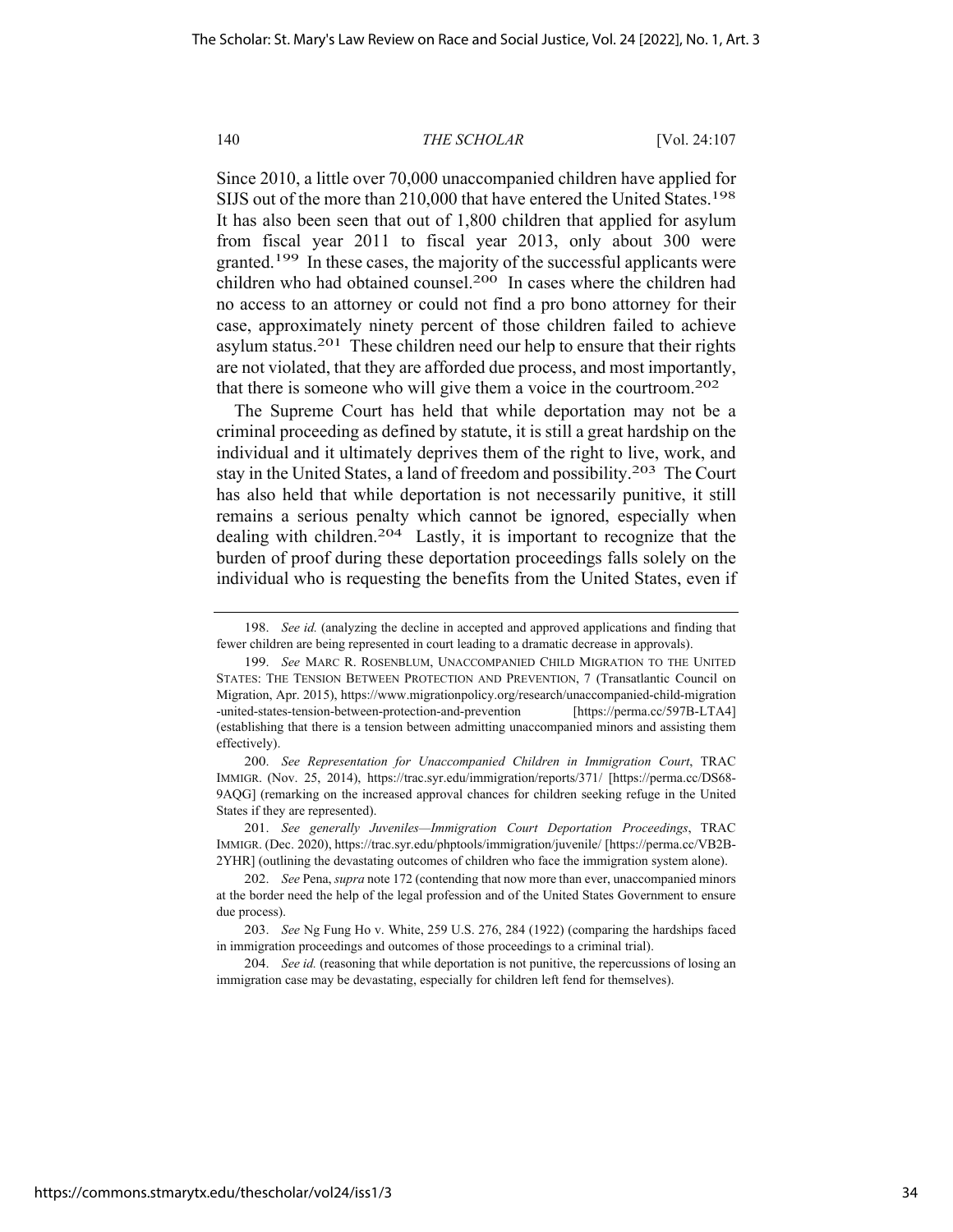the individual is the unaccompanied child.205 This burden of proof will never shift on USCIS or on ICE, but rather, it will rest solely on the shoulders of a minor, oftentimes not even old enough to be considered an adult in the state they have entered the country in.206

# IX. WHAT LIES AHEAD

The very bedrock of America is the fundamental belief that it is both a nation of immigrants and a nation of laws.<sup>207</sup> The argument surrounding immigration reform long ago ceased to be a discussion on how best to reform the system, and became an argument about which side was correct.<sup>208</sup> The truth is, we are both a nation of immigrants, and a nation of laws; and in order to truly solve the immigration crisis and protect our borders, we must seek to return to the true nature of our country and balance both sides of this discussion out.<sup>209</sup> The immigration system is broken, and legislation is needed to advance fair laws which work in humane and just ways to protect our nation and innocent children seeking refuge in our great nation.<sup>210</sup>

Multiple solutions have been proposed to address the fundamental issues that lead to the large numbers of unaccompanied children arriving at our borders and the care and treatment of children who arrive here alone.211 Immigration reform should begin with incorporating the standard of best interest of the child to all decisions made for the child

<sup>205.</sup> *See* USCIS, VOLUME 1, CHAPTER 4 – BURDEN AND STANDARDS OF PROOF (Aug. 12, 2021) (explaining that the burden of proof to establish eligibility for an immigration benefit will always fall to the individual that is requesting the benefit. In this case, the unaccompanied minor always has the burden of proof, and that burden of proof will never shift to USCIS).

<sup>206.</sup> *Cf. id.*(demonstrating that the burden does not shift under this framework. Rather, the prima facie case is made and there is no burden upon the other governmental entities).

<sup>207.</sup> *See* Tom Jawetz, *Restoring the Rule of Law Through a Fair, Humane, and Workable Immigration System*, CTR FOR AM. PROGRESS (July 22, 2019, 4:45 AM), https://www.american progress.org/issues/immigration/reports/2019/07/22/472378/restoring-rule-law-fair-humane-work able-immigration-system/ [https://perma.cc/85ZL-RXBA] (arguing that the United States can and must be both a nation of immigrants and a nation of laws).

<sup>208.</sup> *See generally id.* (proclaiming that a balance must be struck between both sides in order for there to be true lasting change).

<sup>209.</sup> *See id.* (upholding the belief that it is possible to balance both sides of the immigration reform argument).

<sup>210.</sup> *See id.* (clarifying that while the current system for immigration is broken, it is still repairable with the correct legislative actions).

<sup>211.</sup> *See A Guide to Children Arriving at the Border*, *supra* note 7 (evaluating several core issues which must be acknowledged to move toward true humane immigration reform).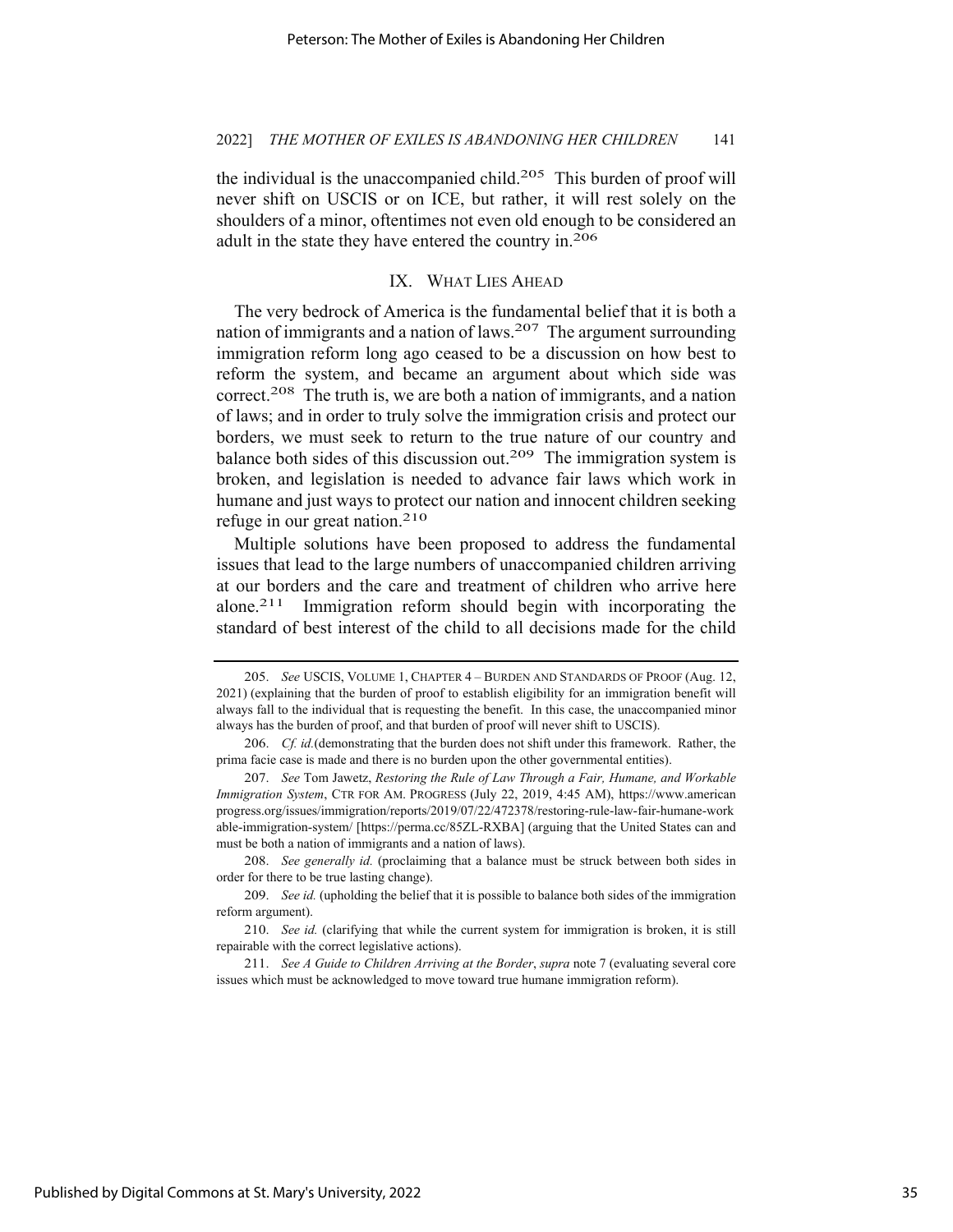and not just for custody decisions by ORR.<sup>212</sup> Before returning a child to a country they have fled from, based on their own testimony that was given in confidence to a counselor, we should first give due consideration to the overall best interest of the child, as well as the humanitarian concerns that surround the circumstances of that child arriving to the United States alone.<sup>213</sup>

Another solution that should be set into motion is to pair CBP officers with child welfare experts, or alternatively, implement CBP officers' training to allow quicker identification of children in danger.214 Recognizing children who are fleeing from persecution or trafficking at the border would then allow for their cases to be heard without violating the rights of the children.<sup>215</sup>

Notably, the most helpful type of reform would be implementing due process protections and resources.<sup>216</sup> Numerous times, nongovernmental organizations have proposed that procedures should be in place to protect children and families entering the United States when fleeing from violence.<sup>217</sup> Reinstating funding for the Justice AmeriCorps would be the first step in developing this reform.<sup>218</sup> Taking a step further towards reform, unaccompanied children arriving at our borders should be appointed counsel rather than being left to find counsel on their own.219 Working in tandem with post-release caseworkers, the

<sup>212.</sup> *See id.* (recommending that the United States follow the understood international standard of care for unaccompanied children and act first and foremost in the best interest of the child).

<sup>213.</sup> *See id.* (exploring the ways to best help the children arriving at our borders and to also stem the humanitarian crisis which is forcing children to run from their homes).

<sup>214.</sup> *See id.* (recognizing that some unaccompanied minors are in much more grave situations than others and may be more prone to issues like human trafficking. Spotting these children quickly and assisting them is essential for protecting the children at our borders).

<sup>215.</sup> *See id.* (applying the assistance of trained individuals to help spot issues without coercing the information out of the child).

<sup>216.</sup> *See id.* (addressing the fact that fundamental rights must be protected for the children in order to truly effect change).

<sup>217.</sup> *See id.* (remarking on the continued suggestions by nongovernmental agencies in an attempt to find a humane solution for unaccompanied minors).

<sup>218.</sup> *See id.* (advocating that reinstatement of funding is a vital first step to helping children along the border).

<sup>219.</sup> *See id.* (urging for legislative reform to provide appointed counsel to act in the best interest of the child).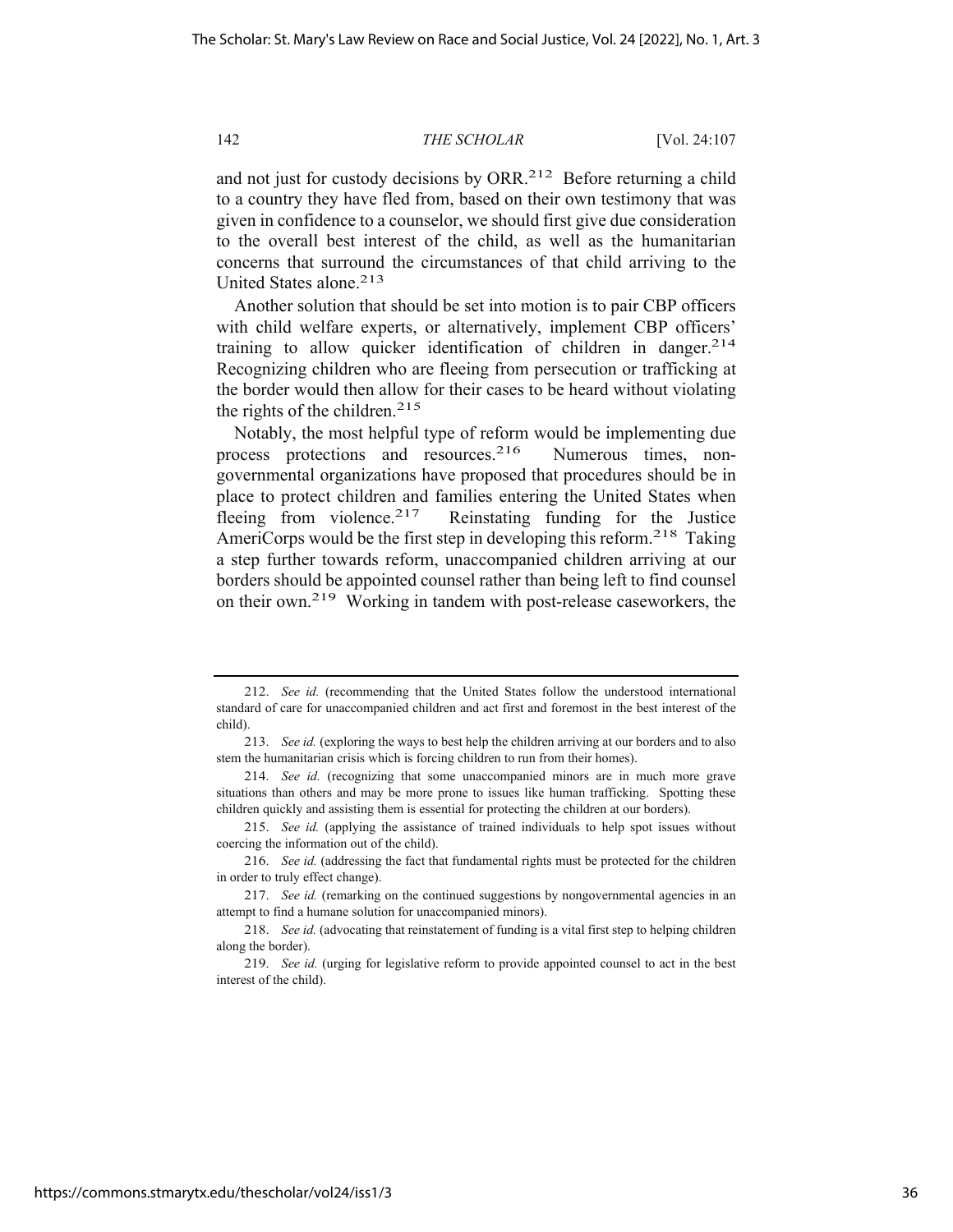aim would be to protect children both during the intake process and throughout the child's removal proceedings.<sup>220</sup>

The Biden Administration has promised to reverse border policies put into place by the Trump Administration and replace them with more effective and humane policies.<sup>221</sup> However, reversing the policies of the Trump Administration is not something that can be done overnight and may take up to six months.<sup>222</sup> Additionally, the Biden Administration has admitted the need for legislative changes to begin repairing the immigration system of the United States.<sup>223</sup> Regardless of their age, every person in immigration court is entitled to due process under the Fifth Amendment, and current law allows even a toddler to appear without representation, unless the child can secure representation by themselves at no expense to the court.<sup>224</sup> In populations of detained immigrants, only fourteen percent obtain legal representation, even though immigrants appearing in court with attorneys are much more likely to gain release from a detention center following their custody hearing than those without an attorney.<sup>225</sup> They are also twice as likely

223. *See* Nick Miroff & Maria Sacchetti, *Biden Says He'll Reverse Trump Immigration Policies but wants 'Guardrails' First*, WASH. POST (Dec. 22, 2020, 4:12 PM), https://www. washingtonpost.com/national/biden-immigration-policy-changes/2020/12/22/2eb9ef92-4400-11e b-8deb-b948d0931c16\_story.html [https://perma.cc/P7V2-M34N] (admitting that legislative change will be necessary for the overall reform of the immigration system).

224. *See* Jawetz, *supra* note 207 (recommending changes that will require appointed attorneys for children rather than self-representation); s*ee also* 8 C.F.R. § 236.3(g)(1) (allowing for self-representation of individuals in immigration court hearings if free legal services are not available); *cf.* Molly Hennessy-Fiske, *This Judge Says Toddlers Can Defend Themselves in Immigration Court*, L.A. TIMES (Mar. 6, 2016, 3:00 AM), https://www.latimes.com/nation/ immigration/la-na-immigration-judge-20160306-story.html [https://perma.cc/P8E8-C689] (portraying the case of a toddler in immigration court, and the judge who felt that toddlers were adept enough to self-represent during removal proceedings).

225. *See* Jawetz, *supra* note 207 (supporting the premise that immigrants represented by an attorney receive substantially more favorable outcomes).

<sup>220.</sup> *See id.* (favoring a holistic approach to a systemic problem would encourage complete change and reform).

<sup>221.</sup> *See* Miriam Jordan & Zolan Kanno-Youngs, *Biden Says He Cannot Quickly Undo Trump Border Policies*, N.Y. TIMES (Dec. 22, 2020), https://www.nytimes.com/2020/12/22/ us/biden-border-asylum.html [https://perma.cc/RR2S-76TF] (rejecting the policies set forth by the Trump Administration and allowing for policy change in a safe way).

<sup>222.</sup> *See id.* (establishing a timeline for the reversal of immigration policies due to the everincreasing humanitarian crisis on the southern border).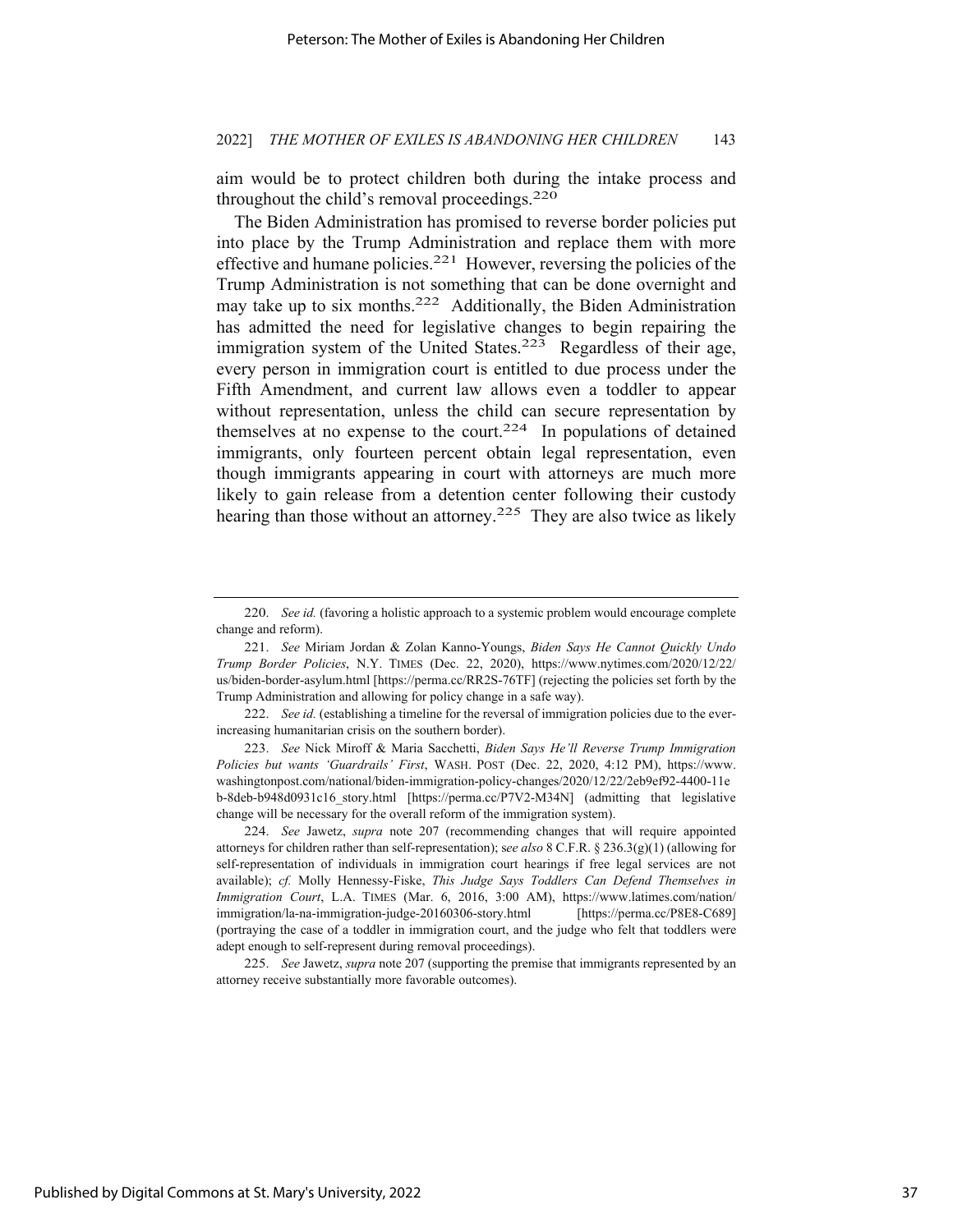to secure relief from deportation.<sup>226</sup> When it comes to immigration hearings for unaccompanied minors, the DOJ "recognizes that immigration court proceedings are more effective and efficient when individuals are represented" and "has urged Congress to support legal representation for unaccompanied children."227 Immigration judges agree that legal representation for youth in immigration court would be more ethical and efficient.<sup>228</sup> Therefore, during his presidency, Biden should seek to work with Congress to ensure that the Immigrants' Mental Health Act of 2020 and the Fair Day in Court for Kids Act of 2019 are passed into law.229

Introduced on March 4, 2020, the Immigrants' Mental Health Act sponsored by Representative Grace Napolitano seeks to direct CBP to take steps to address the numerous mental health issues among immigrants, CBP officers, and agents.<sup>230</sup> If approved, it would permanently restrict the sharing of mental health information, specifically prohibiting psychotherapy notes from being used in immigration proceedings against immigrants, including unaccompanied minors.231 This legislation would require CBP to train all officers to be able to identify mental health issues, provide a trauma-informed approach to mental health care, and prohibit DHHS from providing information about the mental health of an immigrant that was obtained by a mental health professional while they were in federal custody.232 This bill would also provide for the mental health care of CBP officials as well, to ensure the

<sup>226.</sup> *See id.* (upholding that children with legal representation are much more likely to achieve successful immigration outcomes).

<sup>227.</sup> *See* Hennessy-Fiske, *supra* note 224 (contradicting a sitting judge, the Department of Justice recognizes the need for counsel for unaccompanied minors).

<sup>228.</sup> *See id.* (agreeing overall that the best course of action for children in immigration proceedings is to have an attorney).

<sup>229.</sup> *See* Immigrants' Mental Health Act of 2020, H.R. 6075, 116th Cong. (2d Sess. 2020) (advocating that if this law is passed, it would eliminate the possibility of children being blindsided in court with their own words from psychotherapy sessions); *see also* Fair Day in Court for Kids Act of 2019, S. 662, 116th Cong. (2019) (proposing the provision of appointed counsel to unaccompanied minors within twenty-four hours of apprehension).

<sup>230.</sup> *See* H.R. 6075 (prohibiting the use of mental health notes in removal proceedings, if the notes were acquired through mental health sessions held while the unaccompanied minors were in the custody of ORR).

<sup>231.</sup> *See id.* (encouraging a change to the mental health support system for both children and the individuals charged in ORR's care).

<sup>232.</sup> *See id.* (limiting the use of mental health notes against children during removal proceedings or asylum determinations).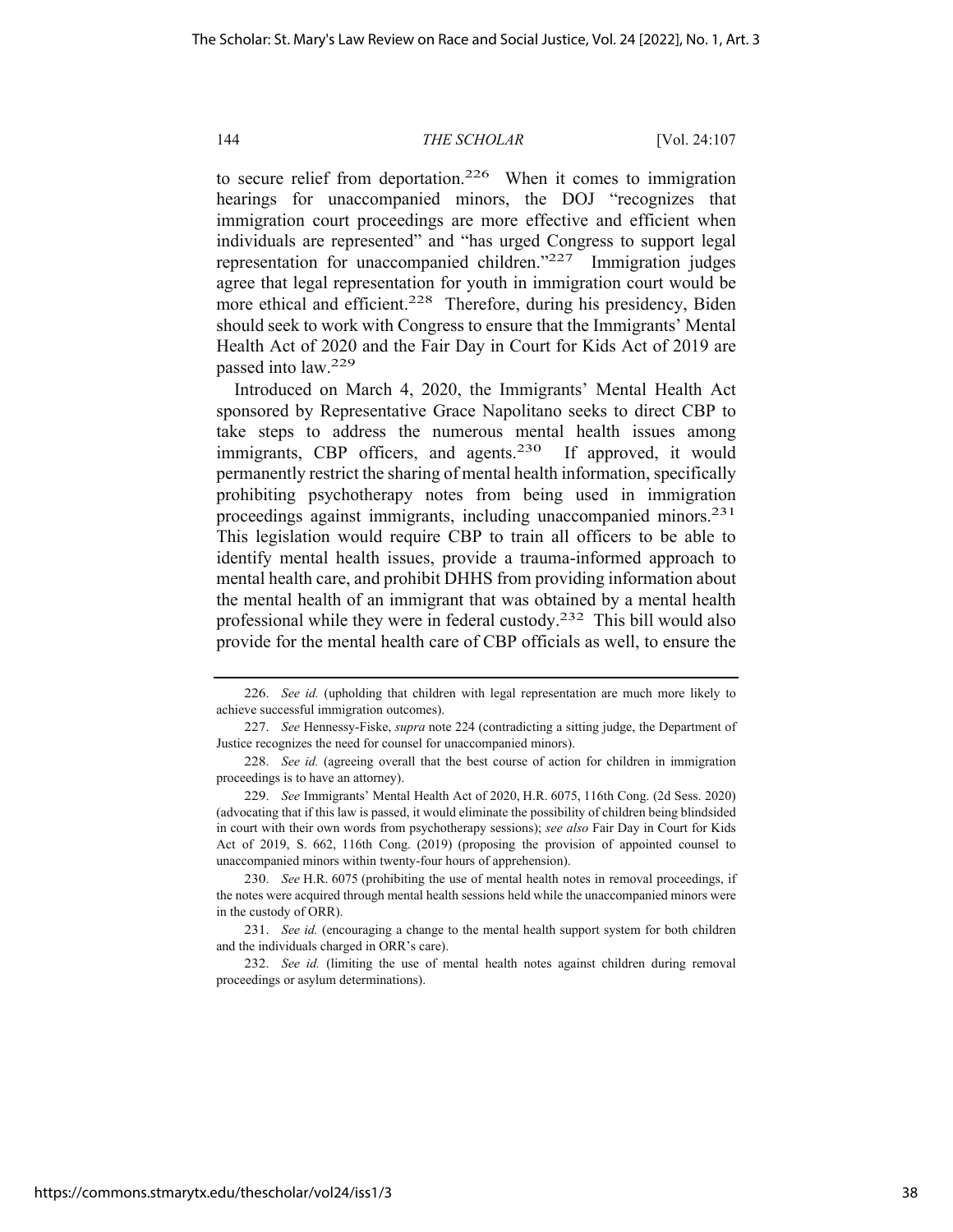safety and well-being of all involved in the ongoing humanitarian crisis at our southern borders.233 Passing this legislation along with the legislation for access to counsel for unaccompanied minors, would result in large strides towards a more humane and ethical immigration system for unaccompanied minors.<sup>234</sup>

On March 5, 2019, Senator Mazie Hirono introduced the Fair Day in Court for Kids Act of 2019, the purpose being to provide access to counsel for unaccompanied undocumented children through legislative action at the expense of the United States Government.235 Without the passage of this Act, unaccompanied minors in our immigration system are forced to defend themselves against a myriad of legal challenges.236 Regardless of their age, unaccompanied minors must face a trained government attorney that will present evidence against them in court, file applications for relief along with the supporting documents in a timely manner in English with the immigration court regardless of whether the minor can speak, read, or write in English, testify under oath, speak to a judge about what form of relief they wish to pursue, and even call witnesses without knowing the customs or normal standards of the immigration system.<sup>237</sup> This is because nonprofit organizations that normally assist unaccompanied minors with legal matters are stretched far too thin after changes in immigration policies during the Trump Administration.238

Legislation such as the Fair Day in Court for Kids Act would move us in the right direction of protecting these children from the moment they

236. *See generally* Chen, *supra* note 127.

<sup>233.</sup> *See id.* (recognizing that individuals are placed under severe stress during this crisis, and as such, it is not only the children who may need mental health support, but officials from CBP as well).

<sup>234.</sup> *See id.* (supporting individuals who care for unaccompanied minors in ORR custody, as well as individuals guarding our borders to ensure the best possible mental health for all involved).

<sup>235.</sup> Fair Day in Court for Kids Act of 2019, S. 662, 116th Cong. (2019) (requesting that unaccompanied minors be appointed counsel within twenty-four hours of apprehension to allow for their best interests to be guarded throughout the asylum process).

<sup>237.</sup> *See id.* (noting that expecting children to be able to advocate for themselves against experienced attorneys is cruel and unethical).

<sup>238.</sup> *Cf.* Beth Fertig, *Why It's Harder for Unaccompanied Minors to Find a Lawyer Now,* WNYC: N.Y. PUB. RADIO (Aug. 20, 2018), https://www.wnyc.org/story/why-its-harderunaccompanied-minors-find-lawyer-now [https://perma.cc/C3UG-LZCV] (describing the difficulties that pro bono attorneys face as the immigration system is slowed down by Trump administration changes. This ultimately makes it more difficult to take on more pro bono cases).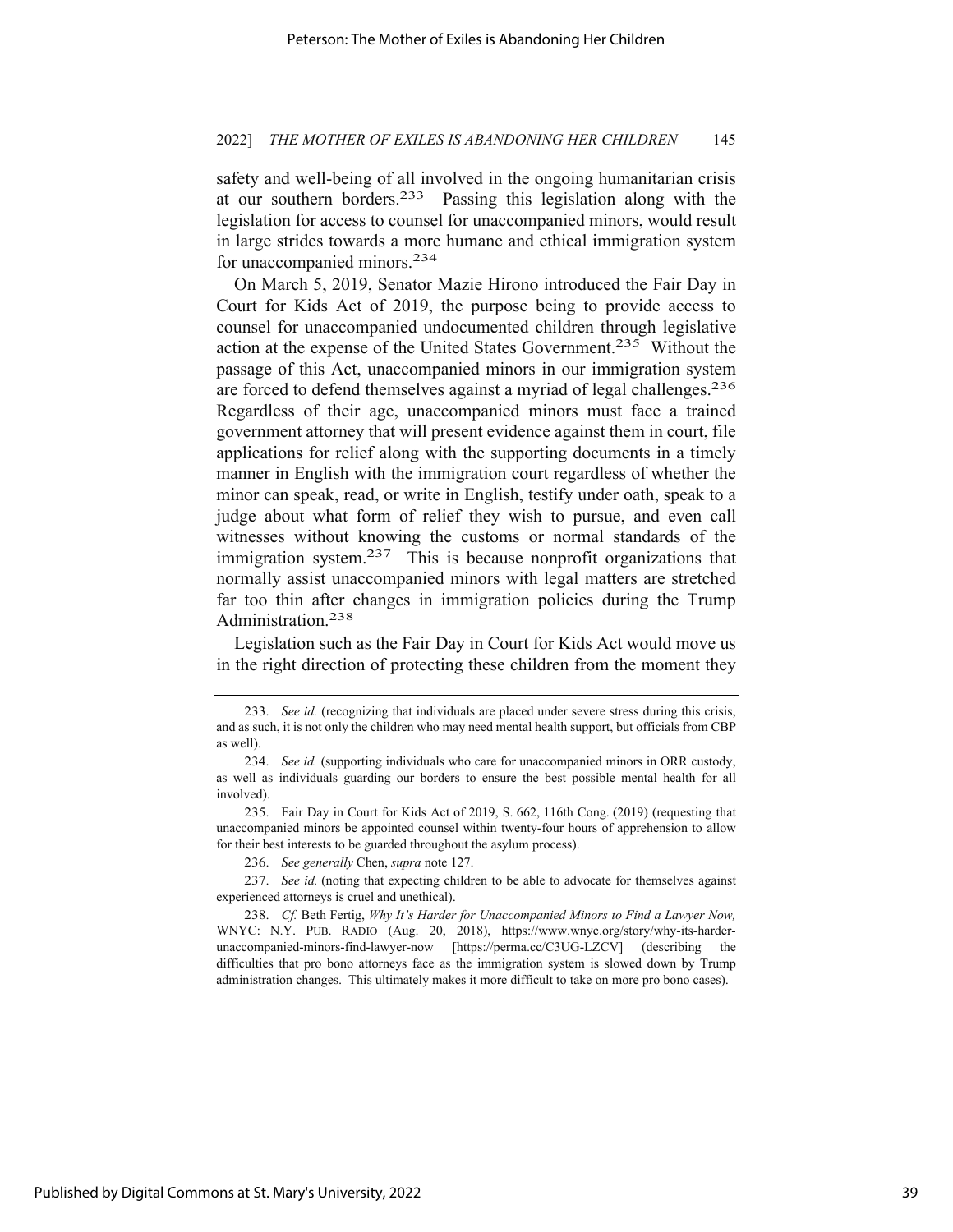are apprehended at our borders by providing them with appointed counsel.239 The Flores Settlement Agreement which has long been held as an agreement until such time as it would be codified into law, must now be codified into law for the sake of all children in our immigration system.<sup>240</sup> We have reached a point in our nation where the impact of the Trump Administration's policy changes have had drastic consequences on unaccompanied minors, as well as far reaching implications throughout the entire United States, and it is time for the Biden Administration and Congress to put an end to the madness.<sup>241</sup> We must stand firm and look at the mistakes that are costing innocent children to spend time in detention centers because they wanted a chance at a better life.242

While there is a strong argument that the government may be required to provide counsel to immigrants in removal proceedings, there is a much stronger argument to be made for the government to provide counsel to unaccompanied minors in our system.243 Unaccompanied children are faced with the stress of having to make critical decisions, and are interrogated by individuals who are foreign to them and who are authoritative.244 As a federal district court has noted: the law is complex

<sup>239.</sup> *See* Immigrants' Mental Health Act of 2020, H.R. 6075, 116th Cong. (2d Sess. 2020) (providing for a new system in which unaccompanied minors would receive counsel at an expense to the government); *see also* Fertig, *supra* note 238 (establishing funding for appointed counsel for unaccompanied minors would help alleviate some of the backlog experienced at many nonprofit immigration organizations).

<sup>240.</sup> *See The Flores Settlement and Family Incarceration: A Brief History and Next Steps*, *supra* note 124 (demonstrating the procedural steps of implementing the Flores Settlement into codified law); *see generally* Fertig, *supra* note 238 (indicating that codifying the Flores Settlement Agreement and other legislative endeavors would assist unaccompanied minors facing a complex legal system alone).

<sup>241.</sup> *See 21 for '21: Fixing America's Immigration System*, NEW AM. ECON., https:// www.newamericaneconomy.org/21-for-21-fixing-americas-immigration-system/ [https://perma. cc/2MQ7-4BCM] (listing steps that can be taken to improve and reform the immigration system while maintaining the safety of the nation).

<sup>242.</sup> *See, e.g.,* Dreier, *supra* note 2 (reporting on the detention of an unaccompanied minor after truthfully expressing the experiences they faced before fleeing to America).

<sup>243.</sup> *See II. Legal Standards*, HUM. RTS. WATCH, https://www.hrw.org/legacy/reports98/ ins2/berks98d-01.htm#P227\_40198 [https://perma.cc/U8UU-5CY4] (arguing for the necessity of appointed counsel for unaccompanied minors).

<sup>244.</sup> *See* Perez-Funez v. Dist. Dir., I.N.S., 619 F. Supp. 656, 668 (C.D. Cal. 1985) (suggesting that certain steps must be taken before removing unaccompanied minors through voluntary departure, and must do so in the least, as it presents a minimal burden upon the government).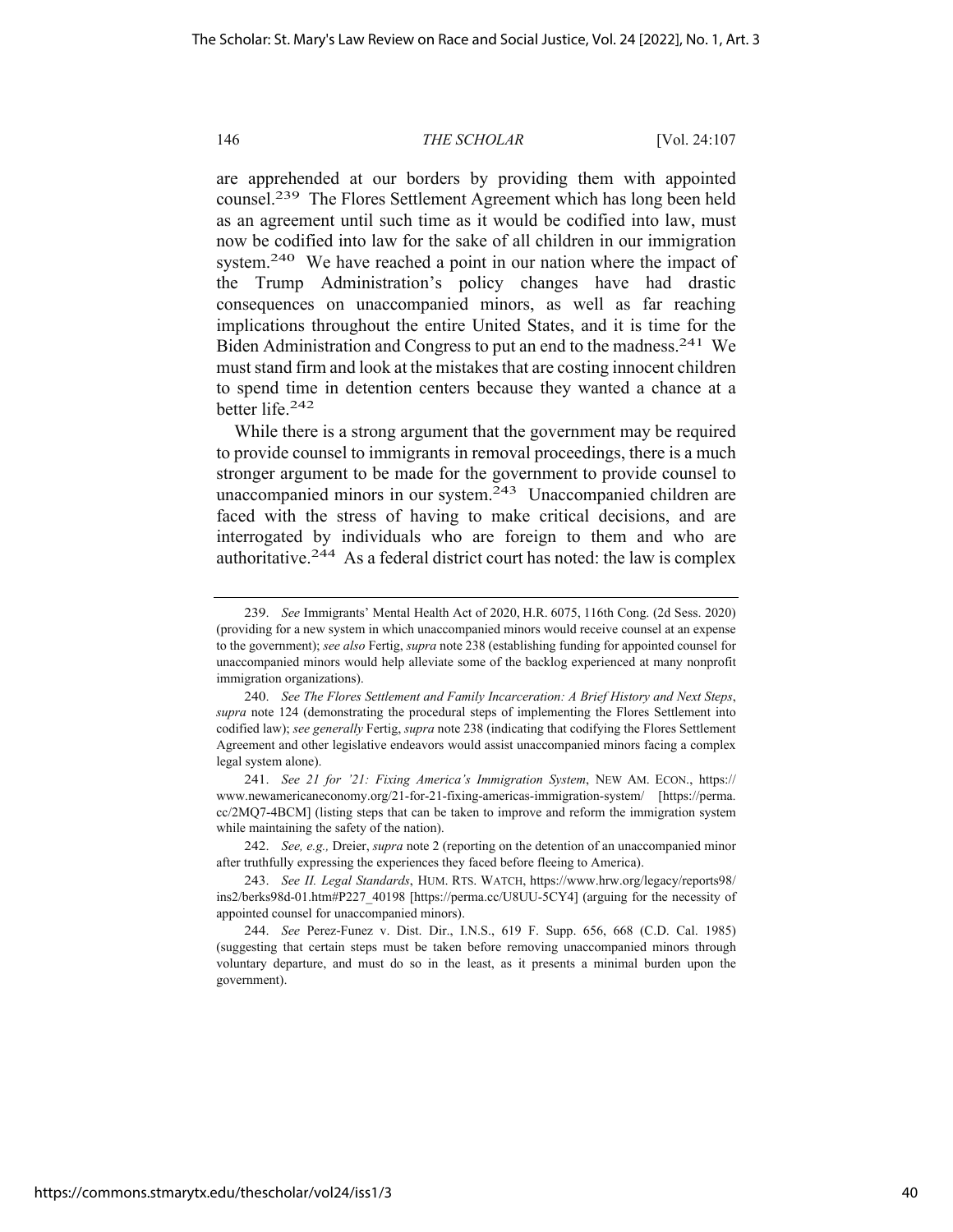#### 2022] *THE MOTHER OF EXILES IS ABANDONING HER CHILDREN* 147

and "it is obvious to the Court that the situation faced by unaccompanied minors is inherently coercive."<sup>245</sup> In cases where unaccompanied minors are able to secure legal counsel, nearly seventy-three percent of the cases ended with the children being allowed to remain in the United States.<sup>246</sup> For those children who stand in front a judge without representation, only fifteen percent of those children won their case and were allowed to stay in the United States.<sup>247</sup>

It is time to recognize that in a country founded by immigrants, the word "immigrant" has long been a word filled with negative connotations, of instant associations of criminality, filled with shame and disgust; and it should not be this way.<sup>248</sup> Public attitude towards words often impact policy in the United States.249 In 1994, sixty-three percent of Americans felt that immigrants were a burden to the United States.250 Now, fifty-nine percent of Americans feel that immigrants make our

248. *See Dear School Districts:* "*Immigrant*" *is Not a Bad Word*, IMMIGRANT CONNECTIONS, https://www.immigrantsrefugeesandschools.org/post/dear-school-districts-immigr ant-is-not-a-bad-word [https://perma.cc/9VMS-JYMB] (last updated Dec. 17, 2020) (pleading with schools to examine the use of the word immigrant to allow for a positive connotation and association); *see generally* K'naan, *The Hamilton Mixtape: Immigrants (We Get The Job Done),* YOUTUBE (2017), https://www.youtube.com/watch?v=6\_35a7sn6ds [https://perma.cc/5NNV-VDKH] (echoing the sentiment of many that in a nation of immigrants, the word immigrant has become a bad word); *cf. The Dehumanizing History of The Words We've Used to Describe Immigrants*, FOSTER U.S. & GLOB. IMMIGR. SERVS., https://www.fosterglobal.com/blog/thedehumanizing-history-of-the-words-weve-used-to-describe-immigrants/ [https://perma.cc/6SA5- JJBT] (evaluating the importance of word choice and the dehumanization of immigrants over several years).

249. *See The Dehumanizing History of The Words We've Used to Describe Immigrants*, *supra* note 248 (providing that words have power, and it is incumbent upon individuals to provide positive connotations for individuals migrating to the United States).

250. *See* Bradley Jones, *Majority of Americans Continue to Say Immigrants Strengthen the U.S.*, PEW RSCH. CTR. (Jan. 31, 2019), https://www.pewresearch.org/fact-tank/2019/01/31/major ity-of-americans-continue-to-say-immigrants-strengthen-the-u-s/ [https://perma.cc/ZVK9-R5TC] (providing statistical data for the connotations associated with the word immigrant and the impression of immigrants over the years); *see also.* K'naan, *supra* note 248 (expressing the view of how much is done by immigrants even if it is not always publicly acknowledged and providing that this lends towards the diversity of the nation).

<sup>245.</sup> *See, e.g.*, *id.* at 662 (affirming that adults in authoritative positions may knowingly or unknowingly coerce unaccompanied minors and steps must be taken to ensure this does not happen).

<sup>246.</sup> *See Representation for Unaccompanied Children in Immigration Court*, *sura* note 200 (depicting the disparity in case results between children who are represented and those forced to self-represent).

<sup>247.</sup> *See id.* (providing statistical data on unaccompanied and unrepresented minors and their success rates in immigration court).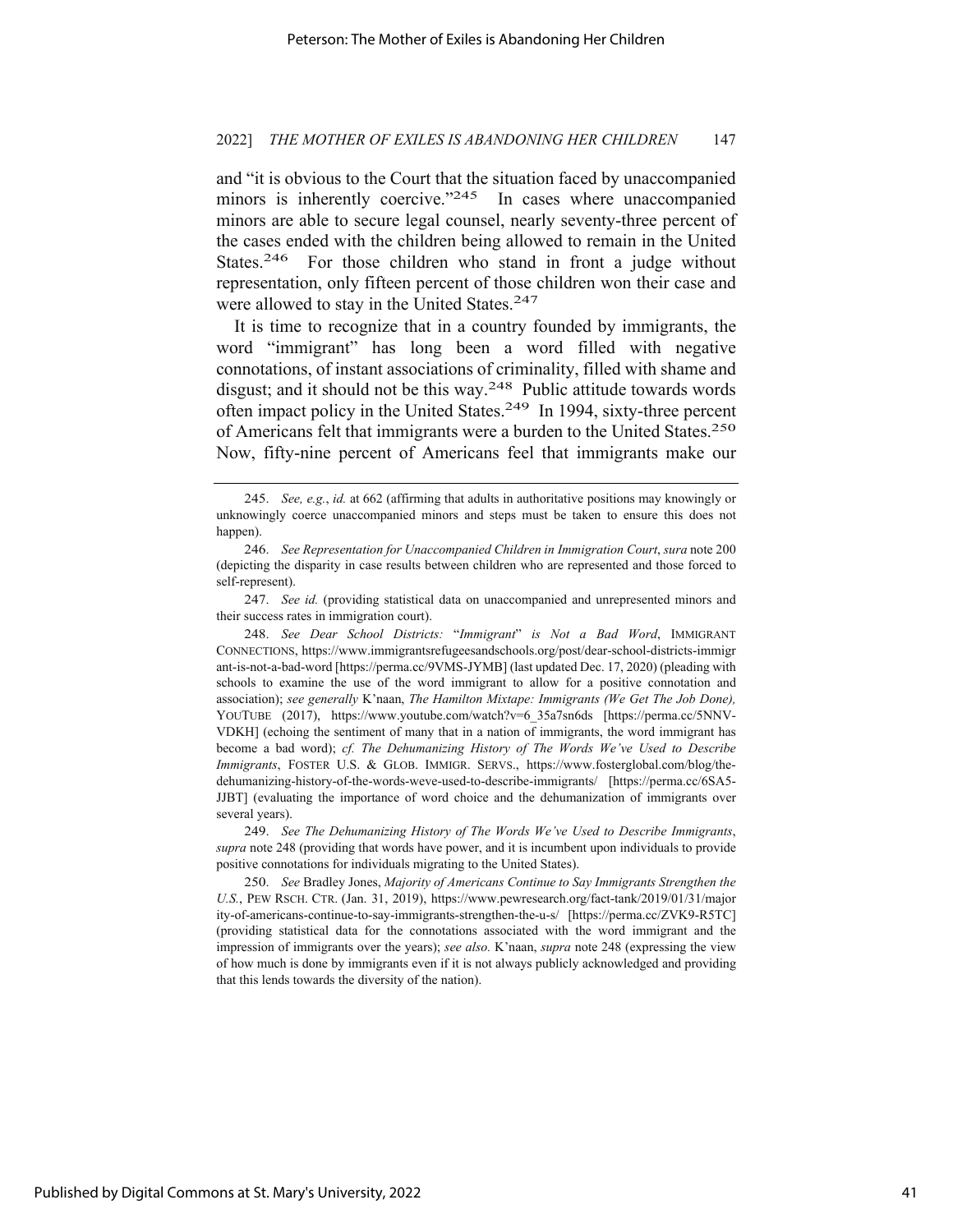country stronger.251 While we have made improvements in this area, we must still do more.252 President Biden and his Administration began the process of removing degrading nomenclature in all legislation and policies involving individuals migrating to the United States.253 This is a pivotal and crucial step to not only recognize the United States as nation of immigrants, but also to remove the dehumanizing slur from legislative materials and begin the healing process desperately needed.<sup>254</sup>

On March 20, 2020, the Center for Disease Control (CDC) issued an order that authorized the expulsion of noncitizens arriving at our borders without proper documentation due to the COVID-19 pandemic.<sup>255</sup> This order overrides the normal immigration process and does not allow for hearings or for an individual to even request asylum.<sup>256</sup> The Trump Administration seized the opportunity presented and invoked public health authority as a means to violate the safeguards for unaccompanied minors arriving at our borders, the fundamental due process rights of immigrants of all ages, and the Refugee Act. $257$  Even though federal anti-trafficking laws and the Flores Settlement Agreement govern the

<sup>251.</sup> *See* Ana Gonzalez-Barrera & Phillip Connor, *Around the World, More Say Immigrants Are a Strength Than a Burden,* PEW RSCH. CTR. (Mar. 14, 2019), https://www.pew research.org/global/2019/03/14/around-the-world-more-say-immigrants-are-a-strength-than-a-bur den/ [https://perma.cc/NY58-XJCU] (indicating an uptick in approval of immigrants).

<sup>252.</sup> *See id.* ("In the U.S., the nation with the world's largest number of immigrants, six-inten adults (59%) say immigrants make the country stronger because of their work and talents, while one-third (34%) say immigrants are a burden because they take jobs and social benefits").

<sup>253.</sup> *See* Catherine E. Shoichet, *Biden Wants to Remove this Controversial Word from US Laws,* CNN, https://www.cnn.com/2021/01/21/politics/alien-biden-immigration-law/index.html [https://perma.cc/73EB-8A5D] (last updated Jan. 21, 2021, 2:13 PM) (referencing the sweeping immigration overhaul President Biden begun on his second day in office which included terminology in the bill to remove the word "alien" from United States immigration laws and have the word "noncitizen" replace it).

<sup>254.</sup> *See id.* (pushing for a more accurate portrayal of immigrants, as well as a step away from the dehumanizing verbiage used by individuals when discussing the lives of noncitizens attempting to migrate to the United States. By removing a term that shows others as less than human or not human and replacing it with a more correct term that reflects their immigration status in this country, Biden hopes to improve the treatment of immigrants reaching our borders).

<sup>255.</sup> *See* Lucas Guttentag, *Coronavirus Border Expulsions: CDC's Assault on Asylum Seekers and Unaccompanied Minors,* JUST SEC. (Apr. 13, 2020), https://www.just security.org/69640/coronavirus-border-expulsions-cdcs-assault-on-asylum-seekers-and-unaccomp anied-minors/ [https://perma.cc/B84L-F36M] (explaining how the public health order due to the COVID-19 pandemic directly affected the immigration at the border).

<sup>256.</sup> *See id.* (describing the far reach of the order issued by the CDC).

<sup>257.</sup> *See id.* (lamenting on the use of the CDC order to expel more immigrants out of the country by the Trump Administration).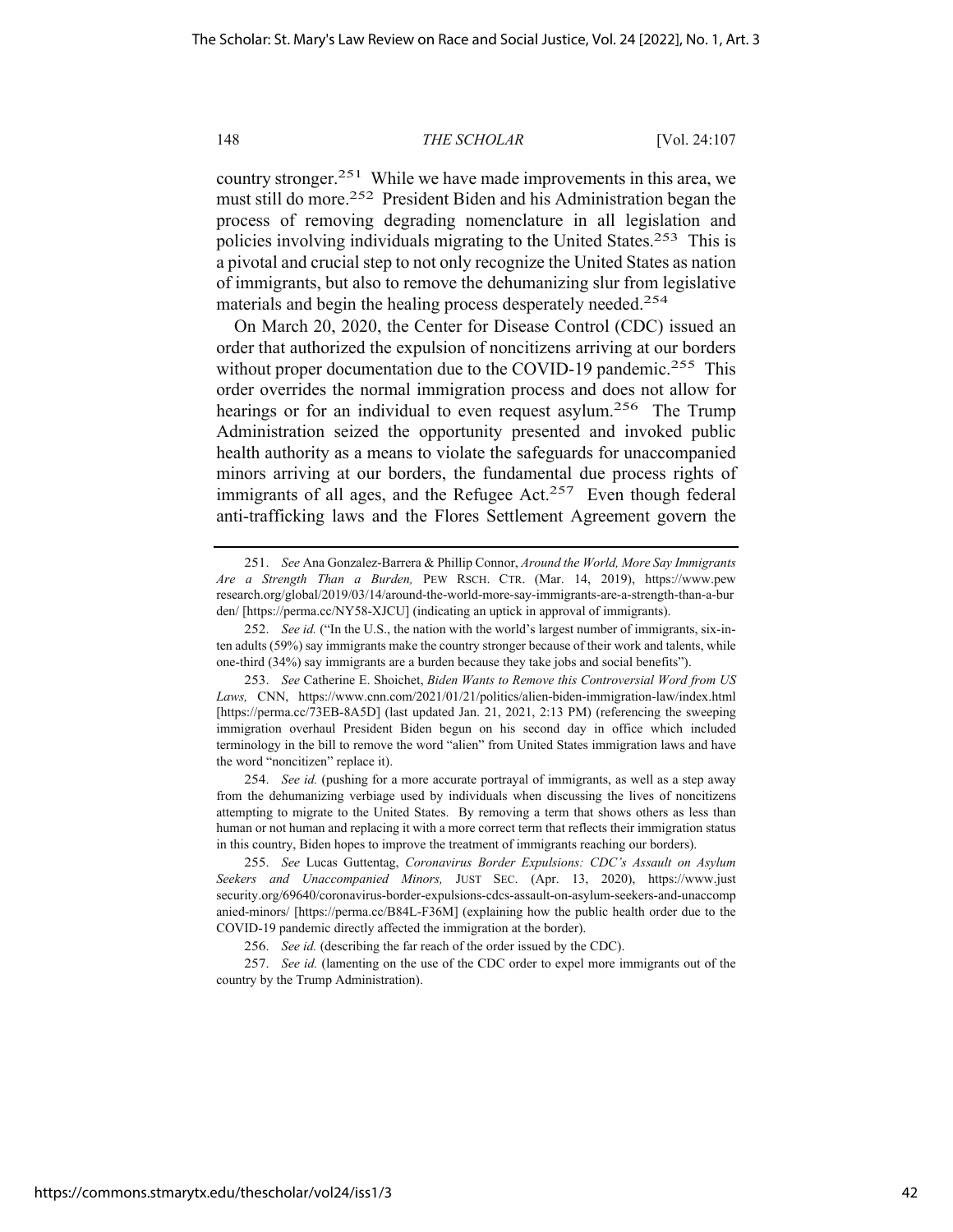treatment of migrant children and require that most children are sent to shelters once they arrive at our borders, the Trump Administration instead began to detain immigrant children in hotels for varying amounts of time before deporting them back to their home countries.<sup>258</sup> By August of 2020, more than 2,000 unaccompanied minors had been expelled from the United States without ever having filed for asylum, and some without ever speaking to their parents in the United States.<sup>259</sup>

In November of 2020, a federal judge in Washington D.C. ruled that unaccompanied minors could not be immediately expelled under the public-health emergency order of the CDC when they crossed into the country without documentation at our southern borders.260 The United States already faced issues regarding where to place unaccompanied children, as Mexico refused to accept these children, and other countries required them to test negative for COVID-19 before allowing them to return.261

As we look towards the Biden Administration and healing our fractured nation, we note that this Administration has worked with the CDC to enact a humanitarian exception to the CDC order, exempting unaccompanied children and possibly families from the order until it can be repealed.<sup>262</sup> This humanitarian exception, along with the passage of

<sup>258.</sup> *See* Nomaan Merchant, *AP Exclusive: Migrant Kids Held in US Hotels, Then Expelled,* ASSOCIATED PRESS (July 22, 2020), https://apnews.com/article/u-s-news-arizona-only-on -ap-politics-immigration-c9b671b206060f2e9654f0a4eaeb6388 [https://perma.cc/SW9H-64K6] (reporting the act of holding unaccompanied minors in hotels in McAllen, Texas before expelling them back to their country without due process).

<sup>259.</sup> *See* Nomaan Merchant, *Seeking Refuge in US, Children Fleeing Danger Are Expelled*, ASSOCIATED PRESS (Aug. 5, 2020), https://apnews.com/article/ap-top-news-honduras-mexicohealth-immigration-1144b498194cd6b6818acd04d7880e05 [https://perma.cc/T9YV-YL9W] (noting the number of immigrant children expelled under the CDC rule, citing the coronavirus as the primary reason).

<sup>260.</sup> *See* Michelle Hackman, *Judge Rules Trump Administration Can't Immediately Expel Migrant Children Under Pandemic Order,* WALL ST.J., https://www.wsj.com/articles/judge-rulestrump-administration-cant-immediately-expel-migrant-children-under-pandemic-order-11605721 508?mod=article\_inline [https://perma.cc/8BQZ-259D] (last updated Nov. 18, 2020, 1:42 PM) (holding that unaccompanied minors were still entitled to due process and that due to their vulnerable classification, outright expulsion was not permitted).

<sup>261.</sup> *See id.* (facing backlash from the quick expulsion of unaccompanied minors, children were often held in hotels until they were sent back home. This was stopped with the current injunction).

<sup>262.</sup> *Cf.* Stephen Yale-Loehr, *CDC Immigration Order Lifted for Children, Should Expand for Adults*, CORNELL CHRON. (July 21, 2021), https://news.cornell.edu/media-relations/tipsheets/cdc-immigration-order-lifted-children-should-expand-adults [https://perma.cc/RA9K-22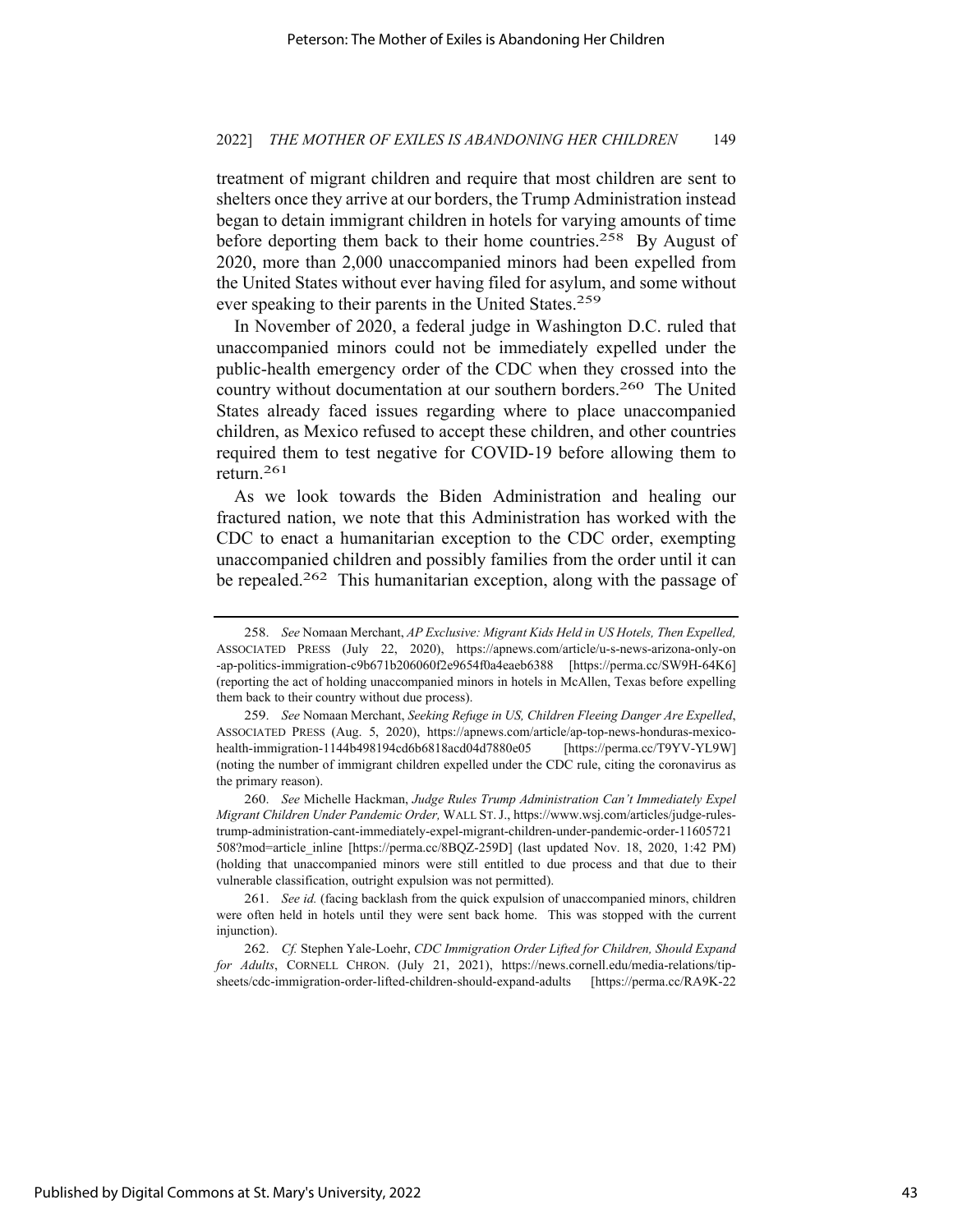true, humane legislative immigration reform, are key components to creating a path towards protecting the children at our borders and those children detained in our immigration system.<sup>263</sup> It is time for us to grant these children the rights that Supreme Court of the United States has already stated they possess: their Fifth Amendment rights, because 500,000 children detained and held for over 30 million hours during the Trump Administration must not become the standard of care the United States becomes known for.264 President Biden and his Administration must now work with Congress to pass legislative reform to protect the rights and mental health notes of unaccompanied minors detained within the immigration system, and work towards passing legislation which would allow for children to be appointed counsel at the Government's expense, ensuring that our immigration system is fair, humane, efficient, and just.265

Lastly, we must all recognize one glaring fact that is often overlooked in immigration discussions, and that is the issue of why these children are leaving their homes willingly and crossing our borders seeking refuge.<sup>266</sup> We are a nation of immigrants, and we are a nation of laws where children flee to find safety when they are afraid.<sup>267</sup> Before we begin to demonize and criminalize these children simply because they are "immigrants," we should pause to consider why they are fleeing their home, and to remember the eloquent words of Warsan Shire: "you only leave home, when home is the mouth of a shark."268

265. *See generally* Flagg & Calderón, *supra* note 160 (explaining the steps needed to correct the atrocities of the Trump administration).

ZE] (signaling that children are exempt from the CDC order, and urging the exemption should apply to all immigrants).

<sup>263.</sup> *See Fact Sheet: A Guide to Title 42 Expulsions at the Border*, AM. IMMIGR. COUNS. (Mar. 29, 2021), https://www.americanimmigrationcouncil.org/research/guide-title-42-expulsionsborder [https://perma.cc/9ZQF-QVJA] (highlighting that the exemption includes anyone that DHS believes is a humanitarian or public health interest).

<sup>264.</sup> *See* Plyer v. Doe, 457 U.S. 202, 210 (1981) (reasoning that immigrants have protection under the Fifth and Fourteenth Amendments); *see also* Flagg & Calderón, *supra* note 160 (pointing to the lengthy and inhumane treatment of children in immigration detention facilities).

<sup>266.</sup> *See generally* Merchant, *supra* note 259 (reminding that often in immigration cases, the why behind the child leaving their home is rarely examined closely).

<sup>267.</sup> *Cf. id.* (relaying that, in the eyes of children fleeing their country and their home, the United States is a symbol of safety and hope).

<sup>268.</sup> *See* Tania Sheko, *Warsan Shire:* "*Home,"* MEDIUM (Sept. 11, 2017), https://medium.com/poem-of-the-day/warsan-shire-home-46630fcc90ab [https://perma.cc/GYE7- 8UX2] (describing through the eyes of a refugee, just how horrific the conditions of an individual's